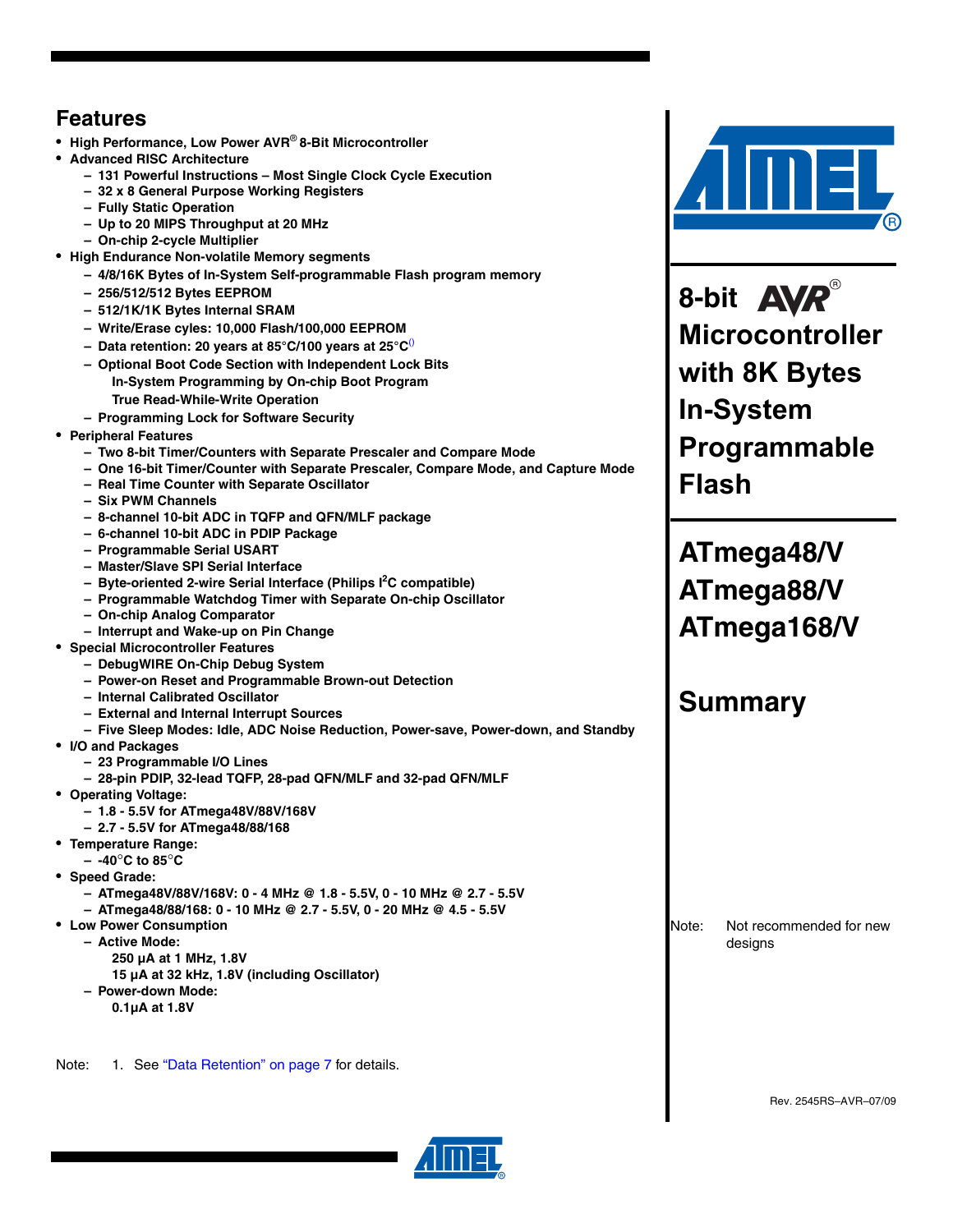## **1. Pin Configurations**



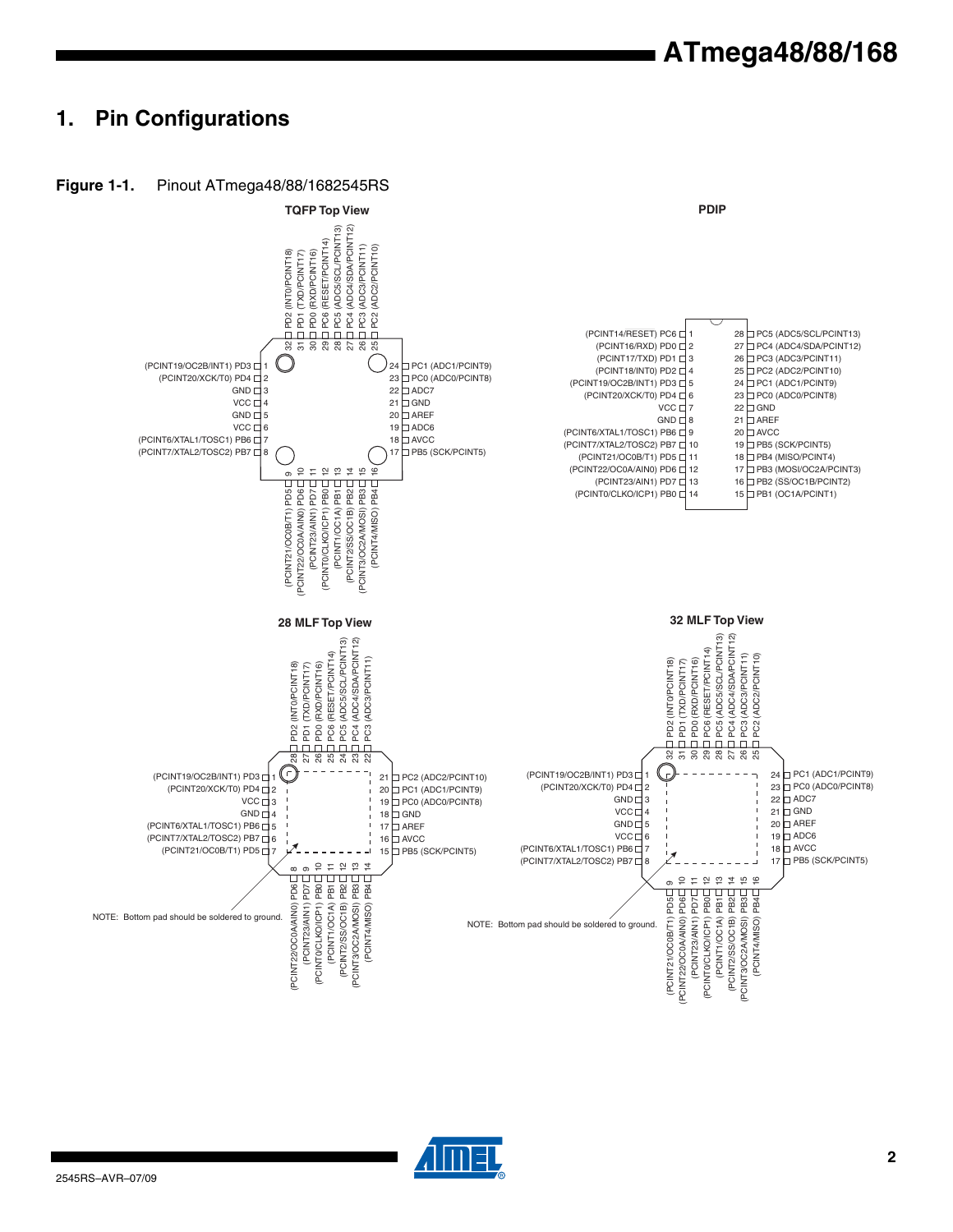## **1.1 Pin Descriptions**

**1.1.1 VCC**

Digital supply voltage.

**1.1.2 GND**

Ground.

## **1.1.3 Port B (PB7:0) XTAL1/XTAL2/TOSC1/TOSC2**

Port B is an 8-bit bi-directional I/O port with internal pull-up resistors (selected for each bit). The Port B output buffers have symmetrical drive characteristics with both high sink and source capability. As inputs, Port B pins that are externally pulled low will source current if the pull-up resistors are activated. The Port B pins are tri-stated when a reset condition becomes active, even if the clock is not running.

Depending on the clock selection fuse settings, PB6 can be used as input to the inverting Oscillator amplifier and input to the internal clock operating circuit.

Depending on the clock selection fuse settings, PB7 can be used as output from the inverting Oscillator amplifier.

If the Internal Calibrated RC Oscillator is used as chip clock source, PB7..6 is used as TOSC2..1 input for the Asynchronous Timer/Counter2 if the AS2 bit in ASSR is set.

The various special features of Port B are elaborated in "Alternate Functions of Port B" on page 77 and "System Clock and Clock Options" on page 26.

### **1.1.4 Port C (PC5:0)**

Port C is a 7-bit bi-directional I/O port with internal pull-up resistors (selected for each bit). The PC5..0 output buffers have symmetrical drive characteristics with both high sink and source capability. As inputs, Port C pins that are externally pulled low will source current if the pull-up resistors are activated. The Port C pins are tri-stated when a reset condition becomes active, even if the clock is not running.

### **1.1.5 PC6/RESET**

If the RSTDISBL Fuse is programmed, PC6 is used as an I/O pin. Note that the electrical characteristics of PC6 differ from those of the other pins of Port C.

If the RSTDISBL Fuse is unprogrammed, PC6 is used as a Reset input. A low level on this pin for longer than the minimum pulse length will generate a Reset, even if the clock is not running. The minimum pulse length is given in Table 26-3 on page 306. Shorter pulses are not guaranteed to generate a Reset.

The various special features of Port C are elaborated in "Alternate Functions of Port C" on page 80.

#### **1.1.6 Port D (PD7:0)**

Port D is an 8-bit bi-directional I/O port with internal pull-up resistors (selected for each bit). The Port D output buffers have symmetrical drive characteristics with both high sink and source capability. As inputs, Port D pins that are externally pulled low will source current if the pull-up

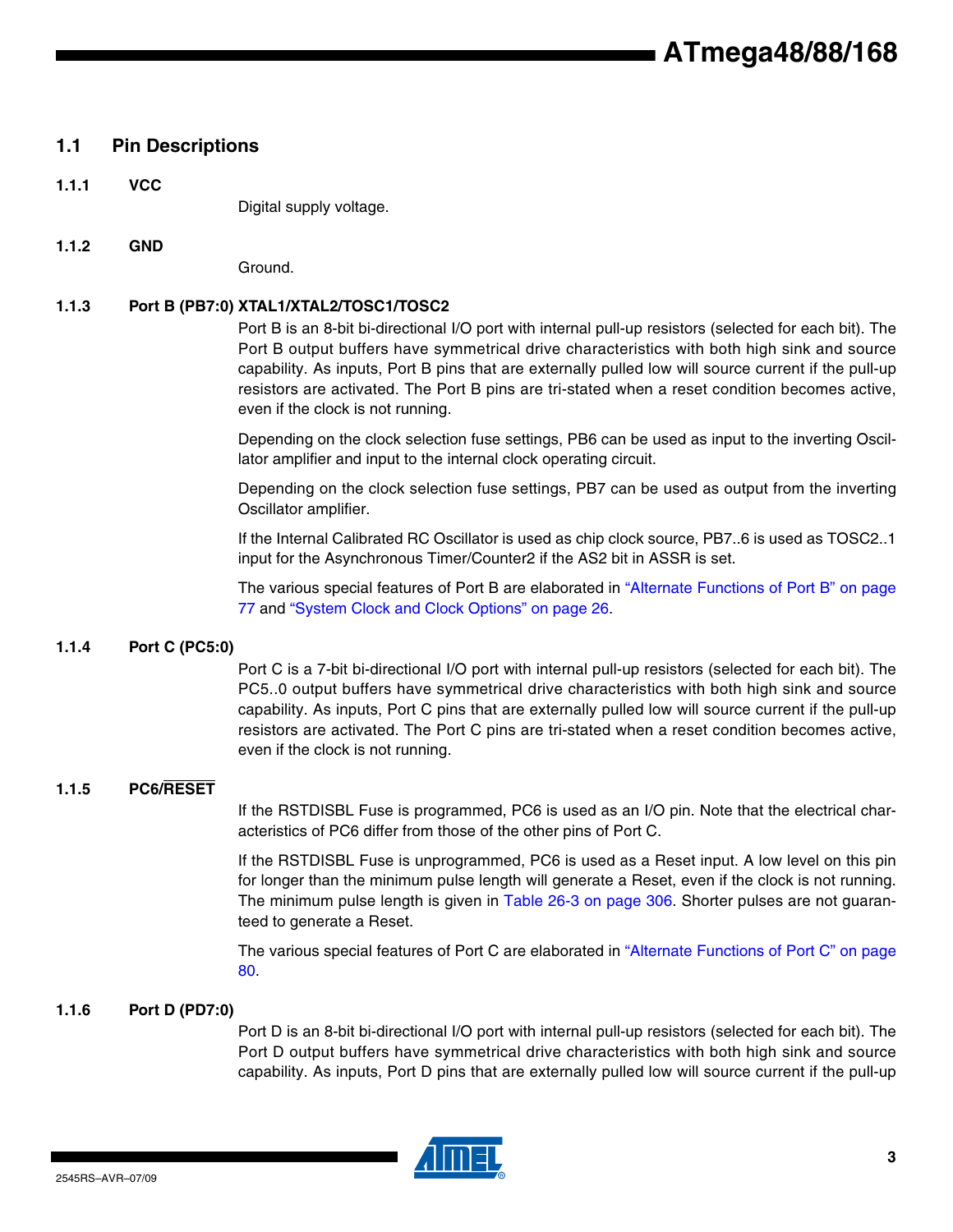resistors are activated. The Port D pins are tri-stated when a reset condition becomes active, even if the clock is not running.

The various special features of Port D are elaborated in "Alternate Functions of Port D" on page 83.

#### $1.1.7$   $AV_{CC}$

 $AV_{CC}$  is the supply voltage pin for the A/D Converter, PC3:0, and ADC7:6. It should be externally connected to  $V_{CC}$ , even if the ADC is not used. If the ADC is used, it should be connected to  $V_{CC}$ through a low-pass filter. Note that PC6..4 use digital supply voltage,  $V_{CC}$ .

### **1.1.8 AREF** AREF is the analog reference pin for the A/D Converter.

#### **1.1.9 ADC7:6 (TQFP and QFN/MLF Package Only)**

In the TQFP and QFN/MLF package, ADC7:6 serve as analog inputs to the A/D converter. These pins are powered from the analog supply and serve as 10-bit ADC channels.

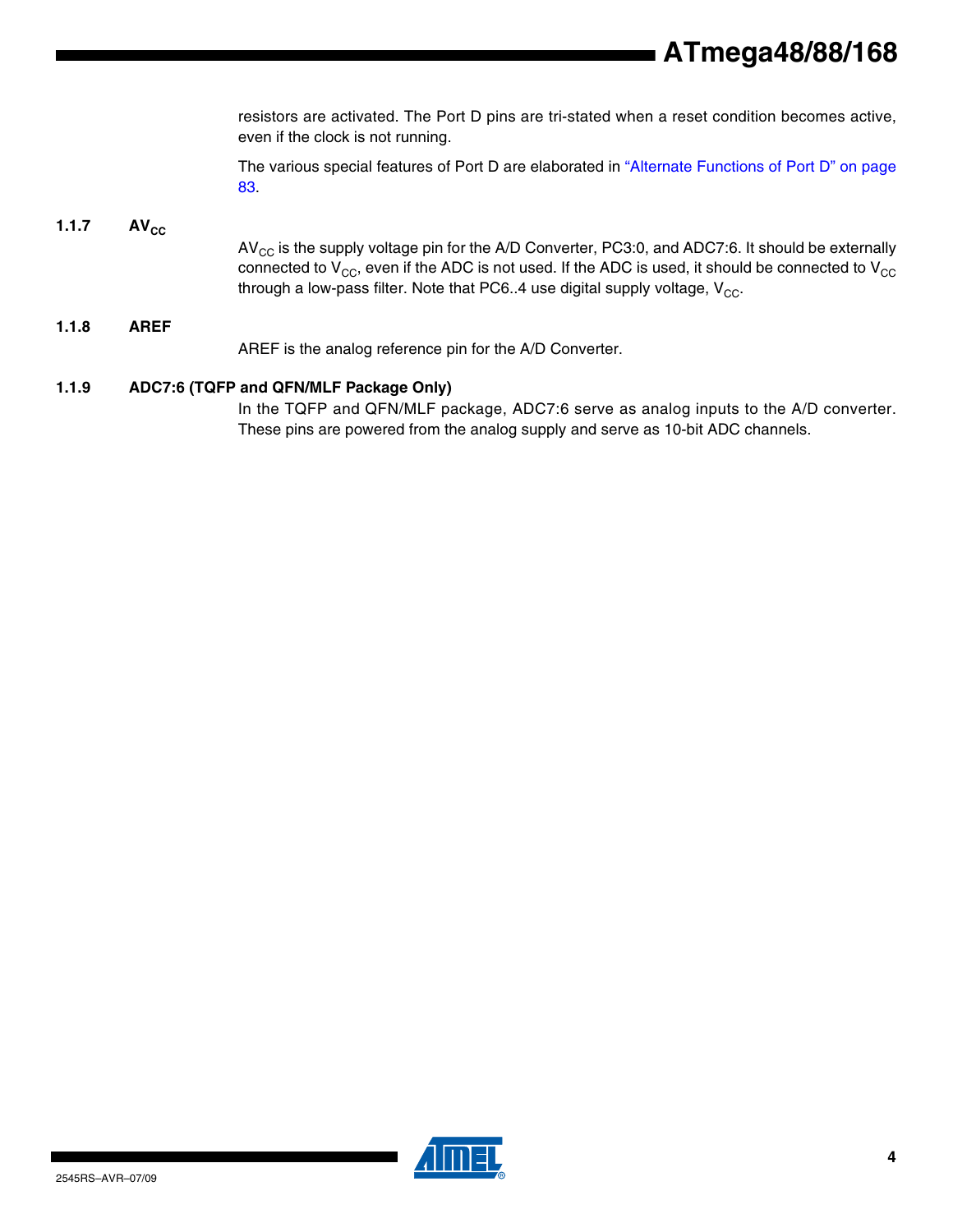## **2. Overview**

The ATmega48/88/168 is a low-power CMOS 8-bit microcontroller based on the AVR enhanced RISC architecture. By executing powerful instructions in a single clock cycle, the ATmega48/88/168 achieves throughputs approaching 1 MIPS per MHz allowing the system designer to optimize power consumption versus processing speed.

### **2.1 Block Diagram**



**Figure 2-1.** Block Diagram

The AVR core combines a rich instruction set with 32 general purpose working registers. All the 32 registers are directly connected to the Arithmetic Logic Unit (ALU), allowing two independent registers to be accessed in one single instruction executed in one clock cycle. The resulting

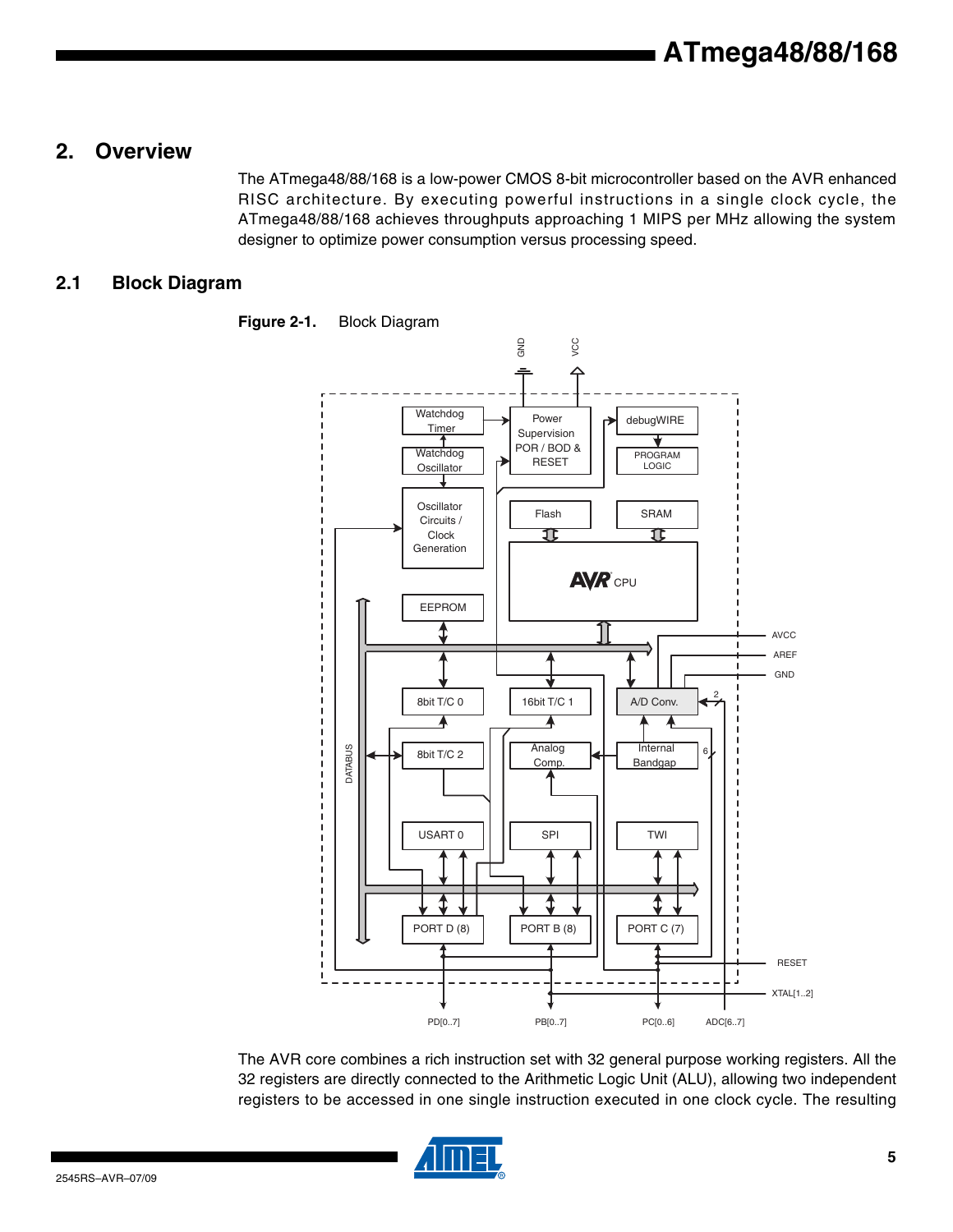architecture is more code efficient while achieving throughputs up to ten times faster than conventional CISC microcontrollers.

The ATmega48/88/168 provides the following features: 4K/8K/16K bytes of In-System Programmable Flash with Read-While-Write capabilities, 256/512/512 bytes EEPROM, 512/1K/1K bytes SRAM, 23 general purpose I/O lines, 32 general purpose working registers, three flexible Timer/Counters with compare modes, internal and external interrupts, a serial programmable USART, a byte-oriented 2-wire Serial Interface, an SPI serial port, a 6-channel 10-bit ADC (8 channels in TQFP and QFN/MLF packages), a programmable Watchdog Timer with internal Oscillator, and five software selectable power saving modes. The Idle mode stops the CPU while allowing the SRAM, Timer/Counters, USART, 2-wire Serial Interface, SPI port, and interrupt system to continue functioning. The Power-down mode saves the register contents but freezes the Oscillator, disabling all other chip functions until the next interrupt or hardware reset. In Power-save mode, the asynchronous timer continues to run, allowing the user to maintain a timer base while the rest of the device is sleeping. The ADC Noise Reduction mode stops the CPU and all I/O modules except asynchronous timer and ADC, to minimize switching noise during ADC conversions. In Standby mode, the crystal/resonator Oscillator is running while the rest of the device is sleeping. This allows very fast start-up combined with low power consumption.

The device is manufactured using Atmel's high density non-volatile memory technology. The On-chip ISP Flash allows the program memory to be reprogrammed In-System through an SPI serial interface, by a conventional non-volatile memory programmer, or by an On-chip Boot program running on the AVR core. The Boot program can use any interface to download the application program in the Application Flash memory. Software in the Boot Flash section will continue to run while the Application Flash section is updated, providing true Read-While-Write operation. By combining an 8-bit RISC CPU with In-System Self-Programmable Flash on a monolithic chip, the Atmel ATmega48/88/168 is a powerful microcontroller that provides a highly flexible and cost effective solution to many embedded control applications.

The ATmega48/88/168 AVR is supported with a full suite of program and system development tools including: C Compilers, Macro Assemblers, Program Debugger/Simulators, In-Circuit Emulators, and Evaluation kits.

### **2.2 Comparison Between ATmega48, ATmega88, and ATmega168**

The ATmega48, ATmega88 and ATmega168 differ only in memory sizes, boot loader support, and interrupt vector sizes. Table 2-1 summarizes the different memory and interrupt vector sizes for the three devices.

| <b>Device</b> | Flash     | <b>EEPROM</b> | <b>RAM</b> | <b>Interrupt Vector Size</b> |
|---------------|-----------|---------------|------------|------------------------------|
| ATmega48      | 4K Bytes  | 256 Bytes     | 512 Bytes  | 1 instruction word/vector    |
| ATmega88      | 8K Bytes  | 512 Bytes     | 1K Bytes   | 1 instruction word/vector    |
| ATmega168     | 16K Bytes | 512 Bytes     | 1K Bytes   | 2 instruction words/vector   |

| Table 2-1. | <b>Memory Size Summary</b> |  |
|------------|----------------------------|--|
|------------|----------------------------|--|

ATmega88 and ATmega168 support a real Read-While-Write Self-Programming mechanism. There is a separate Boot Loader Section, and the SPM instruction can only execute from there. In ATmega48, there is no Read-While-Write support and no separate Boot Loader Section. The SPM instruction can execute from the entire Flash.

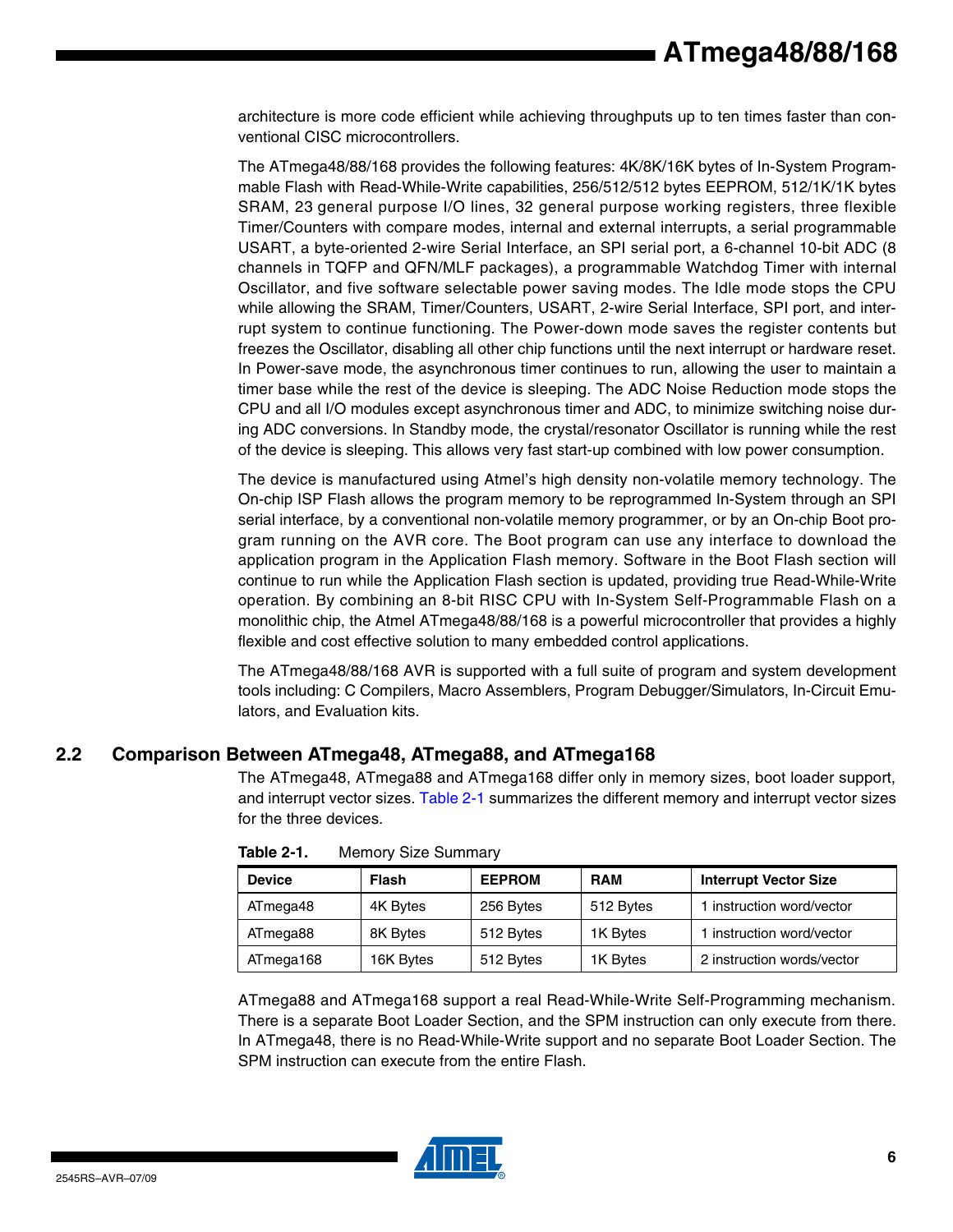## **3. About**

### **3.1 Resources**

A comprehensive set of development tools, application notes and datasheets are available for download on http://www.atmel.com/avr.

### **3.2 Data Retention**

Reliability Qualification results show that the projected data retention failure rate is much less than 1 PPM over 20 years at 85°C or 100 years at 25°C.

### **3.3 Code Examples**

This documentation contains simple code examples that briefly show how to use various parts of the device. These code examples assume that the part specific header file is included before compilation. Be aware that not all C compiler vendors include bit definitions in the header files and interrupt handling in C is compiler dependent. Please confirm with the C compiler documentation for more details.

For I/O Registers located in extended I/O map, "IN", "OUT", "SBIS", "SBIC", "CBI", and "SBI" instructions must be replaced with instructions that allow access to extended I/O. Typically "LDS" and "STS" combined with "SBRS", "SBRC", "SBR", and "CBR".

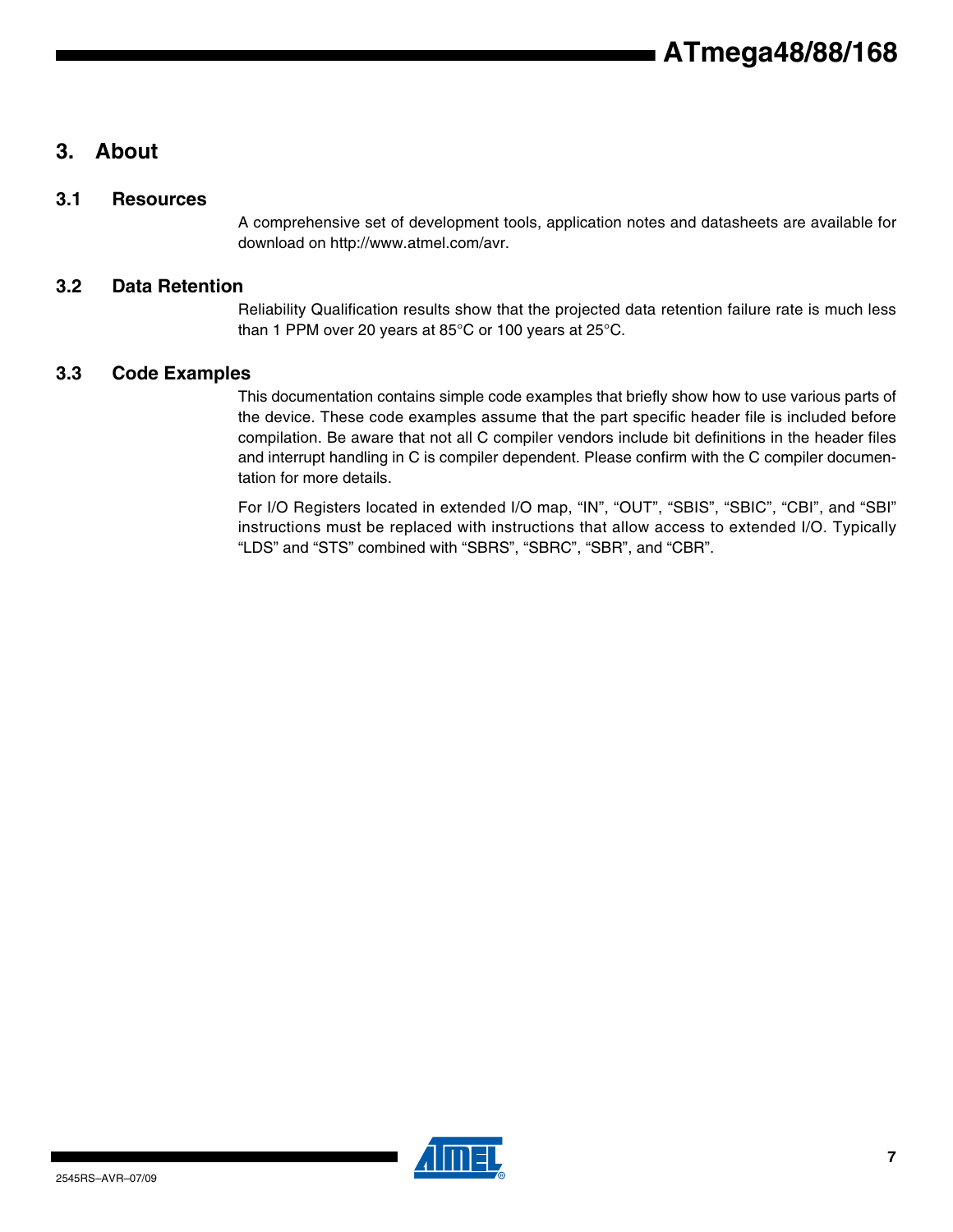## **4. Register Summary**

| <b>Address</b>   | Name                 | Bit 7                                                | Bit 6                                                | Bit 5                                                | Bit 4                                                | Bit 3                                                | Bit 2                                                | Bit 1                                                | Bit 0                                                | Page    |
|------------------|----------------------|------------------------------------------------------|------------------------------------------------------|------------------------------------------------------|------------------------------------------------------|------------------------------------------------------|------------------------------------------------------|------------------------------------------------------|------------------------------------------------------|---------|
| (0xFF)           | Reserved             | $\overline{\phantom{m}}$                             | $\overline{\phantom{m}}$                             | $\overline{\phantom{m}}$                             | $\overline{\phantom{0}}$                             | $-$                                                  | $\overline{\phantom{a}}$                             | $-$                                                  | $\overline{\phantom{0}}$                             |         |
| (0xFE)           | Reserved             | $\overline{\phantom{m}}$                             | $\overline{\phantom{a}}$                             | $\qquad \qquad -$                                    | $\qquad \qquad -$                                    | $\overline{\phantom{m}}$                             | $\qquad \qquad -$                                    | $\overline{\phantom{m}}$                             | $\qquad \qquad -$                                    |         |
| (0xFD)           | Reserved             | $\overline{\phantom{m}}$                             | $\overline{\phantom{m}}$                             | $\overline{\phantom{m}}$                             | $\overline{\phantom{m}}$                             | $-$                                                  | $\overline{\phantom{m}}$                             | $\overline{\phantom{a}}$                             | $\overline{\phantom{m}}$                             |         |
| (0xFC)           | Reserved             | $\overline{\phantom{a}}$                             | $\qquad \qquad -$                                    | $\qquad \qquad -$                                    | $\overline{\phantom{0}}$                             | $\equiv$                                             | $\overline{\phantom{0}}$                             | $\overline{\phantom{m}}$                             | $\overline{\phantom{0}}$                             |         |
| (0xFB)           | Reserved             | $\overline{\phantom{a}}$                             | $\overline{\phantom{a}}$                             | $\overline{\phantom{a}}$                             | $\qquad \qquad -$                                    | $\overline{\phantom{m}}$                             | $\overline{\phantom{m}}$                             | $\overline{\phantom{m}}$                             | $\qquad \qquad -$                                    |         |
| (0xFA)           | Reserved             | $\overline{\phantom{m}}$                             | $\overline{\phantom{a}}$                             | $\overline{\phantom{m}}$                             | $\overline{\phantom{a}}$                             | $\overline{\phantom{m}}$                             | $\overline{\phantom{m}}$                             | $\overline{\phantom{m}}$                             | $\overline{\phantom{m}}$                             |         |
| (0xF9)<br>(0xF8) | Reserved<br>Reserved | $\overline{\phantom{a}}$<br>$\overline{\phantom{m}}$ | $\overline{\phantom{m}}$<br>$\overline{\phantom{m}}$ | $\qquad \qquad -$<br>$\overline{\phantom{m}}$        | $\qquad \qquad -$<br>$\overline{\phantom{m}}$        | $\overline{\phantom{m}}$<br>$\overline{\phantom{m}}$ | $\qquad \qquad -$<br>$\overline{\phantom{m}}$        | $\overline{\phantom{m}}$<br>$\overline{\phantom{m}}$ | $\qquad \qquad -$<br>$\overline{\phantom{m}}$        |         |
| (0xF7)           | Reserved             | $\overline{\phantom{m}}$                             | $\overline{\phantom{a}}$                             | $\overline{\phantom{m}}$                             | $\overline{\phantom{m}}$                             | $\overline{\phantom{m}}$                             | $\overline{\phantom{m}}$                             | $\overline{\phantom{m}}$                             | $\overline{\phantom{a}}$                             |         |
| (0xF6)           | Reserved             | $\equiv$                                             | $\equiv$                                             | $\overline{\phantom{a}}$                             | $\equiv$                                             | $\equiv$                                             | $\overline{\phantom{a}}$                             | $\equiv$                                             | $\overline{\phantom{0}}$                             |         |
| (0xF5)           | Reserved             | $\overline{\phantom{a}}$                             | $\overline{\phantom{0}}$                             | $\overline{\phantom{0}}$                             | $\overline{\phantom{m}}$                             | $\overline{\phantom{a}}$                             | $\overline{\phantom{0}}$                             | $\overline{\phantom{m}}$                             | $\overline{\phantom{0}}$                             |         |
| (0xF4)           | Reserved             | $\overline{\phantom{a}}$                             | $\overline{\phantom{a}}$                             | $\overline{\phantom{m}}$                             | $\overline{\phantom{a}}$                             | $\overline{\phantom{m}}$                             | $\overline{\phantom{m}}$                             | $\overline{\phantom{m}}$                             | $\overline{\phantom{m}}$                             |         |
| (0xF3)           | Reserved             | $\overline{\phantom{a}}$                             | $\overline{\phantom{m}}$                             | $\overline{\phantom{a}}$                             | $\overline{\phantom{m}}$                             | $\overline{\phantom{a}}$                             | $\overline{\phantom{a}}$                             | $\overline{\phantom{a}}$                             | $\overline{\phantom{m}}$                             |         |
| (0xF2)           | Reserved             | $\overline{\phantom{m}}$                             | $\overline{\phantom{a}}$                             | $\qquad \qquad -$                                    | $\qquad \qquad -$                                    | $\overline{\phantom{m}}$                             | $\qquad \qquad -$                                    | $\qquad \qquad -$                                    | $\qquad \qquad -$                                    |         |
| (0xF1)           | Reserved             | $\overline{\phantom{m}}$                             | $\overline{\phantom{m}}$                             | $\overline{\phantom{m}}$                             | $\overline{\phantom{m}}$                             | $-$                                                  | $\overline{\phantom{m}}$                             | $\overline{\phantom{m}}$                             | $-$                                                  |         |
| (0xF0)           | Reserved             | $\overline{\phantom{a}}$                             | $\overline{\phantom{0}}$                             | $\qquad \qquad -$                                    | $\overline{\phantom{0}}$                             | $\qquad \qquad -$                                    | $\overline{\phantom{0}}$                             | $\qquad \qquad -$                                    | $\overline{\phantom{0}}$                             |         |
| (0xEF)           | Reserved             | $\equiv$                                             | $\overline{\phantom{a}}$                             | $\overline{\phantom{a}}$                             | $\equiv$                                             | $\equiv$                                             | $\qquad \qquad -$                                    | $\overline{\phantom{a}}$                             | $\equiv$                                             |         |
| (0xEE)           | Reserved             | $\overline{\phantom{a}}$                             | $\overline{\phantom{a}}$                             | $\overline{\phantom{m}}$                             | $\overline{\phantom{a}}$                             | $\overline{\phantom{m}}$                             | $\overline{\phantom{m}}$                             | $\overline{\phantom{m}}$                             | $\overline{\phantom{m}}$                             |         |
| (0xED)           | Reserved             | $\overline{\phantom{m}}$                             | $\overline{\phantom{m}}$                             | $\qquad \qquad -$                                    | $\qquad \qquad -$                                    | $\overline{\phantom{m}}$                             | $\overline{\phantom{m}}$                             | $\overline{\phantom{m}}$                             | $\qquad \qquad -$                                    |         |
| (0xEC)<br>(0xEB) | Reserved<br>Reserved | $\overline{\phantom{m}}$<br>$\overline{\phantom{m}}$ | $\overline{\phantom{m}}$<br>$\overline{\phantom{a}}$ | $\overline{\phantom{m}}$<br>$\overline{\phantom{m}}$ | $\overline{\phantom{a}}$<br>$\overline{\phantom{m}}$ | $\overline{\phantom{m}}$<br>$\overline{\phantom{m}}$ | $\overline{\phantom{m}}$<br>$\overline{\phantom{m}}$ | $\overline{\phantom{m}}$<br>$\overline{\phantom{m}}$ | $\overline{\phantom{m}}$<br>$\overline{\phantom{m}}$ |         |
| (0xEA)           | Reserved             | $\equiv$                                             | $\overline{\phantom{a}}$                             | $\overline{\phantom{a}}$                             | $\equiv$                                             | $\overline{\phantom{a}}$                             | $\overline{\phantom{a}}$                             | $\overline{\phantom{a}}$                             | $\overline{\phantom{a}}$                             |         |
| (0xE9)           | Reserved             | $\overline{\phantom{m}}$                             | $\overline{\phantom{a}}$                             | $\overline{\phantom{0}}$                             | $\overline{\phantom{m}}$                             | $\equiv$                                             | $\overline{\phantom{m}}$                             | $\overline{\phantom{m}}$                             | $\overline{\phantom{m}}$                             |         |
| (0xE8)           | Reserved             | $\overline{\phantom{m}}$                             | $\equiv$                                             | $\overline{\phantom{m}}$                             | $\equiv$                                             | $\equiv$                                             | $\overline{\phantom{m}}$                             | $\equiv$                                             | $\overline{\phantom{a}}$                             |         |
| (0xE7)           | Reserved             | $\overline{\phantom{m}}$                             | $\overline{\phantom{m}}$                             | $\overline{\phantom{a}}$                             | $\overline{\phantom{m}}$                             | $\overline{\phantom{m}}$                             | $\overline{\phantom{a}}$                             | $\overline{\phantom{a}}$                             | $\overline{\phantom{m}}$                             |         |
| (0xE6)           | Reserved             | $\overline{\phantom{m}}$                             | $\overline{\phantom{a}}$                             | $\qquad \qquad -$                                    | $\qquad \qquad -$                                    | $\overline{\phantom{m}}$                             | $\qquad \qquad -$                                    | $\qquad \qquad -$                                    | $\qquad \qquad -$                                    |         |
| (0xE5)           | Reserved             | $\overline{\phantom{m}}$                             | $\overline{\phantom{m}}$                             | $\overline{\phantom{m}}$                             | $\overline{\phantom{m}}$                             | $\overline{\phantom{m}}$                             | $\overline{\phantom{m}}$                             | $\overline{\phantom{a}}$                             | $\overline{\phantom{m}}$                             |         |
| (0xE4)           | Reserved             | $\overline{\phantom{m}}$                             | $\overline{\phantom{0}}$                             | $\overline{\phantom{0}}$                             |                                                      | $\qquad \qquad -$                                    | $\overline{\phantom{0}}$                             | $\qquad \qquad -$                                    |                                                      |         |
| (0xE3)           | Reserved             | $\equiv$                                             | $\overline{\phantom{a}}$                             | $\overline{\phantom{a}}$                             | $\overline{\phantom{0}}$                             | $\overline{\phantom{a}}$                             | $\overline{\phantom{a}}$                             | $\equiv$                                             | $\qquad \qquad -$                                    |         |
| (0xE2)           | Reserved             | $\overline{\phantom{m}}$                             | $\overline{\phantom{m}}$                             | $\overline{\phantom{a}}$                             | $\overline{\phantom{m}}$                             | $\overline{\phantom{m}}$                             | $\overline{\phantom{m}}$                             | $\overline{\phantom{m}}$                             | $\overline{\phantom{m}}$                             |         |
| (0xE1)           | Reserved             | $\overline{\phantom{a}}$                             | $\overline{\phantom{m}}$                             | $\qquad \qquad -$                                    | $\qquad \qquad -$                                    | $\overline{\phantom{m}}$                             | $\qquad \qquad -$                                    | $\qquad \qquad -$                                    | $\qquad \qquad -$                                    |         |
| (0xE0)           | Reserved             | $\overline{\phantom{m}}$                             | $\overline{\phantom{a}}$                             | $\overline{\phantom{a}}$                             | $\overline{\phantom{a}}$                             | $\overline{\phantom{m}}$                             | $\overline{\phantom{m}}$                             | $\overline{\phantom{m}}$                             | $\overline{\phantom{a}}$                             |         |
| (0xDF)           | Reserved             | $\overline{\phantom{a}}$                             | $\overline{\phantom{m}}$                             | $\overline{\phantom{m}}$                             | $\overline{\phantom{m}}$                             | $\overline{\phantom{m}}$                             | $\overline{\phantom{m}}$                             | $\overline{\phantom{m}}$                             | $\overline{\phantom{m}}$                             |         |
| (0xDE)           | Reserved             | $\equiv$                                             | $\overline{\phantom{m}}$                             | $\overline{\phantom{a}}$                             | $\equiv$                                             | $\overline{\phantom{a}}$                             | $\overline{\phantom{a}}$                             | $\overline{\phantom{a}}$                             | $\overline{\phantom{a}}$                             |         |
| (0xDD)           | Reserved             | $\overline{\phantom{a}}$                             | $\overline{\phantom{m}}$                             | $\overline{\phantom{0}}$                             | $\overline{\phantom{m}}$                             | $\overline{\phantom{m}}$                             | $\overline{\phantom{0}}$                             | $\overline{\phantom{m}}$                             | $\equiv$                                             |         |
| (0xDC)           | Reserved             | $\overline{\phantom{m}}$                             | $\overline{\phantom{a}}$                             | $\overline{\phantom{a}}$                             | $\overline{\phantom{a}}$                             | $\overline{\phantom{m}}$                             | $\overline{\phantom{a}}$                             | $\overline{\phantom{m}}$                             | $\overline{\phantom{a}}$                             |         |
| (0xDB)<br>(0xDA) | Reserved<br>Reserved | $\overline{\phantom{a}}$<br>$\overline{\phantom{m}}$ | $\overline{\phantom{m}}$<br>$\overline{\phantom{a}}$ | $\overline{\phantom{a}}$<br>$\qquad \qquad -$        | $\overline{\phantom{m}}$<br>$\qquad \qquad -$        | $\overline{\phantom{a}}$<br>$\qquad \qquad -$        | $\overline{\phantom{a}}$<br>$\qquad \qquad -$        | $\overline{\phantom{m}}$<br>$\overline{\phantom{m}}$ | $\qquad \qquad -$<br>$\qquad \qquad -$               |         |
| (0xD9)           | Reserved             | $\overline{\phantom{m}}$                             | $\overline{\phantom{m}}$                             | $\overline{\phantom{m}}$                             | $\overline{\phantom{m}}$                             | $\overline{\phantom{m}}$                             | $\overline{\phantom{m}}$                             | $\overline{\phantom{a}}$                             | $\overline{\phantom{m}}$                             |         |
| (0xD8)           | Reserved             | $\overline{\phantom{a}}$                             | $\qquad \qquad -$                                    | $\qquad \qquad -$                                    | $\overline{\phantom{0}}$                             | $\overline{\phantom{a}}$                             | $\overline{\phantom{0}}$                             | $\qquad \qquad -$                                    | $\overline{\phantom{0}}$                             |         |
| (0xD7)           | Reserved             | $\equiv$                                             | $\overline{\phantom{a}}$                             | $\overline{\phantom{a}}$                             | $\equiv$                                             | $\equiv$                                             | $\overline{\phantom{m}}$                             | $\overline{\phantom{a}}$                             | $\equiv$                                             |         |
| (0xD6)           | Reserved             | $\overline{\phantom{a}}$                             | $\overline{\phantom{a}}$                             | $\overline{\phantom{m}}$                             | $\overline{\phantom{a}}$                             | $\overline{\phantom{m}}$                             | $\overline{\phantom{m}}$                             | $\overline{\phantom{m}}$                             | $\overline{\phantom{a}}$                             |         |
| (0xD5)           | Reserved             | $\overline{\phantom{m}}$                             | $\overline{\phantom{m}}$                             | $\qquad \qquad -$                                    | $\qquad \qquad -$                                    | $\overline{\phantom{m}}$                             | $\qquad \qquad -$                                    | $\qquad \qquad -$                                    | $\overline{\phantom{m}}$                             |         |
| (0xD4)           | Reserved             | $\overline{\phantom{m}}$                             | $\overline{\phantom{m}}$                             | $\overline{\phantom{m}}$                             | $\overline{\phantom{m}}$                             | $\overline{\phantom{m}}$                             | $\overline{\phantom{m}}$                             | $\overline{\phantom{m}}$                             | $\overline{\phantom{m}}$                             |         |
| (0xD3)           | Reserved             | $\overline{\phantom{m}}$                             | $\overline{\phantom{a}}$                             | $\overline{\phantom{m}}$                             | $\overline{\phantom{m}}$                             | $\overline{\phantom{m}}$                             | $\overline{\phantom{m}}$                             | $\overline{\phantom{m}}$                             | $\overline{\phantom{m}}$                             |         |
| (0xD2)           | Reserved             |                                                      |                                                      |                                                      |                                                      |                                                      |                                                      |                                                      |                                                      |         |
| (0xD1)           | Reserved             | $\overline{\phantom{a}}$                             | $\overline{\phantom{a}}$                             | $\qquad \qquad -$                                    | $\overline{\phantom{0}}$                             | $\overline{\phantom{a}}$                             | $\overline{\phantom{0}}$                             | $\overline{\phantom{m}}$                             | $\overline{\phantom{m}}$                             |         |
| (0xD0)           | Reserved             | $\overline{\phantom{a}}$                             | $\overline{\phantom{m}}$                             | $\overline{\phantom{a}}$                             | $\overline{\phantom{m}}$                             | $\overline{\phantom{a}}$                             | $\overline{\phantom{a}}$                             | $\overline{\phantom{a}}$                             | $\overline{\phantom{a}}$                             |         |
| (0xCF)           | Reserved             | $\overline{\phantom{a}}$                             | $\overline{\phantom{a}}$                             | $\overline{\phantom{a}}$                             | $\qquad \qquad -$                                    | $\overline{\phantom{a}}$                             | $\overline{\phantom{a}}$                             | $\overline{\phantom{a}}$                             | $\overline{\phantom{a}}$                             |         |
| (0xCE)           | Reserved             | $\overline{\phantom{a}}$                             | $\overline{\phantom{m}}$                             | $\qquad \qquad -$                                    | $\overline{\phantom{m}}$                             | $\overline{\phantom{a}}$                             | $\overline{\phantom{m}}$                             | $\overline{\phantom{m}}$                             | $\qquad \qquad -$                                    |         |
| (0xCD)           | Reserved             | $-$                                                  | $\overline{\phantom{m}}$                             | $\overline{\phantom{m}}$                             | $-$                                                  | $\overline{\phantom{a}}$                             | $-$                                                  | $\overline{\phantom{m}}$                             | $-$                                                  |         |
| (0xCC)<br>(0xCB) | Reserved<br>Reserved | $\overline{\phantom{a}}$<br>$\equiv$                 | $\overline{\phantom{a}}$<br>$\equiv$                 | $\overline{\phantom{a}}$<br>$\equiv$                 | $\qquad \qquad -$<br>$\overline{\phantom{0}}$        | $\overline{\phantom{a}}$<br>$\equiv$                 | $\qquad \qquad -$<br>$\qquad \qquad -$               | $\overline{\phantom{a}}$<br>$\equiv$                 | $\overline{\phantom{a}}$<br>$\equiv$                 |         |
| (0xCA)           | Reserved             | $\overline{\phantom{a}}$                             | $\overline{\phantom{a}}$                             | $\overline{\phantom{a}}$                             | $\overline{\phantom{m}}$                             | $\overline{\phantom{a}}$                             | $\overline{\phantom{a}}$                             | $\overline{\phantom{m}}$                             | $\overline{\phantom{m}}$                             |         |
| (0xC9)           | Reserved             | $\overline{\phantom{a}}$                             | $\overline{\phantom{m}}$                             | $\overline{\phantom{a}}$                             | $\overline{\phantom{m}}$                             | $\overline{\phantom{a}}$                             | $\qquad \qquad -$                                    | $\overline{\phantom{m}}$                             | $\overline{\phantom{m}}$                             |         |
| (0xC8)           | Reserved             | $\overline{\phantom{a}}$                             | $\overline{\phantom{a}}$                             | $\overline{\phantom{m}}$                             | $\overline{\phantom{a}}$                             | $\overline{\phantom{a}}$                             | $\overline{\phantom{a}}$                             | $\overline{\phantom{a}}$                             | $-$                                                  |         |
| (0xC7)           | Reserved             | $\overline{\phantom{a}}$                             | $\overline{\phantom{m}}$                             | $\overline{\phantom{a}}$                             | $-$                                                  | $\overline{\phantom{m}}$                             | $\overline{\phantom{m}}$                             | $\overline{\phantom{m}}$                             | $\overline{\phantom{m}}$                             |         |
| (0xC6)           | UDR0                 |                                                      |                                                      |                                                      |                                                      | USART I/O Data Register                              |                                                      |                                                      |                                                      | 189     |
| (0xC5)           | <b>UBRR0H</b>        |                                                      |                                                      |                                                      |                                                      |                                                      |                                                      | USART Baud Rate Register High                        |                                                      | 193     |
| (0xC4)           | <b>UBRR0L</b>        |                                                      |                                                      |                                                      |                                                      | USART Baud Rate Register Low                         |                                                      |                                                      |                                                      | 193     |
| (0xC3)           | Reserved             | $\overline{\phantom{a}}$                             | $\qquad \qquad -$                                    | $\overline{\phantom{a}}$                             |                                                      |                                                      | $\overline{\phantom{a}}$                             | $\overline{\phantom{a}}$                             | $\overline{\phantom{a}}$                             |         |
| (0xC2)           | <b>UCSR0C</b>        | UMSEL01                                              | UMSEL00                                              | UPM01                                                | UPM00                                                | USBS0                                                | UCSZ01 /UDORD0                                       | UCSZ00 / UCPHA0                                      | <b>UCPOL0</b>                                        | 191/206 |
| (0xC1)           | <b>UCSR0B</b>        | <b>RXCIE0</b>                                        | <b>TXCIE0</b>                                        | <b>UDRIE0</b>                                        | <b>RXENO</b>                                         | <b>TXEN0</b>                                         | UCSZ02                                               | RXB80                                                | TXB80                                                | 190     |
| (0xC0)           | <b>UCSR0A</b>        | RXC <sub>0</sub>                                     | <b>TXC0</b>                                          | UDRE0                                                | FE0                                                  | DOR <sub>0</sub>                                     | UPE <sub>0</sub>                                     | U2X0                                                 | <b>MPCM0</b>                                         | 189     |

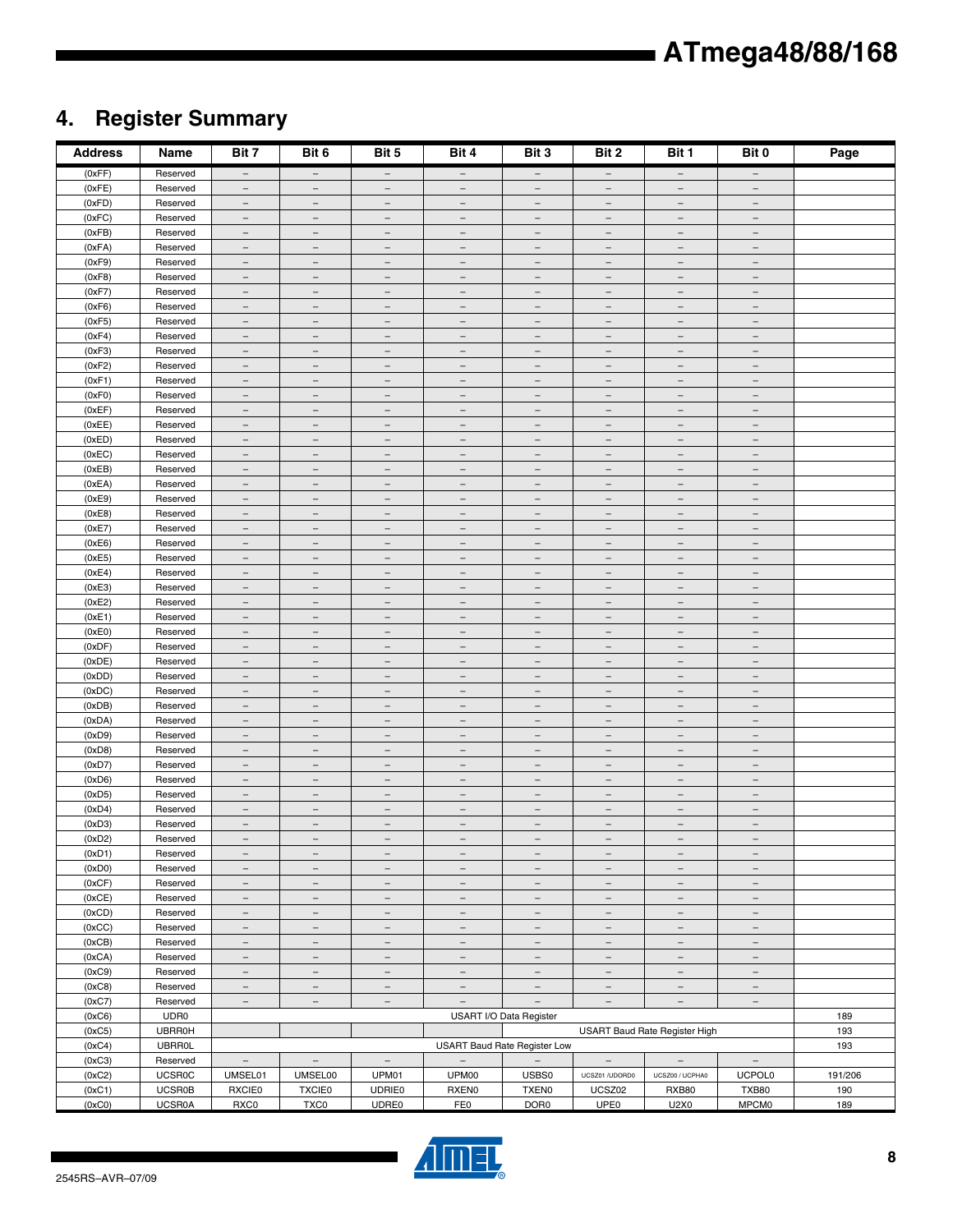| <b>Address</b>   | Name                 | Bit 7                                                | Bit 6                                                | Bit 5                                                | Bit 4                                                                                     | Bit 3                                                | Bit 2                                                | Bit 1                                         | Bit 0                    | Page       |
|------------------|----------------------|------------------------------------------------------|------------------------------------------------------|------------------------------------------------------|-------------------------------------------------------------------------------------------|------------------------------------------------------|------------------------------------------------------|-----------------------------------------------|--------------------------|------------|
| (0xBF)           | Reserved             | $\overline{\phantom{m}}$                             | $\overline{\phantom{a}}$                             | $\overline{\phantom{m}}$                             | $\overline{\phantom{m}}$                                                                  | $\qquad \qquad -$                                    | $\overline{\phantom{m}}$                             | $\overline{\phantom{m}}$                      | $\overline{\phantom{m}}$ |            |
| (0xBE)           | Reserved             | $\overline{\phantom{a}}$                             | $\overline{\phantom{a}}$                             | $\qquad \qquad -$                                    | $\qquad \qquad -$                                                                         | $\overline{\phantom{m}}$                             | $\overline{\phantom{a}}$                             | $\qquad \qquad -$                             |                          |            |
| (0xBD)           | <b>TWAMR</b>         | TWAM6                                                | TWAM5                                                | TWAM4                                                | TWAM3                                                                                     | TWAM2                                                | TWAM1                                                | TWAM0                                         | $\overline{\phantom{a}}$ | 238        |
| (0xBC)           | <b>TWCR</b>          | <b>TWINT</b>                                         | <b>TWEA</b>                                          | <b>TWSTA</b>                                         | <b>TWSTO</b>                                                                              | <b>TWWC</b>                                          | <b>TWEN</b>                                          | $\overline{\phantom{m}}$                      | <b>TWIE</b>              | 235        |
| (0xBB)           | <b>TWDR</b>          |                                                      |                                                      |                                                      | 2-wire Serial Interface Data Register                                                     |                                                      |                                                      |                                               |                          | 237        |
| (0xBA)           | <b>TWAR</b>          | TWA6                                                 | TWA5                                                 | TWA4                                                 | TWA3                                                                                      | TWA2                                                 | TWA1                                                 | TWA0                                          | <b>TWGCE</b>             | 238        |
| (0xB9)           | <b>TWSR</b>          | TWS7                                                 | TWS6                                                 | TWS5                                                 | TWS4                                                                                      | TWS3                                                 | $\overline{\phantom{a}}$                             | TWPS1                                         | TWPS0                    | 237        |
| (0xB8)           | <b>TWBR</b>          |                                                      |                                                      |                                                      | 2-wire Serial Interface Bit Rate Register                                                 |                                                      |                                                      |                                               |                          | 235        |
| (0xB7)           | Reserved             | $\qquad \qquad -$                                    |                                                      | $\overline{\phantom{m}}$                             | $\overline{\phantom{a}}$                                                                  |                                                      |                                                      | $\overline{\phantom{a}}$                      | $\overline{\phantom{m}}$ |            |
| (0xB6)           | <b>ASSR</b>          | $\overline{\phantom{m}}$                             | <b>EXCLK</b>                                         | AS <sub>2</sub>                                      | TCN2UB                                                                                    | OCR2AUB                                              | OCR2BUB                                              | TCR2AUB                                       | TCR2BUB                  | 158        |
| (0xB5)           | Reserved             | $\overline{\phantom{m}}$                             | $\overline{\phantom{a}}$                             | $\overline{\phantom{a}}$                             | $\equiv$                                                                                  |                                                      | $\overline{\phantom{a}}$                             | $\overline{\phantom{a}}$                      | $\overline{\phantom{a}}$ |            |
| (0xB4)           | OCR2B                |                                                      |                                                      |                                                      | Timer/Counter2 Output Compare Register B                                                  |                                                      |                                                      |                                               |                          | 157        |
| (0xB3)           | OCR <sub>2</sub> A   |                                                      |                                                      |                                                      | Timer/Counter2 Output Compare Register A                                                  |                                                      |                                                      |                                               |                          | 156        |
| (0xB2)           | TCNT <sub>2</sub>    |                                                      |                                                      |                                                      |                                                                                           | Timer/Counter2 (8-bit)                               |                                                      |                                               |                          | 156        |
| (0xB1)           | TCCR2B               | FOC2A                                                | FOC2B                                                | $\overline{\phantom{m}}$                             | $\equiv$                                                                                  | <b>WGM22</b>                                         | <b>CS22</b>                                          | CS21                                          | <b>CS20</b>              | 155        |
| (0xB0)           | TCCR2A               | COM2A1                                               | COM2A0                                               | COM2B1                                               | COM2B0                                                                                    | $\overline{\phantom{m}}$                             | $\overline{\phantom{m}}$                             | WGM21                                         | WGM20                    | 152        |
| (0xAF)           | Reserved             | $\equiv$                                             | $\equiv$                                             | $\equiv$                                             | $\equiv$                                                                                  | $\equiv$                                             | $\equiv$                                             | $\equiv$                                      | $\equiv$                 |            |
| (0xAE)           | Reserved             | $\overline{\phantom{m}}$                             | $\overline{\phantom{0}}$                             | $\overline{\phantom{0}}$                             | $\overline{\phantom{m}}$                                                                  | $\overline{\phantom{m}}$                             | $\equiv$                                             | $\overline{\phantom{0}}$                      | $\overline{\phantom{a}}$ |            |
| (0xAD)           | Reserved             | $\overline{\phantom{a}}$                             | $\overline{\phantom{m}}$                             | $\qquad \qquad -$                                    | $\overline{\phantom{a}}$                                                                  | $\overline{\phantom{m}}$                             | $\overline{\phantom{a}}$                             | $\qquad \qquad -$                             | $\overline{\phantom{a}}$ |            |
| (0xAC)           | Reserved             | $\overline{\phantom{a}}$                             | $\overline{\phantom{a}}$                             | $\overline{\phantom{a}}$                             | $\overline{\phantom{a}}$                                                                  | $\overline{\phantom{a}}$                             | $\overline{\phantom{a}}$                             | $\qquad \qquad -$                             | $\overline{\phantom{a}}$ |            |
| (0xAB)           | Reserved             | $\qquad \qquad -$                                    | $\overline{\phantom{m}}$                             | $\overline{\phantom{0}}$                             | $\qquad \qquad -$                                                                         | $\qquad \qquad -$                                    | $\qquad \qquad -$                                    | $\qquad \qquad -$                             |                          |            |
| (0xAA)           | Reserved             | $\overline{\phantom{m}}$                             | $\overline{\phantom{a}}$                             | $\overline{\phantom{a}}$                             | $\overline{\phantom{m}}$                                                                  | $-$                                                  | $\overline{\phantom{m}}$                             | $\overline{\phantom{m}}$                      | $\overline{\phantom{m}}$ |            |
| (0xA9)           | Reserved             | $\overline{\phantom{0}}$<br>$\overline{\phantom{a}}$ | $\overline{\phantom{0}}$<br>$\overline{\phantom{a}}$ | $\overline{\phantom{0}}$<br>$\overline{\phantom{m}}$ | $\overline{\phantom{0}}$<br>$\equiv$                                                      | $\overline{\phantom{m}}$<br>$\equiv$                 | $\overline{\phantom{0}}$<br>$\overline{\phantom{m}}$ | $\overline{\phantom{0}}$<br>$\qquad \qquad -$ | $\equiv$                 |            |
| (0xA8)<br>(0xA7) | Reserved<br>Reserved | $\overline{\phantom{m}}$                             | $\overline{\phantom{a}}$                             | $\overline{\phantom{a}}$                             | $\overline{\phantom{a}}$                                                                  | $\overline{\phantom{a}}$                             | $\overline{\phantom{a}}$                             | $\overline{\phantom{a}}$                      | $\overline{\phantom{a}}$ |            |
|                  | Reserved             |                                                      |                                                      | $\overline{\phantom{0}}$                             | $\equiv$                                                                                  |                                                      | $\overline{\phantom{m}}$                             |                                               |                          |            |
| (0xA6)<br>(0xA5) | Reserved             | $\overline{\phantom{m}}$                             | $\overline{\phantom{m}}$<br>$\overline{\phantom{m}}$ | $\overline{\phantom{m}}$                             | $\overline{\phantom{m}}$                                                                  | $\overline{\phantom{m}}$                             | $\overline{\phantom{m}}$                             | $\qquad \qquad -$<br>$\overline{\phantom{m}}$ | $\overline{\phantom{m}}$ |            |
| (0xA4)           | Reserved             | $\overline{\phantom{m}}$<br>$\overline{\phantom{m}}$ | $\overline{\phantom{a}}$                             | $\overline{\phantom{m}}$                             | $\overline{\phantom{m}}$                                                                  | $\overline{\phantom{m}}$<br>$\overline{\phantom{a}}$ | $\overline{\phantom{m}}$                             | $\overline{\phantom{m}}$                      | $\qquad \qquad -$        |            |
| (0xA3)           | Reserved             | $\equiv$                                             | $\equiv$                                             | $\equiv$                                             | $\equiv$                                                                                  | $\equiv$                                             | $\overline{\phantom{a}}$                             | $\equiv$                                      | $\overline{\phantom{a}}$ |            |
| (0xA2)           | Reserved             | $\overline{\phantom{a}}$                             | $\overline{\phantom{a}}$                             | $\qquad \qquad -$                                    | $\overline{\phantom{m}}$                                                                  | $\overline{\phantom{m}}$                             | $\overline{\phantom{m}}$                             | $\overline{\phantom{0}}$                      | $\overline{\phantom{m}}$ |            |
| (0xA1)           | Reserved             | $\overline{\phantom{m}}$                             | $\overline{\phantom{a}}$                             | $\qquad \qquad -$                                    | $\equiv$                                                                                  | $\overline{\phantom{m}}$                             | $\equiv$                                             | $\qquad \qquad -$                             | $\equiv$                 |            |
| (0xA0)           | Reserved             | $\overline{\phantom{a}}$                             | $\overline{\phantom{a}}$                             | $\overline{\phantom{a}}$                             | $\overline{\phantom{m}}$                                                                  | $\overline{\phantom{a}}$                             | $\overline{\phantom{a}}$                             | $\overline{\phantom{a}}$                      | $\overline{\phantom{m}}$ |            |
| (0x9F)           | Reserved             | $\qquad \qquad -$                                    | $\overline{\phantom{m}}$                             | $\qquad \qquad -$                                    | $\qquad \qquad -$                                                                         | $\qquad \qquad -$                                    | $\overline{\phantom{m}}$                             | $\qquad \qquad -$                             |                          |            |
| (0x9E)           | Reserved             | $-$                                                  | $\overline{\phantom{m}}$                             | $\overline{\phantom{a}}$                             | $\overline{\phantom{m}}$                                                                  | $\overline{\phantom{m}}$                             | $\overline{\phantom{m}}$                             | $-$                                           | $\overline{\phantom{m}}$ |            |
| (0x9D)           | Reserved             | $\overline{\phantom{0}}$                             | $\overline{\phantom{0}}$                             | $\overline{\phantom{0}}$                             | $\overline{\phantom{0}}$                                                                  | $\overline{\phantom{0}}$                             | $\overline{\phantom{0}}$                             | $\qquad \qquad -$                             |                          |            |
| (0x9C)           | Reserved             | $\equiv$                                             | $\overline{\phantom{0}}$                             | $\equiv$                                             | $\equiv$                                                                                  | $\equiv$                                             | $\equiv$                                             | $\equiv$                                      | $\overline{\phantom{a}}$ |            |
| (0x9B)           | Reserved             | $\overline{\phantom{m}}$                             | $\overline{\phantom{m}}$                             | $\overline{\phantom{m}}$                             | $\overline{\phantom{a}}$                                                                  | $\overline{\phantom{m}}$                             | $\overline{\phantom{a}}$                             | $\overline{\phantom{m}}$                      | $\overline{\phantom{m}}$ |            |
| (0x9A)           | Reserved             | $\overline{\phantom{m}}$                             | $\overline{\phantom{m}}$                             |                                                      | $\qquad \qquad -$                                                                         | $\overline{\phantom{m}}$                             | $\overline{\phantom{m}}$                             | $\qquad \qquad -$                             |                          |            |
| (0x99)           | Reserved             | $\overline{\phantom{m}}$                             | $\overline{\phantom{a}}$                             | $\overline{\phantom{a}}$                             | $\overline{\phantom{m}}$                                                                  | $\overline{\phantom{0}}$                             | $\overline{\phantom{m}}$                             | $\equiv$                                      | $\overline{\phantom{m}}$ |            |
| (0x98)           | Reserved             | $\overline{\phantom{a}}$                             | $\overline{\phantom{m}}$                             | $\overline{\phantom{m}}$                             | $\overline{\phantom{m}}$                                                                  | $\overline{\phantom{a}}$                             | $\overline{\phantom{a}}$                             | $\overline{\phantom{m}}$                      | $\overline{\phantom{a}}$ |            |
| (0x97)           | Reserved             | $\equiv$                                             | $\overline{\phantom{a}}$                             | $\overline{\phantom{a}}$                             | $\equiv$                                                                                  | $\equiv$                                             | $\overline{\phantom{a}}$                             | $\overline{\phantom{a}}$                      | $\overline{\phantom{a}}$ |            |
| (0x96)           | Reserved             | $\overline{\phantom{m}}$                             | $\overline{\phantom{m}}$                             | $\overline{\phantom{0}}$                             | $\overline{\phantom{m}}$                                                                  | $\overline{\phantom{m}}$                             | $\overline{\phantom{m}}$                             | $\overline{\phantom{0}}$                      | $\overline{\phantom{0}}$ |            |
| (0x95)           | Reserved             | $\overline{\phantom{a}}$                             | $\overline{\phantom{a}}$                             | $\equiv$                                             | $\equiv$                                                                                  | $\overline{\phantom{a}}$                             | $\overline{\phantom{a}}$                             | $\qquad \qquad -$                             | $\overline{\phantom{a}}$ |            |
| (0x94)           | Reserved             | $\overline{\phantom{a}}$                             | $\overline{\phantom{a}}$                             | $\overline{\phantom{a}}$                             | $\overline{\phantom{m}}$                                                                  | $\overline{\phantom{a}}$                             | $\overline{\phantom{a}}$                             | $\overline{\phantom{a}}$                      | $\overline{\phantom{m}}$ |            |
| (0x93)           | Reserved             | $\qquad \qquad -$                                    | $\overline{\phantom{m}}$                             | $\overline{\phantom{0}}$                             | $\qquad \qquad -$                                                                         | $\qquad \qquad -$                                    | $\overline{\phantom{m}}$                             | $\qquad \qquad -$                             | -                        |            |
| (0x92)           | Reserved             | $\overline{\phantom{m}}$                             | $\qquad \qquad -$                                    | -                                                    | $\qquad \qquad -$                                                                         | $\qquad \qquad -$                                    | $\qquad \qquad -$                                    | $\qquad \qquad -$                             | $\qquad \qquad -$        |            |
| (0x91)           | Reserved             | $\overline{\phantom{a}}$                             | $\overline{\phantom{a}}$                             | $\overline{\phantom{0}}$                             | $\overline{\phantom{m}}$                                                                  | $\equiv$                                             | $\qquad \qquad -$                                    | $\overline{\phantom{a}}$                      | $\overline{\phantom{0}}$ |            |
| (0x90)           | Reserved             | $\equiv$                                             | $\equiv$                                             | $\overline{\phantom{a}}$                             | $\equiv$                                                                                  | $\equiv$                                             | $\overline{\phantom{a}}$                             | $\qquad \qquad -$                             | $\equiv$                 |            |
| (0x8F)           | Reserved             | $\overline{\phantom{a}}$                             | $\overline{\phantom{a}}$                             | $\overline{\phantom{a}}$                             | $\overline{\phantom{m}}$                                                                  | $\overline{\phantom{a}}$                             | $\overline{\phantom{m}}$                             | $\overline{\phantom{a}}$                      | $\overline{\phantom{m}}$ |            |
| (0x8E)           | Reserved             | $\overline{\phantom{a}}$                             | $\overline{\phantom{a}}$                             | $\qquad \qquad -$                                    | $\overline{\phantom{m}}$                                                                  | $\overline{\phantom{a}}$                             | $\overline{\phantom{a}}$                             | $\overline{\phantom{a}}$                      | $\overline{\phantom{m}}$ |            |
| (0x8D)           | Reserved             | $\overline{\phantom{a}}$                             | $\overline{\phantom{a}}$                             | $-$                                                  | $-$                                                                                       | $ \,$                                                | $\overline{\phantom{m}}$                             | $-$                                           | $\overline{\phantom{m}}$ |            |
| (0x8C)           | Reserved             | $\overline{\phantom{m}}$                             | $\overline{\phantom{m}}$                             | $\overline{\phantom{a}}$                             | $\overline{\phantom{m}}$                                                                  | $\overline{\phantom{m}}$                             | $\overline{\phantom{a}}$                             | $\qquad \qquad -$                             | $\overline{\phantom{m}}$ |            |
| (0x8B)           | OCR1BH               |                                                      |                                                      |                                                      | Timer/Counter1 - Output Compare Register B High Byte                                      |                                                      |                                                      |                                               |                          | 133        |
| (0x8A)           | OCR1BL               |                                                      |                                                      |                                                      | Timer/Counter1 - Output Compare Register B Low Byte                                       |                                                      |                                                      |                                               |                          | 133        |
| (0x89)           | OCR1AH               |                                                      |                                                      |                                                      | Timer/Counter1 - Output Compare Register A High Byte                                      |                                                      |                                                      |                                               |                          | 133        |
| (0x88)           | OCR1AL               |                                                      |                                                      |                                                      | Timer/Counter1 - Output Compare Register A Low Byte                                       |                                                      |                                                      |                                               |                          | 133        |
| (0x87)           | ICR1H                |                                                      |                                                      |                                                      | Timer/Counter1 - Input Capture Register High Byte                                         |                                                      |                                                      |                                               |                          | 134        |
| (0x86)           | ICR1L                |                                                      |                                                      |                                                      | Timer/Counter1 - Input Capture Register Low Byte                                          |                                                      |                                                      |                                               |                          | 134        |
| (0x85)<br>(0x84) | TCNT1H<br>TCNT1L     |                                                      |                                                      |                                                      | Timer/Counter1 - Counter Register High Byte<br>Timer/Counter1 - Counter Register Low Byte |                                                      |                                                      |                                               |                          | 133<br>133 |
| (0x83)           | Reserved             | $\overline{\phantom{a}}$                             | $\overline{\phantom{a}}$                             | $\overline{\phantom{a}}$                             |                                                                                           |                                                      |                                                      |                                               | $\overline{\phantom{m}}$ |            |
| (0x82)           | TCCR1C               | FOC1A                                                | FOC1B                                                | $\overline{\phantom{a}}$                             | $\overline{\phantom{m}}$<br>$\overline{\phantom{m}}$                                      | $\overline{\phantom{a}}$<br>$\overline{\phantom{a}}$ | $\overline{\phantom{a}}$<br>$\overline{\phantom{a}}$ | $\qquad \qquad -$<br>$\overline{\phantom{a}}$ | $\overline{\phantom{m}}$ | 132        |
| (0x81)           | TCCR1B               | ICNC1                                                | ICES1                                                | $\overline{\phantom{a}}$                             | WGM13                                                                                     | WGM12                                                | <b>CS12</b>                                          | <b>CS11</b>                                   | <b>CS10</b>              | 131        |
| (0x80)           | TCCR1A               | COM1A1                                               | COM1A0                                               | COM1B1                                               | COM1B0                                                                                    | $\overline{\phantom{m}}$                             | $\overline{\phantom{m}}$                             | WGM11                                         | WGM10                    | 129        |
| (0x7F)           | DIDR1                | $\equiv$                                             | $\equiv$                                             | $\equiv$                                             | $\equiv$                                                                                  | $\equiv$                                             | $\equiv$                                             | AIN1D                                         | <b>AINOD</b>             | 242        |
| (0x7E)           | DIDR0                |                                                      |                                                      | ADC5D                                                | ADC4D                                                                                     | ADC3D                                                | ADC2D                                                | ADC <sub>1</sub> D                            | <b>ADC0D</b>             | 258        |

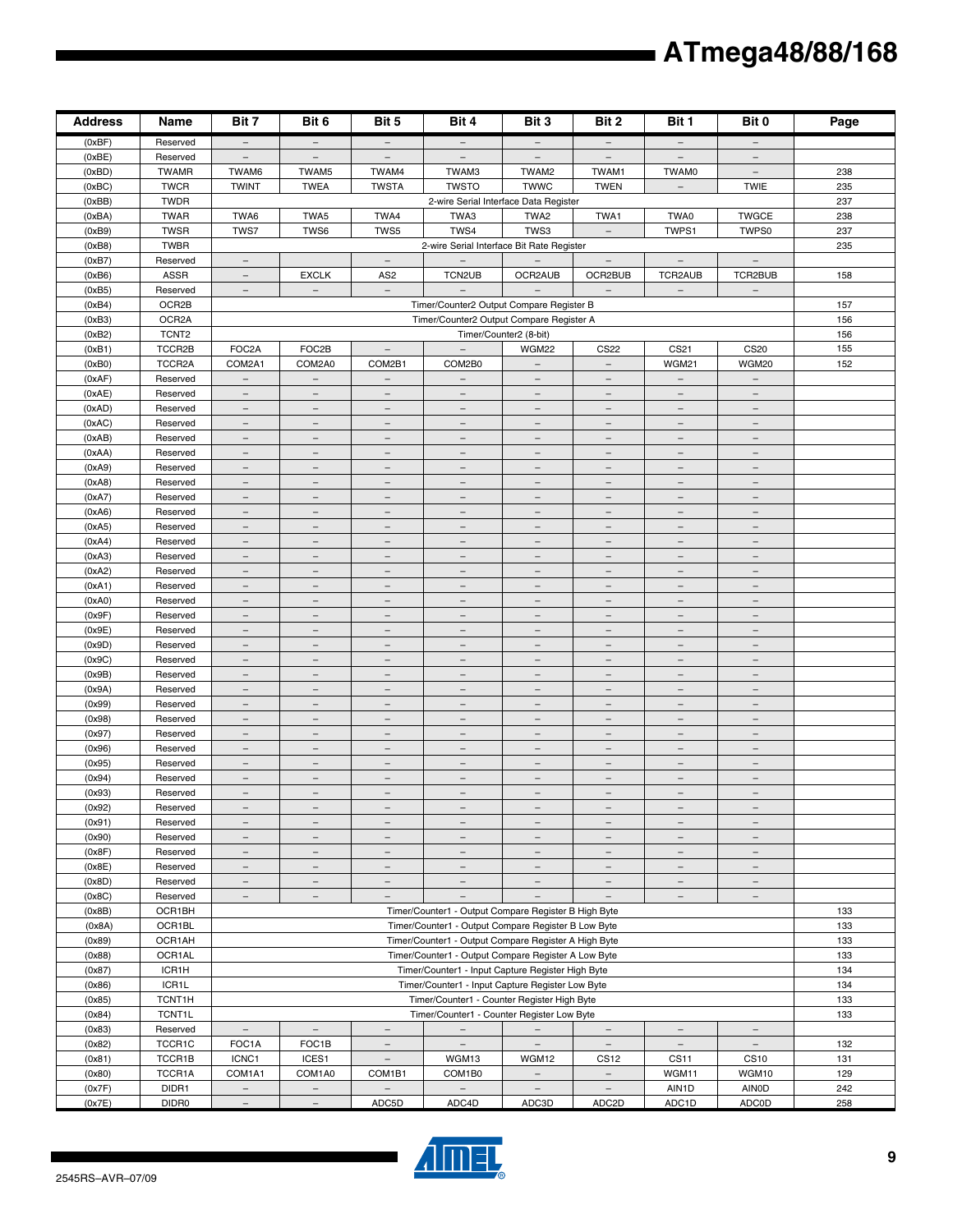| <b>Address</b>             | Name                 | Bit 7                                                | Bit 6                                             | Bit 5                                | Bit 4                                       | Bit 3                                     | Bit 2                                    | Bit 1                                      | Bit 0                                 | Page    |
|----------------------------|----------------------|------------------------------------------------------|---------------------------------------------------|--------------------------------------|---------------------------------------------|-------------------------------------------|------------------------------------------|--------------------------------------------|---------------------------------------|---------|
| (0x7D)                     | Reserved             |                                                      |                                                   |                                      | $\overline{\phantom{m}}$                    |                                           |                                          |                                            |                                       |         |
| (0x7C)                     | <b>ADMUX</b>         | REFS1                                                | REFS0                                             | <b>ADLAR</b>                         |                                             | MUX3                                      | MUX2                                     | MUX1                                       | MUX0                                  | 254     |
| (0x7B)                     | <b>ADCSRB</b>        | $\overline{\phantom{m}}$                             | ACME                                              | $\qquad \qquad -$                    | $\overline{\phantom{m}}$                    | $\overline{\phantom{a}}$                  | ADTS2                                    | ADTS1                                      | ADTS0                                 | 257     |
| (0x7A)                     | <b>ADCSRA</b>        | <b>ADEN</b>                                          | <b>ADSC</b>                                       | <b>ADATE</b>                         | <b>ADIF</b>                                 | ADIE                                      | ADPS2                                    | ADPS1                                      | ADPS0                                 | 255     |
| (0x79)                     | <b>ADCH</b>          |                                                      |                                                   |                                      |                                             | ADC Data Register High byte               |                                          |                                            |                                       | 257     |
| (0x78)                     | <b>ADCL</b>          |                                                      |                                                   |                                      |                                             | ADC Data Register Low byte                |                                          |                                            |                                       | 257     |
| (0x77)                     | Reserved             | $\overline{\phantom{a}}$                             | $\equiv$                                          | $\equiv$                             | $\equiv$                                    |                                           | $\equiv$                                 | $\equiv$                                   | $\equiv$                              |         |
| (0x76)                     | Reserved             | $\overline{\phantom{a}}$                             | $\overline{\phantom{a}}$                          | $\overline{\phantom{a}}$             | $\overline{\phantom{a}}$                    | $\overline{\phantom{a}}$                  | $\overline{\phantom{a}}$                 | $\overline{\phantom{a}}$                   | $\overline{\phantom{m}}$              |         |
| (0x75)                     | Reserved             | $\overline{\phantom{m}}$                             | $\overline{\phantom{m}}$                          | $\qquad \qquad -$                    |                                             | $\overline{\phantom{m}}$                  | $\qquad \qquad -$                        |                                            |                                       |         |
| (0x74)                     | Reserved             | $\overline{\phantom{m}}$                             | $\overline{\phantom{m}}$                          | $\overline{\phantom{m}}$             | $\overline{\phantom{m}}$                    | $\overline{\phantom{m}}$                  | $\overline{\phantom{m}}$                 | $\overline{\phantom{m}}$                   | $\overline{\phantom{m}}$              |         |
| (0x73)                     | Reserved             | $\overline{\phantom{0}}$<br>$\overline{\phantom{a}}$ | $\overline{\phantom{0}}$<br>$\equiv$              | $\overline{\phantom{0}}$<br>$\equiv$ | $\equiv$                                    | $\overline{\phantom{0}}$                  | $\overline{\phantom{0}}$<br>$\equiv$     | $\overline{\phantom{0}}$<br>$\overline{a}$ | $\equiv$                              |         |
| (0x72)<br>(0x71)           | Reserved<br>Reserved |                                                      | $\overline{\phantom{a}}$                          | $\overline{\phantom{m}}$             | $\overline{\phantom{m}}$                    | $\equiv$<br>$\overline{\phantom{m}}$      | $\overline{\phantom{a}}$                 | $\overline{\phantom{a}}$                   | $\overline{\phantom{m}}$              |         |
| (0x70)                     | TIMSK2               | $\overline{\phantom{a}}$<br>$=$                      |                                                   |                                      |                                             | $\overline{\phantom{m}}$                  | OCIE2B                                   | OCIE2A                                     | TOIE <sub>2</sub>                     | 157     |
| (0x6F)                     | TIMSK1               | $\overline{\phantom{a}}$                             | $\overline{\phantom{a}}$                          | ICIE1                                | $\qquad \qquad -$                           | $\overline{\phantom{a}}$                  | OCIE1B                                   | OCIE1A                                     | TOIE1                                 | 134     |
| (0x6E)                     | <b>TIMSK0</b>        | $\overline{\phantom{m}}$                             | $\overline{\phantom{m}}$                          | $\overline{\phantom{a}}$             | $\overline{\phantom{m}}$                    | $\overline{\phantom{m}}$                  | <b>OCIE0B</b>                            | <b>OCIE0A</b>                              | <b>TOIE0</b>                          | 105     |
| (0x6D)                     | PCMSK <sub>2</sub>   | PCINT23                                              | PCINT22                                           | PCINT21                              | PCINT20                                     | PCINT19                                   | PCINT18                                  | PCINT17                                    | PCINT16                               | 69      |
| (0x6C)                     | PCMSK1               |                                                      | PCINT14                                           | PCINT13                              | PCINT12                                     | PCINT11                                   | PCINT10                                  | PCINT9                                     | PCINT8                                | 69      |
| (0x6B)                     | PCMSK0               | PCINT7                                               | PCINT6                                            | PCINT5                               | PCINT4                                      | PCINT3                                    | PCINT2                                   | PCINT1                                     | <b>PCINT0</b>                         | 69      |
| (0x6A)                     | Reserved             | $\overline{\phantom{a}}$                             | $\overline{\phantom{a}}$                          | $\qquad \qquad -$                    | $\qquad \qquad -$                           |                                           | $\qquad \qquad -$                        |                                            |                                       |         |
| (0x69)                     | <b>EICRA</b>         | $\overline{\phantom{m}}$                             |                                                   |                                      |                                             | ISC11                                     | ISC <sub>10</sub>                        | ISC01                                      | ISC00                                 | 66      |
| (0x68)                     | <b>PCICR</b>         | $\overline{\phantom{m}}$                             | $\overline{\phantom{m}}$                          | $\overline{\phantom{m}}$             | $\overline{\phantom{m}}$                    | $\overline{\phantom{a}}$                  | PCIE <sub>2</sub>                        | PCIE1                                      | <b>PCIE0</b>                          |         |
| (0x67)                     | Reserved             | $\overline{\phantom{a}}$                             | $\qquad \qquad -$                                 | $\overline{\phantom{a}}$             | $\overline{a}$                              | $\overline{\phantom{m}}$                  | $\overline{\phantom{m}}$                 | $\overline{\phantom{a}}$                   | $\overline{\phantom{m}}$              |         |
| (0x66)                     | OSCCAL               |                                                      |                                                   |                                      |                                             | <b>Oscillator Calibration Register</b>    |                                          |                                            |                                       | 36      |
| (0x65)                     | Reserved             | $\overline{\phantom{m}}$                             | $\equiv$                                          | $\overline{\phantom{a}}$             |                                             |                                           | $\qquad \qquad -$                        | $\equiv$                                   | $\overline{\phantom{m}}$              |         |
| (0x64)                     | PRR                  | <b>PRTWI</b>                                         | PRTIM2                                            | <b>PRTIMO</b>                        |                                             | PRTIM1                                    | <b>PRSPI</b>                             | PRUSART0                                   | PRADC                                 | 40      |
| (0x63)                     | Reserved             | $\overline{\phantom{a}}$                             | $\overline{\phantom{a}}$                          | $\qquad \qquad -$                    | $\overline{\phantom{m}}$                    | $\overline{\phantom{a}}$                  | $\overline{\phantom{a}}$                 | $\overline{\phantom{a}}$                   | $\overline{\phantom{a}}$              |         |
| (0x62)                     | Reserved             | $\overline{\phantom{m}}$                             | $\overline{\phantom{m}}$                          | $\qquad \qquad -$                    | $\qquad \qquad -$                           | $\overline{\phantom{m}}$                  | $\overline{\phantom{m}}$                 | $\overline{\phantom{m}}$                   | $\qquad \qquad -$                     |         |
| (0x61)                     | <b>CLKPR</b>         | <b>CLKPCE</b>                                        | $\equiv$                                          | $\equiv$                             | $\equiv$                                    | CLKPS3                                    | CLKPS2                                   | CLKPS1                                     | CLKPS0                                | 36      |
| (0x60)                     | <b>WDTCSR</b>        | <b>WDIF</b>                                          | <b>WDIE</b>                                       | WDP3                                 | <b>WDCE</b>                                 | <b>WDE</b>                                | WDP2                                     | WDP1                                       | WDP0                                  | 52      |
| 0x3F (0x5F)                | <b>SREG</b>          | $\mathbf{I}$                                         | T                                                 | H                                    | S                                           | $\vee$                                    | N                                        | Z                                          | C                                     | $10$    |
| 0x3E (0x5E)                | <b>SPH</b>           | $\overline{\phantom{a}}$                             | $\overline{\phantom{a}}$                          | $\overline{\phantom{a}}$             | $\overline{\phantom{a}}$                    | $\overline{\phantom{a}}$                  | $(SP10)^{5.}$                            | SP <sub>9</sub>                            | SP <sub>8</sub>                       | 12      |
| 0x3D (0x5D)                | SPL                  | SP7                                                  | SP <sub>6</sub>                                   | SP <sub>5</sub>                      | SP <sub>4</sub>                             | SP <sub>3</sub>                           | SP <sub>2</sub>                          | SP <sub>1</sub>                            | SP <sub>0</sub>                       | 12      |
| 0x3C (0x5C)                | Reserved             | $\overline{\phantom{m}}$                             | $\overline{\phantom{m}}$                          | $\overline{\phantom{m}}$             | $\overline{\phantom{m}}$                    | $\overline{\phantom{m}}$                  | $\overline{\phantom{m}}$                 | $\overline{\phantom{m}}$                   | $\overline{\phantom{m}}$              |         |
| 0x3B (0x5B)                | Reserved             | $\qquad \qquad -$                                    | $\overline{\phantom{0}}$                          | $\overline{\phantom{0}}$             |                                             | $\overline{\phantom{0}}$                  | $\overline{\phantom{0}}$                 | $\overline{\phantom{0}}$                   |                                       |         |
| 0x3A (0x5A)                | Reserved             | $\equiv$                                             | $\equiv$                                          | $\equiv$                             | $\equiv$                                    | $\equiv$                                  | $\equiv$                                 |                                            |                                       |         |
| 0x39 (0x59)                | Reserved             | $\overline{\phantom{a}}$                             | $\overline{\phantom{a}}$                          | $\overline{\phantom{m}}$             | $\overline{\phantom{m}}$                    | $\overline{\phantom{m}}$                  | $\overline{\phantom{m}}$                 | $\overline{\phantom{m}}$                   | $\overline{\phantom{m}}$              |         |
| 0x38 (0x58)                | Reserved             | $\overline{\phantom{m}}$                             |                                                   | $\qquad \qquad -$                    |                                             |                                           |                                          |                                            |                                       |         |
| 0x37 (0x57)<br>0x36 (0x56) | SPMCSR<br>Reserved   | <b>SPMIE</b><br>$\overline{\phantom{m}}$             | (RWWSB) <sup>5.</sup><br>$\overline{\phantom{m}}$ | $\overline{\phantom{m}}$             | (RWWSRE) <sup>5.</sup><br>$\qquad \qquad -$ | <b>BLBSET</b><br>$\overline{\phantom{m}}$ | <b>PGWRT</b><br>$\overline{\phantom{m}}$ | <b>PGERS</b><br>$\overline{\phantom{m}}$   | SELFPRGEN<br>$\overline{\phantom{m}}$ | 282     |
| 0x35 (0x55)                | <b>MCUCR</b>         | $\equiv$                                             | $\equiv$                                          | $\overline{\phantom{a}}$             | <b>PUD</b>                                  | $\equiv$                                  | $\bar{ }$                                | <b>IVSEL</b>                               | <b>IVCE</b>                           |         |
| 0x34 (0x54)                | <b>MCUSR</b>         | $\overline{\phantom{a}}$                             | $\equiv$                                          | $\overline{\phantom{0}}$             | $\equiv$                                    | <b>WDRF</b>                               | <b>BORF</b>                              | <b>EXTRF</b>                               | <b>PORF</b>                           |         |
| 0x33 (0x53)                | <b>SMCR</b>          | $\overline{\phantom{a}}$                             | $\equiv$                                          | $\equiv$                             | $\equiv$                                    | SM <sub>2</sub>                           | SM <sub>1</sub>                          | SM <sub>0</sub>                            | <b>SE</b>                             | 38      |
| 0x32 (0x52)                | Reserved             | $\overline{\phantom{a}}$                             | $\overline{\phantom{a}}$                          | $\qquad \qquad -$                    | $\qquad \qquad -$                           | $\overline{\phantom{a}}$                  | $\overline{\phantom{a}}$                 | $\overline{\phantom{a}}$                   | $\overline{\phantom{m}}$              |         |
| 0x31 (0x51)                | Reserved             | $\overline{\phantom{m}}$                             | $\overline{\phantom{m}}$                          | $\qquad \qquad -$                    | $\qquad \qquad -$                           | $\overline{\phantom{m}}$                  | $\qquad \qquad -$                        |                                            | $\overline{\phantom{m}}$              |         |
| 0x30 (0x50)                | <b>ACSR</b>          | <b>ACD</b>                                           | <b>ACBG</b>                                       | <b>ACO</b>                           | <b>ACI</b>                                  | <b>ACIE</b>                               | <b>ACIC</b>                              | ACIS1                                      | ACIS0                                 | 241     |
| 0x2F (0x4F)                | Reserved             | $\overline{\phantom{a}}$                             | $\overline{\phantom{a}}$                          | $\overline{\phantom{a}}$             | $\equiv$                                    | $\equiv$                                  | $\qquad \qquad -$                        | $\overline{\phantom{a}}$                   | $\qquad \qquad -$                     |         |
| 0x2E (0x4E)                | <b>SPDR</b>          |                                                      |                                                   |                                      |                                             | SPI Data Register                         |                                          |                                            |                                       | 169     |
| 0x2D (0x4D)                | <b>SPSR</b>          | <b>SPIF</b>                                          | <b>WCOL</b>                                       | $\overline{\phantom{a}}$             | $-$                                         | $\overline{\phantom{m}}$                  | $\overline{\phantom{a}}$                 | $\overline{\phantom{a}}$                   | SPI <sub>2X</sub>                     | 168     |
| 0x2C (0x4C)                | <b>SPCR</b>          | SPIE                                                 | <b>SPE</b>                                        | <b>DORD</b>                          | <b>MSTR</b>                                 | <b>CPOL</b>                               | <b>CPHA</b>                              | SPR1                                       | SPR <sub>0</sub>                      | 167     |
| 0x2B (0x4B)                | GPIOR2               |                                                      |                                                   |                                      |                                             | General Purpose I/O Register 2            |                                          |                                            |                                       | 25      |
| 0x2A (0x4A)                | GPIOR1               |                                                      |                                                   |                                      |                                             | General Purpose I/O Register 1            |                                          |                                            |                                       | 25      |
| 0x29 (0x49)                | Reserved             | $\overline{\phantom{a}}$                             | $\overline{\phantom{a}}$                          | $\equiv$                             | $\equiv$                                    | $\equiv$                                  | $\equiv$                                 | $ \,$                                      | $\overline{\phantom{a}}$              |         |
| 0x28 (0x48)                | <b>OCR0B</b>         |                                                      |                                                   |                                      | Timer/Counter0 Output Compare Register B    |                                           |                                          |                                            |                                       |         |
| 0x27 (0x47)                | <b>OCR0A</b>         |                                                      |                                                   |                                      | Timer/Counter0 Output Compare Register A    |                                           |                                          |                                            |                                       |         |
| 0x26 (0x46)                | <b>TCNT0</b>         |                                                      |                                                   |                                      |                                             | Timer/Counter0 (8-bit)                    |                                          |                                            |                                       |         |
| 0x25 (0x45)                | <b>TCCR0B</b>        | FOC0A                                                | <b>FOC0B</b>                                      | $\overline{\phantom{a}}$             | $\overline{\phantom{a}}$                    | WGM02                                     | <b>CS02</b>                              | CS <sub>01</sub>                           | CS <sub>00</sub>                      |         |
| 0x24 (0x44)                | <b>TCCR0A</b>        | COM0A1                                               | COM0A0                                            | COM0B1                               | COM0B0                                      | $ \,$                                     | $-$                                      | WGM01                                      | WGM00                                 |         |
| 0x23 (0x43)                | <b>GTCCR</b>         | <b>TSM</b>                                           | $\overline{\phantom{m}}$                          | $\overline{\phantom{a}}$             | $\equiv$                                    | $\equiv$                                  | $\overline{\phantom{m}}$                 | <b>PSRASY</b>                              | <b>PSRSYNC</b>                        | 138/159 |
| 0x22 (0x42)                | EEARH                |                                                      |                                                   |                                      | (EEPROM Address Register High Byte) 5.      |                                           |                                          |                                            |                                       | 21      |
| 0x21 (0x41)                | <b>EEARL</b>         |                                                      |                                                   |                                      | EEPROM Address Register Low Byte            |                                           |                                          |                                            |                                       | 21      |
| 0x20 (0x40)                | EEDR                 |                                                      |                                                   |                                      |                                             | <b>EEPROM Data Register</b>               |                                          |                                            |                                       | 21      |
| 0x1F (0x3F)                | <b>EECR</b>          | $\overline{\phantom{a}}$                             | $\overline{\phantom{a}}$                          | EEPM1                                | <b>EEPM0</b>                                | EERIE                                     | <b>EEMPE</b>                             | EEPE                                       | EERE                                  | 21      |
| 0x1E (0x3E)                | GPIOR0               |                                                      |                                                   |                                      |                                             | General Purpose I/O Register 0            |                                          |                                            |                                       | 25      |
| 0x1D (0x3D)                | <b>EIMSK</b>         | $\overline{\phantom{a}}$                             |                                                   | $\overline{\phantom{a}}$             | $-$                                         | $\overline{\phantom{a}}$                  | $\overline{\phantom{a}}$                 | INT <sub>1</sub>                           | <b>INTO</b>                           | 67      |
| 0x1C (0x3C)                | <b>EIFR</b>          |                                                      |                                                   |                                      |                                             |                                           |                                          | INTF1                                      | <b>INTFO</b>                          | 67      |

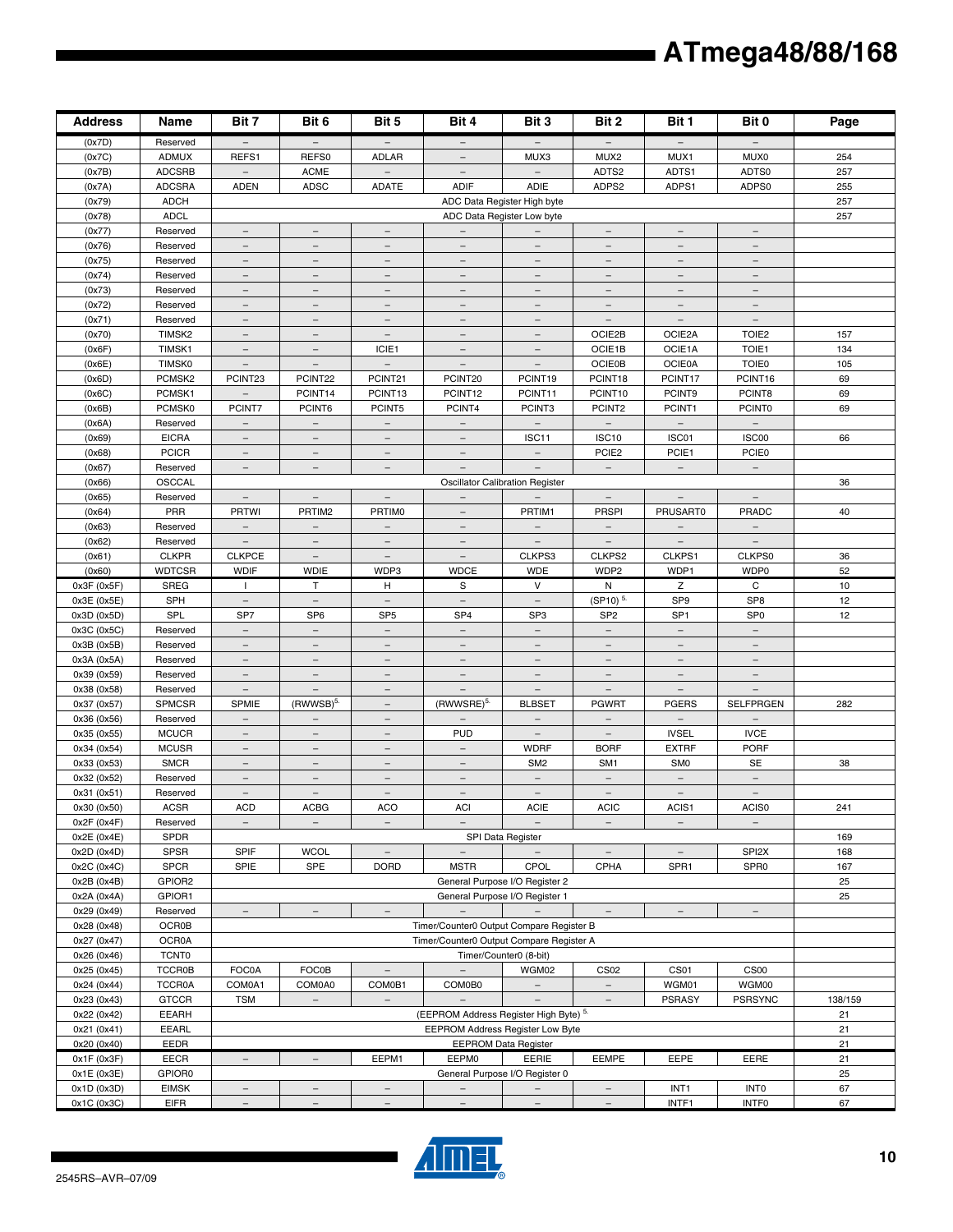| <b>Address</b> | Name              | Bit 7                    | Bit 6                    | Bit 5                    | Bit 4                    | Bit 3                    | Bit 2                    | Bit 1                    | Bit 0                    | Page |
|----------------|-------------------|--------------------------|--------------------------|--------------------------|--------------------------|--------------------------|--------------------------|--------------------------|--------------------------|------|
| 0x1B (0x3B)    | <b>PCIFR</b>      | $\overline{\phantom{a}}$ | $\overline{\phantom{a}}$ | $\overline{\phantom{m}}$ | $\overline{\phantom{0}}$ | $\equiv$                 | PCIF <sub>2</sub>        | PCIF1                    | PCIF <sub>0</sub>        |      |
| 0x1A (0x3A)    | Reserved          | $-$                      | $\qquad \qquad -$        | $\overline{\phantom{m}}$ | $\qquad \qquad -$        | $\qquad \qquad -$        | $\qquad \qquad -$        | $-$                      | $\qquad \qquad -$        |      |
| 0x19 (0x39)    | Reserved          | $\overline{\phantom{m}}$ | $\overline{\phantom{m}}$ | $\overline{\phantom{m}}$ | $\overline{\phantom{m}}$ | $\qquad \qquad -$        | $\overline{\phantom{m}}$ | $\qquad \qquad -$        | $\qquad \qquad -$        |      |
| 0x18 (0x38)    | Reserved          | $\qquad \qquad -$        | $\overline{\phantom{m}}$ | $\overline{\phantom{m}}$ | -                        | $\qquad \qquad -$        | $\qquad \qquad -$        | $\qquad \qquad -$        | $\overline{\phantom{m}}$ |      |
| 0x17 (0x37)    | TIFR <sub>2</sub> | $\overline{\phantom{a}}$ | $\qquad \qquad -$        | $\qquad \qquad -$        | $\qquad \qquad -$        | $\overline{\phantom{0}}$ | OCF2B                    | OCF2A                    | TOV <sub>2</sub>         | 157  |
| 0x16 (0x36)    | TIFR1             | $\qquad \qquad -$        | $\qquad \qquad -$        | ICF1                     | $\qquad \qquad -$        | $\qquad \qquad -$        | OCF1B                    | OCF1A                    | TOV <sub>1</sub>         | 135  |
| 0x15 (0x35)    | TIFR0             | $\qquad \qquad -$        | -                        | $\overline{\phantom{m}}$ | -                        | $\qquad \qquad -$        | <b>OCF0B</b>             | OCF0A                    | TOV <sub>0</sub>         |      |
| 0x14 (0x34)    | Reserved          | $\qquad \qquad -$        | $\overline{\phantom{m}}$ | $\qquad \qquad -$        | -                        | $\qquad \qquad -$        | $\qquad \qquad -$        | $\qquad \qquad -$        | $-$                      |      |
| 0x13 (0x33)    | Reserved          | $\qquad \qquad -$        | $\overline{\phantom{m}}$ | $\overline{\phantom{m}}$ | $\qquad \qquad -$        | $\overline{\phantom{0}}$ | $\overline{\phantom{m}}$ | $\qquad \qquad -$        | $\qquad \qquad -$        |      |
| 0x12 (0x32)    | Reserved          | $\qquad \qquad -$        | $\overline{\phantom{m}}$ | $\overline{\phantom{m}}$ | $\qquad \qquad -$        | $\qquad \qquad -$        | $\qquad \qquad -$        | $\qquad \qquad -$        | $\qquad \qquad -$        |      |
| 0x11 (0x31)    | Reserved          | $\qquad \qquad -$        | $\overline{\phantom{m}}$ | $\overline{\phantom{m}}$ | $-$                      | $\qquad \qquad -$        | $\overline{\phantom{0}}$ | $\qquad \qquad -$        | $\qquad \qquad -$        |      |
| 0x10 (0x30)    | Reserved          | $\qquad \qquad -$        | $\overline{\phantom{m}}$ | $\overline{\phantom{m}}$ | $-$                      | $\overline{\phantom{0}}$ | $\overline{\phantom{0}}$ | $\qquad \qquad -$        | $\qquad \qquad -$        |      |
| 0x0F(0x2F)     | Reserved          | $\qquad \qquad -$        | $\overline{\phantom{m}}$ | $\overline{\phantom{a}}$ | $\qquad \qquad -$        | $-$                      | $\qquad \qquad -$        | $\overline{\phantom{0}}$ | $\qquad \qquad -$        |      |
| 0x0E(0x2E)     | Reserved          | $-$                      | $\qquad \qquad -$        | $\overline{\phantom{m}}$ | $\qquad \qquad -$        | $\qquad \qquad -$        | $\qquad \qquad -$        | $-$                      | $\qquad \qquad -$        |      |
| 0x0D (0x2D)    | Reserved          | $\equiv$                 | $\qquad \qquad -$        | $\overline{\phantom{m}}$ | $\overline{\phantom{0}}$ | $\overline{\phantom{a}}$ | $\overline{\phantom{a}}$ | $\overline{\phantom{0}}$ | $\overline{\phantom{a}}$ |      |
| 0x0C (0x2C)    | Reserved          | $\overline{\phantom{a}}$ | $\overline{\phantom{m}}$ | $\overline{\phantom{m}}$ | $\qquad \qquad -$        | $-$                      | $\qquad \qquad -$        | $\qquad \qquad -$        | $\qquad \qquad -$        |      |
| 0x0B (0x2B)    | PORTD             | PORTD7                   | PORTD6                   | PORTD5                   | PORTD4                   | PORTD3                   | PORTD <sub>2</sub>       | PORTD1                   | PORTD0                   | 87   |
| 0x0A (0x2A)    | <b>DDRD</b>       | DDD7                     | DDD6                     | DDD <sub>5</sub>         | DDD4                     | DDD3                     | DDD <sub>2</sub>         | DDD1                     | DDD <sub>0</sub>         | 87   |
| 0x09 (0x29)    | PIND              | PIND7                    | PIND <sub>6</sub>        | PIND <sub>5</sub>        | PIND4                    | PIND <sub>3</sub>        | PIND <sub>2</sub>        | PIND <sub>1</sub>        | PIND <sub>0</sub>        | 87   |
| 0x08 (0x28)    | <b>PORTC</b>      | $\overline{\phantom{m}}$ | PORTC6                   | PORTC5                   | PORTC4                   | PORTC3                   | PORTC <sub>2</sub>       | PORTC1                   | PORTC0                   | 86   |
| 0x07 (0x27)    | <b>DDRC</b>       | $\qquad \qquad -$        | DDC6                     | DDC <sub>5</sub>         | DDC4                     | DDC3                     | DDC <sub>2</sub>         | DDC1                     | DDC0                     | 86   |
| 0x06 (0x26)    | <b>PINC</b>       | $\overline{\phantom{a}}$ | PINC6                    | PINC <sub>5</sub>        | PINC4                    | PINC3                    | PINC <sub>2</sub>        | PINC1                    | <b>PINCO</b>             | 86   |
| 0x05 (0x25)    | <b>PORTB</b>      | PORTB7                   | PORTB6                   | PORTB5                   | PORTB4                   | PORTB <sub>3</sub>       | PORTB <sub>2</sub>       | PORTB1                   | PORTB0                   | 86   |
| 0x04 (0x24)    | <b>DDRB</b>       | DDB7                     | DDB6                     | DDB <sub>5</sub>         | DDB4                     | DDB3                     | DDB <sub>2</sub>         | DDB1                     | DDB0                     | 86   |
| 0x03 (0x23)    | PINB              | PINB7                    | PINB <sub>6</sub>        | PINB <sub>5</sub>        | PINB4                    | PINB <sub>3</sub>        | PINB <sub>2</sub>        | PINB1                    | PINB <sub>0</sub>        | 86   |
| 0x02 (0x22)    | Reserved          | $\equiv$                 | $\overline{\phantom{a}}$ | $\overline{\phantom{m}}$ | $\overline{\phantom{a}}$ | $\overline{\phantom{a}}$ | $-$                      | $\overline{\phantom{0}}$ | $\overline{\phantom{a}}$ |      |
| 0x01 (0x21)    | Reserved          | $\qquad \qquad -$        | $\qquad \qquad -$        | $\overline{\phantom{m}}$ | $-$                      | $\qquad \qquad -$        | $\qquad \qquad -$        | $\qquad \qquad -$        | $\qquad \qquad -$        |      |
| 0x0 (0x20)     | Reserved          | $\qquad \qquad -$        | $\qquad \qquad -$        | $\overline{\phantom{m}}$ | -                        | $\qquad \qquad -$        | $\qquad \qquad -$        | $\qquad \qquad -$        | $\qquad \qquad -$        |      |

Note: 1. For compatibility with future devices, reserved bits should be written to zero if accessed. Reserved I/O memory addresses should never be written.

2. I/O Registers within the address range 0x00 - 0x1F are directly bit-accessible using the SBI and CBI instructions. In these registers, the value of single bits can be checked by using the SBIS and SBIC instructions.

- 3. Some of the Status Flags are cleared by writing a logical one to them. Note that, unlike most other AVRs, the CBI and SBI instructions will only operate on the specified bit, and can therefore be used on registers containing such Status Flags. The CBI and SBI instructions work with registers 0x00 to 0x1F only.
- 4. When using the I/O specific commands IN and OUT, the I/O addresses 0x00 0x3F must be used. When addressing I/O Registers as data space using LD and ST instructions, 0x20 must be added to these addresses. The ATmega48/88/168 is a complex microcontroller with more peripheral units than can be supported within the 64 location reserved in Opcode for the IN and OUT instructions. For the Extended I/O space from 0x60 - 0xFF in SRAM, only the ST/STS/STD and LD/LDS/LDD instructions can be used.
- 5. Only valid for ATmega88/168

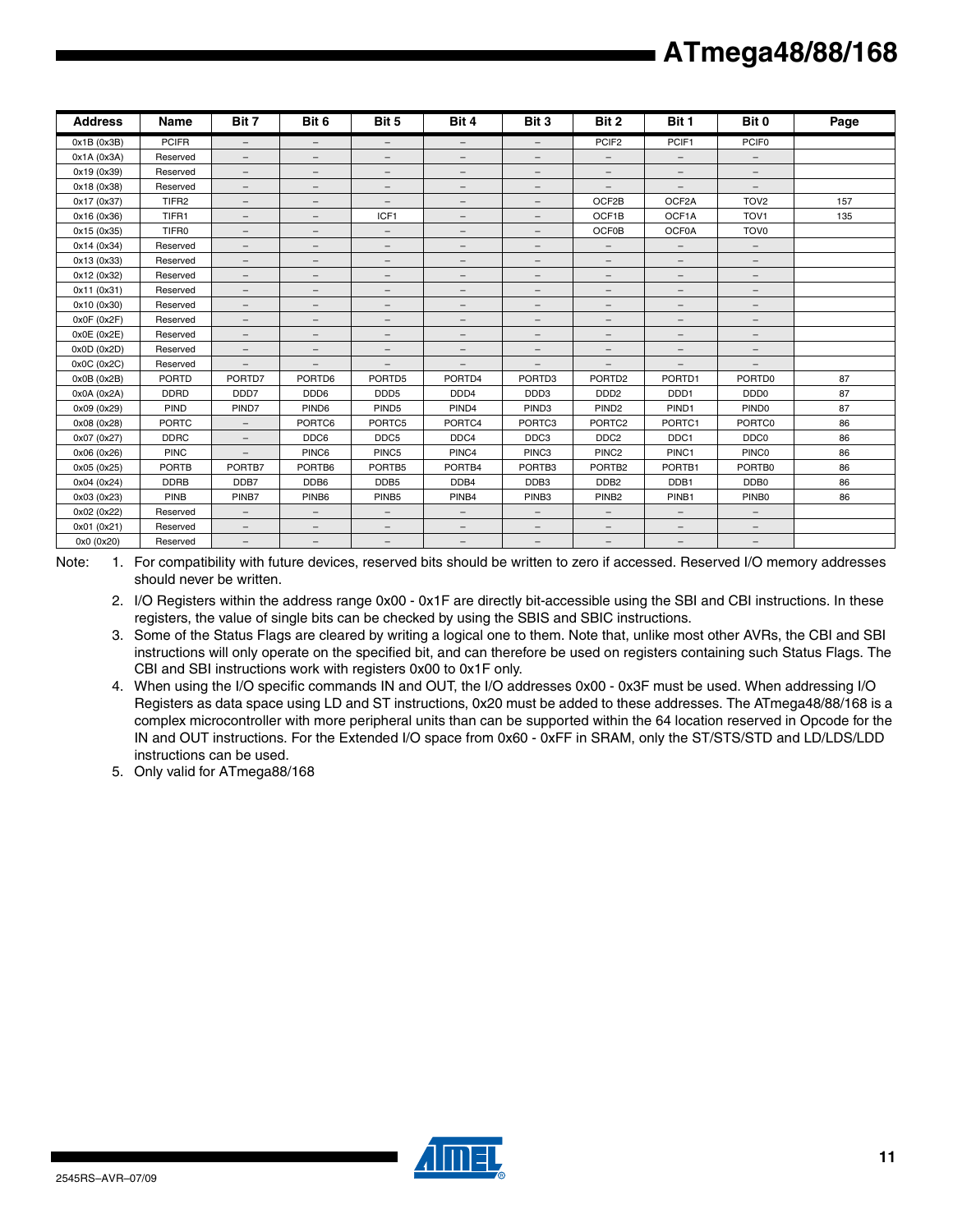## **5. Instruction Set Summary**

| <b>Mnemonics</b>           | <b>Operands</b>                          | <b>Description</b>                                         | Operation                                                                                    | <b>Flags</b>  | #Clocks                 |
|----------------------------|------------------------------------------|------------------------------------------------------------|----------------------------------------------------------------------------------------------|---------------|-------------------------|
|                            | <b>ARITHMETIC AND LOGIC INSTRUCTIONS</b> |                                                            |                                                                                              |               |                         |
| ADD                        | Rd, Rr                                   | Add two Registers                                          | $Rd \leftarrow Rd + Rr$                                                                      | Z, C, N, V, H | 1                       |
| <b>ADC</b>                 | Rd, Rr                                   | Add with Carry two Registers                               | $Rd \leftarrow Rd + Rr + C$                                                                  | Z, C, N, V, H | $\mathbf{1}$            |
| <b>ADIW</b>                | Rdl,K                                    | Add Immediate to Word                                      | $Rdh:Rdl \leftarrow Rdh:Rdl + K$                                                             | Z, C, N, V, S | $\overline{c}$          |
| <b>SUB</b>                 | Rd, Rr                                   | Subtract two Registers                                     | $Rd \leftarrow Rd - Rr$                                                                      | Z, C, N, V, H | $\mathbf{1}$            |
| <b>SUBI</b>                | Rd, K                                    | Subtract Constant from Register                            | $Rd \leftarrow Rd - K$                                                                       | Z, C, N, V, H | 1                       |
| <b>SBC</b>                 | Rd, Rr                                   | Subtract with Carry two Registers                          | $Rd \leftarrow Rd - Rr - C$                                                                  | Z, C, N, V, H | $\mathbf{1}$            |
| <b>SBCI</b>                | Rd, K                                    | Subtract with Carry Constant from Reg.                     | $Rd \leftarrow Rd - K - C$                                                                   | Z, C, N, V, H | $\mathbf{1}$            |
| <b>SBIW</b>                | Rdl,K                                    | Subtract Immediate from Word                               | Rdh:Rdl ← Rdh:Rdl - K                                                                        | Z, C, N, V, S | $\overline{c}$          |
| <b>AND</b>                 | Rd, Rr                                   | <b>Logical AND Registers</b>                               | $Rd \leftarrow Rd \bullet Rr$                                                                | Z, N, V       | $\mathbf{1}$            |
| <b>ANDI</b>                | Rd, K                                    | Logical AND Register and Constant                          | $Rd \leftarrow Rd \bullet K$                                                                 | Z, N, V       | $\mathbf{1}$            |
| <b>OR</b>                  | Rd, Rr                                   | Logical OR Registers                                       | $Rd \leftarrow Rd$ v Rr                                                                      | Z, N, V       | 1                       |
| ORI                        | Rd, K                                    | Logical OR Register and Constant                           | $Rd \leftarrow Rd \vee K$                                                                    | Z, N, V       | 1                       |
| <b>EOR</b>                 | Rd, Rr                                   | <b>Exclusive OR Registers</b>                              | $Rd \leftarrow Rd \oplus Rr$                                                                 | Z, N, V       | 1                       |
| <b>COM</b>                 | Rd                                       | One's Complement                                           | $Rd \leftarrow 0xFF - Rd$                                                                    | Z, C, N, V    | $\mathbf{1}$            |
| <b>NEG</b>                 | Rd                                       | Two's Complement                                           | $Rd \leftarrow 0x00 - Rd$                                                                    | Z, C, N, V, H | 1                       |
| <b>SBR</b>                 | Rd,K                                     | Set Bit(s) in Register                                     | $Rd \leftarrow Rd \vee K$                                                                    | Z.N.V         | $\mathbf{1}$            |
| <b>CBR</b>                 | Rd,K                                     | Clear Bit(s) in Register                                   | $Rd \leftarrow Rd \bullet (0xFF - K)$                                                        | Z, N, V       | $\mathbf{1}$            |
| <b>INC</b>                 | Rd                                       | Increment                                                  | $Rd \leftarrow Rd + 1$                                                                       | Z, N, V       | 1                       |
| <b>DEC</b>                 | Rd                                       | Decrement                                                  | $Rd \leftarrow Rd - 1$                                                                       | Z, N, V       | $\mathbf{1}$            |
| TST                        | Rd                                       | Test for Zero or Minus                                     | $Rd \leftarrow Rd \bullet Rd$                                                                | Z, N, V       | $\mathbf{1}$            |
| <b>CLR</b><br><b>SER</b>   | Rd<br>Rd                                 | Clear Register                                             | $Rd \leftarrow Rd \oplus Rd$<br>$Rd \leftarrow 0xFF$                                         | Z, N, V       | 1<br>$\mathbf{1}$       |
| <b>MUL</b>                 | Rd, Rr                                   | Set Register                                               | $R1:RO \leftarrow Rd \times Rr$                                                              | None<br>Z, C  | $\overline{c}$          |
| <b>MULS</b>                | Rd, Rr                                   | <b>Multiply Unsigned</b><br><b>Multiply Signed</b>         | $R1:R0 \leftarrow Rd \times Rr$                                                              | Z, C          | $\overline{\mathbf{c}}$ |
| <b>MULSU</b>               | Rd, Rr                                   | Multiply Signed with Unsigned                              | $R1:R0 \leftarrow Rd \times Rr$                                                              | Z,C           | $\overline{c}$          |
| <b>FMUL</b>                | Rd, Rr                                   | Fractional Multiply Unsigned                               | $R1:R0 \leftarrow (Rd \times Rr) \leq 1$                                                     | Z,C           | $\overline{2}$          |
| <b>FMULS</b>               | Rd, Rr                                   | <b>Fractional Multiply Signed</b>                          | $R1:R0 \leftarrow (Rd \times Rr) \leq 1$                                                     | Z,C           | $\overline{\mathbf{c}}$ |
| <b>FMULSU</b>              | Rd, Rr                                   | Fractional Multiply Signed with Unsigned                   | $R1:R0 \leftarrow (Rd \times Rr) \leq 1$                                                     | Z, C          | $\overline{2}$          |
| <b>BRANCH INSTRUCTIONS</b> |                                          |                                                            |                                                                                              |               |                         |
| <b>RJMP</b>                | k                                        | Relative Jump                                              | $PC \leftarrow PC + k + 1$                                                                   | None          | $\overline{\mathbf{c}}$ |
| <b>IJMP</b>                |                                          | Indirect Jump to (Z)                                       | $PC \leftarrow Z$                                                                            | None          | $\overline{c}$          |
| JMP <sup>(1)</sup>         | k                                        | Direct Jump                                                | $PC \leftarrow k$                                                                            | None          | 3                       |
| <b>RCALL</b>               | k                                        | Relative Subroutine Call                                   | $PC \leftarrow PC + k + 1$                                                                   | None          | 3                       |
| <b>ICALL</b>               |                                          | Indirect Call to (Z)                                       | $PC \leftarrow Z$                                                                            | None          | 3                       |
| CALL <sup>(1)</sup>        | k                                        | Direct Subroutine Call                                     | $PC \leftarrow k$                                                                            | None          | $\overline{4}$          |
| <b>RET</b>                 |                                          | Subroutine Return                                          | $PC \leftarrow$ STACK                                                                        | None          | $\overline{\mathbf{4}}$ |
| RETI                       |                                          | Interrupt Return                                           | $PC \leftarrow$ STACK                                                                        |               | $\overline{4}$          |
| CPSE                       | Rd, Rr                                   | Compare, Skip if Equal                                     | if (Rd = Rr) $PC \leftarrow PC + 2$ or 3                                                     | None          | 1/2/3                   |
| CP                         | Rd, Rr                                   | Compare                                                    | $Rd - Rr$                                                                                    | Z, N, V, C, H | $\mathbf{1}$            |
| CPC                        | Rd, Rr                                   | Compare with Carry                                         | $Rd - Rr - C$                                                                                | Z, N, V, C, H | $\mathbf{1}$            |
| CPI                        | Rd,K                                     | Compare Register with Immediate                            | $Rd - K$                                                                                     | Z, N, V, C, H | 1                       |
| <b>SBRC</b>                | Rr, b                                    | Skip if Bit in Register Cleared                            | if (Rr(b)=0) PC $\leftarrow$ PC + 2 or 3                                                     | None          | 1/2/3                   |
| <b>SBRS</b>                | Rr, b                                    | Skip if Bit in Register is Set                             | if $(Rr(b)=1) PC \leftarrow PC + 2$ or 3                                                     | None          | 1/2/3                   |
| <b>SBIC</b>                | P, b                                     | Skip if Bit in I/O Register Cleared                        | if $(P(b)=0) PC \leftarrow PC + 2$ or 3                                                      | None          | 1/2/3                   |
| SBIS                       | P, b                                     | Skip if Bit in I/O Register is Set                         | if $(P(b)=1) PC \leftarrow PC + 2$ or 3                                                      | None          | 1/2/3                   |
| <b>BRBS</b>                | s, k                                     | Branch if Status Flag Set                                  | if $(SREG(s) = 1)$ then $PC \leftarrow PC + k + 1$                                           | None          | 1/2                     |
| <b>BRBC</b>                | s, k                                     | Branch if Status Flag Cleared                              | if (SREG(s) = 0) then $PC \leftarrow PC + k + 1$                                             | None          | 1/2                     |
| <b>BREQ</b>                | k                                        | Branch if Equal                                            | if $(Z = 1)$ then $PC \leftarrow PC + k + 1$                                                 | None          | 1/2                     |
| <b>BRNE</b>                | k                                        | Branch if Not Equal                                        | if $(Z = 0)$ then $PC \leftarrow PC + k + 1$                                                 | None          | 1/2                     |
| <b>BRCS</b>                | k                                        | Branch if Carry Set                                        | if $(C = 1)$ then $PC \leftarrow PC + k + 1$                                                 | None          | 1/2                     |
| <b>BRCC</b>                | k                                        | Branch if Carry Cleared                                    | if $(C = 0)$ then $PC \leftarrow PC + k + 1$                                                 | None          | 1/2                     |
| <b>BRSH</b>                | k                                        | Branch if Same or Higher                                   | if $(C = 0)$ then $PC \leftarrow PC + k + 1$                                                 | None          | 1/2                     |
| <b>BRLO</b>                | k                                        | Branch if Lower                                            | if $(C = 1)$ then $PC \leftarrow PC + k + 1$                                                 | None          | 1/2                     |
| BRMI                       | k                                        | <b>Branch if Minus</b>                                     | if $(N = 1)$ then $PC \leftarrow PC + k + 1$                                                 | None          | 1/2                     |
| <b>BRPL</b>                | k                                        | Branch if Plus                                             | if $(N = 0)$ then $PC \leftarrow PC + k + 1$                                                 | None          | 1/2                     |
| <b>BRGE</b>                | k                                        | Branch if Greater or Equal, Signed                         | if $(N \oplus V = 0)$ then $PC \leftarrow PC + k + 1$                                        | None          | 1/2                     |
| <b>BRLT</b>                | k                                        | Branch if Less Than Zero, Signed                           | if $(N \oplus V = 1)$ then $PC \leftarrow PC + k + 1$                                        | None          | 1/2                     |
| <b>BRHS</b>                | k                                        | Branch if Half Carry Flag Set                              | if $(H = 1)$ then $PC \leftarrow PC + k + 1$                                                 | None          | 1/2                     |
| <b>BRHC</b>                | k                                        | Branch if Half Carry Flag Cleared                          | if $(H = 0)$ then $PC \leftarrow PC + k + 1$                                                 | None          | 1/2                     |
| <b>BRTS</b>                | k                                        | Branch if T Flag Set                                       | if $(T = 1)$ then PC $\leftarrow$ PC + k + 1                                                 | None          | 1/2                     |
| <b>BRTC</b><br><b>BRVS</b> | k<br>k                                   | Branch if T Flag Cleared<br>Branch if Overflow Flag is Set | if $(T = 0)$ then $PC \leftarrow PC + k + 1$<br>if $(V = 1)$ then $PC \leftarrow PC + k + 1$ | None<br>None  | 1/2<br>1/2              |
| <b>BRVC</b>                | k                                        | Branch if Overflow Flag is Cleared                         | if $(V = 0)$ then $PC \leftarrow PC + k + 1$                                                 | None          | 1/2                     |

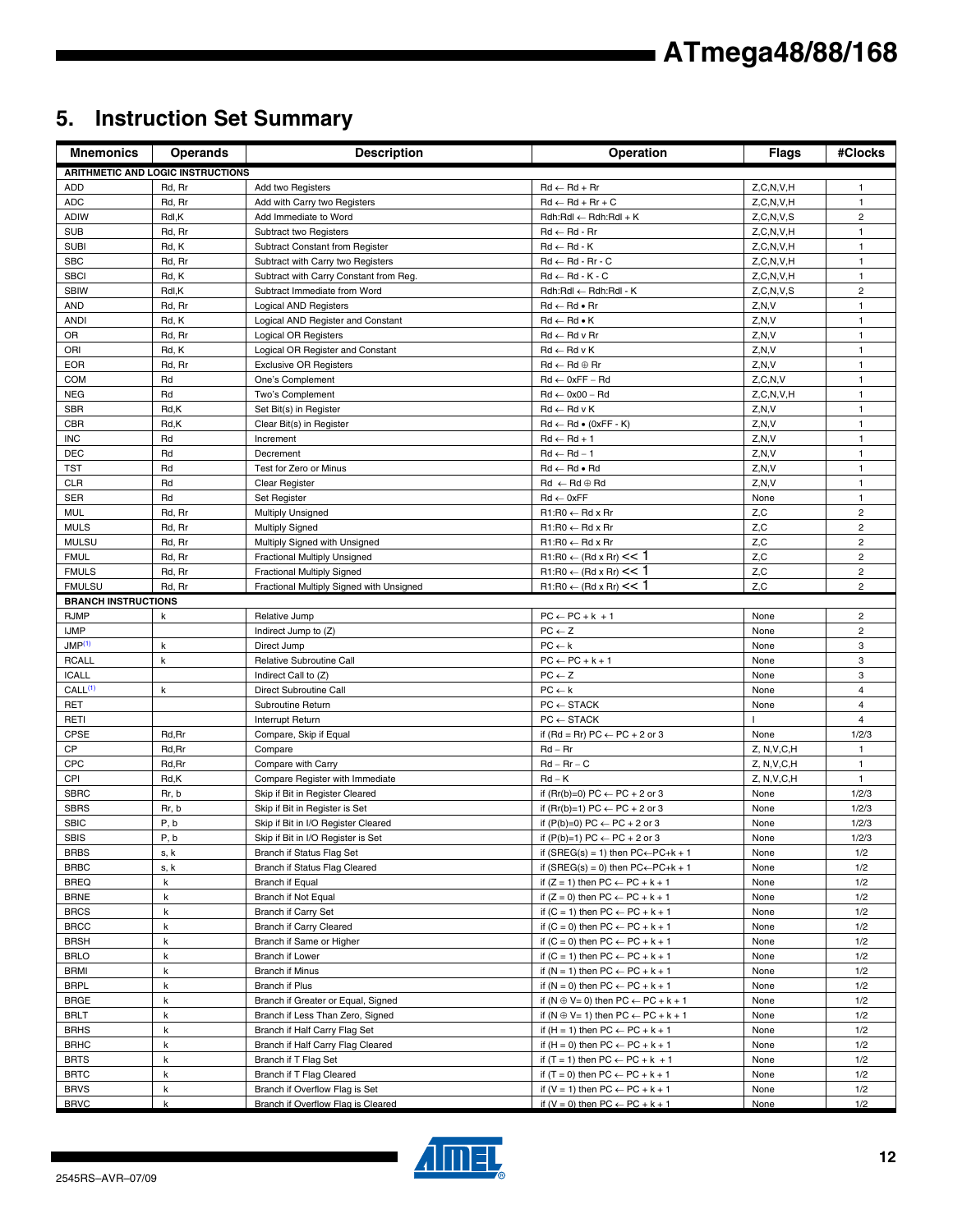| <b>Mnemonics</b>                  | <b>Operands</b> | <b>Description</b>                             | Operation                                                          | <b>Flags</b> | #Clocks                 |
|-----------------------------------|-----------------|------------------------------------------------|--------------------------------------------------------------------|--------------|-------------------------|
| <b>BRIE</b>                       | k               | Branch if Interrupt Enabled                    | if ( $1 = 1$ ) then $PC \leftarrow PC + k + 1$                     | None         | 1/2                     |
| <b>BRID</b>                       | $\mathsf{k}$    | Branch if Interrupt Disabled                   | if ( $1 = 0$ ) then $PC \leftarrow PC + k + 1$                     | None         | 1/2                     |
| BIT AND BIT-TEST INSTRUCTIONS     |                 |                                                |                                                                    |              |                         |
| <b>SBI</b>                        | P,b             | Set Bit in I/O Register                        | $I/O(P,b) \leftarrow 1$                                            | None         | $\overline{c}$          |
| <b>CBI</b>                        | P,b             | Clear Bit in I/O Register                      | $I/O(P,b) \leftarrow 0$                                            | None         | $\overline{c}$          |
| <b>LSL</b>                        | Rd              | Logical Shift Left                             | $Rd(n+1) \leftarrow Rd(n), Rd(0) \leftarrow 0$                     | Z, C, N, V   | 1                       |
| LSR                               | Rd              | Logical Shift Right                            | $Rd(n) \leftarrow Rd(n+1), Rd(7) \leftarrow 0$                     | Z, C, N, V   | 1                       |
| <b>ROL</b>                        | Rd              | Rotate Left Through Carry                      | $Rd(0) \leftarrow C, Rd(n+1) \leftarrow Rd(n), C \leftarrow Rd(7)$ | Z, C, N, V   | $\mathbf{1}$            |
| <b>ROR</b>                        | Rd              | Rotate Right Through Carry                     | $Rd(7) \leftarrow C, Rd(n) \leftarrow Rd(n+1), C \leftarrow Rd(0)$ | Z, C, N, V   | 1                       |
| ASR                               | Rd              | Arithmetic Shift Right                         | $Rd(n) \leftarrow Rd(n+1), n=06$                                   | Z, C, N, V   | $\mathbf{1}$            |
| <b>SWAP</b>                       | Rd              | Swap Nibbles                                   | $Rd(30) \leftarrow Rd(74), Rd(74) \leftarrow Rd(30)$               | None         | 1                       |
| <b>BSET</b>                       | s               | Flag Set                                       | $SREG(s) \leftarrow 1$                                             | SREG(s)      | $\mathbf{1}$            |
| <b>BCLR</b>                       | $\mathsf{s}$    | <b>Flag Clear</b>                              | $SREG(s) \leftarrow 0$                                             | SREG(s)      | $\mathbf{1}$            |
| <b>BST</b>                        | Rr, b           | Bit Store from Register to T                   | $T \leftarrow Rr(b)$                                               | T            | $\mathbf{1}$            |
| <b>BLD</b>                        | Rd, b           | Bit load from T to Register                    | $Rd(b) \leftarrow T$                                               | None         | 1                       |
| <b>SEC</b>                        |                 | Set Carry                                      | $C \leftarrow 1$                                                   | С            | 1                       |
| CLC                               |                 | Clear Carry                                    | $C \leftarrow 0$                                                   | C            | $\mathbf{1}$            |
| <b>SEN</b>                        |                 | Set Negative Flag                              | $N \leftarrow 1$                                                   | Ν            | 1                       |
| <b>CLN</b>                        |                 | Clear Negative Flag                            | $N \leftarrow 0$                                                   | Ν            | $\mathbf{1}$            |
| SEZ                               |                 | Set Zero Flag                                  | $Z \leftarrow 1$                                                   | Z<br>Z       | $\mathbf{1}$            |
| CLZ                               |                 | Clear Zero Flag                                | $Z \leftarrow 0$                                                   | $\mathbf{I}$ | 1                       |
| SEI                               |                 | Global Interrupt Enable                        | $I \leftarrow 1$                                                   | $\mathbf{I}$ | $\mathbf{1}$            |
| <b>CLI</b><br><b>SES</b>          |                 | Global Interrupt Disable                       | $I \leftarrow 0$                                                   | $\mathbf S$  | 1<br>$\mathbf{1}$       |
| <b>CLS</b>                        |                 | Set Signed Test Flag<br>Clear Signed Test Flag | $S \leftarrow 1$                                                   | S            | $\mathbf{1}$            |
| <b>SEV</b>                        |                 | Set Twos Complement Overflow.                  | $S \leftarrow 0$<br>$V \leftarrow 1$                               | $\vee$       | $\mathbf{1}$            |
| <b>CLV</b>                        |                 | Clear Twos Complement Overflow                 | $\mathsf{V}\leftarrow\mathsf{0}$                                   | $\vee$       | $\mathbf{1}$            |
| <b>SET</b>                        |                 | Set T in SREG                                  | $T \leftarrow 1$                                                   | т            | 1                       |
| <b>CLT</b>                        |                 | Clear T in SREG                                | $T \leftarrow 0$                                                   | T            | $\mathbf{1}$            |
| <b>SEH</b>                        |                 | Set Half Carry Flag in SREG                    | $H \leftarrow 1$                                                   | н            | $\mathbf{1}$            |
| <b>CLH</b>                        |                 | Clear Half Carry Flag in SREG                  | $H \leftarrow 0$                                                   | н            | $\mathbf{1}$            |
| <b>DATA TRANSFER INSTRUCTIONS</b> |                 |                                                |                                                                    |              |                         |
| <b>MOV</b>                        | Rd, Rr          | Move Between Registers                         | $Rd \leftarrow Rr$                                                 | None         | $\mathbf{1}$            |
| <b>MOVW</b>                       | Rd, Rr          | Copy Register Word                             | Rd+1:Rd ← Rr+1:Rr                                                  | None         | 1                       |
| LDI                               | Rd, K           | Load Immediate                                 | $Rd \leftarrow K$                                                  | None         | 1                       |
| LD                                | Rd, X           | Load Indirect                                  | $Rd \leftarrow (X)$                                                | None         | $\overline{c}$          |
| LD                                | $Rd, X+$        | Load Indirect and Post-Inc.                    | $Rd \leftarrow (X), X \leftarrow X + 1$                            | None         | $\overline{\mathbf{c}}$ |
| LD                                | $Rd, -X$        | Load Indirect and Pre-Dec.                     | $X \leftarrow X - 1$ , Rd $\leftarrow (X)$                         | None         | $\overline{c}$          |
| LD                                | Rd, Y           | Load Indirect                                  | $Rd \leftarrow (Y)$                                                | None         | 2                       |
| LD                                | $Rd, Y+$        | Load Indirect and Post-Inc.                    | $Rd \leftarrow (Y), Y \leftarrow Y + 1$                            | None         | $\overline{c}$          |
| LD                                | <b>Rd. - Y</b>  | Load Indirect and Pre-Dec.                     | $Y \leftarrow Y - 1$ , Rd $\leftarrow (Y)$                         | None         | $\overline{2}$          |
| LDD                               | $Rd, Y+q$       | Load Indirect with Displacement                | $Rd \leftarrow (Y + q)$                                            | None         | $\overline{c}$          |
| LD                                | Rd, Z           | Load Indirect                                  | $Rd \leftarrow (Z)$                                                | None         | $\overline{c}$          |
| LD                                | $Rd, Z+$        | Load Indirect and Post-Inc.                    | $Rd \leftarrow (Z), Z \leftarrow Z+1$                              | None         | $\overline{c}$          |
| LD                                | $Rd, -Z$        | Load Indirect and Pre-Dec.                     | $Z \leftarrow Z - 1$ , Rd $\leftarrow (Z)$                         | None         | $\overline{\mathbf{c}}$ |
| LDD                               | $Rd, Z+a$       | Load Indirect with Displacement                | $Rd \leftarrow (Z + q)$                                            | None         | $\overline{c}$          |
| LDS                               | Rd, k           | Load Direct from SRAM                          | $Rd \leftarrow (k)$                                                | None         | $\overline{2}$          |
| ST                                | X, Rr           | Store Indirect                                 | $(X) \leftarrow Rr$                                                | None         | $\overline{2}$          |
| ST                                | $X_{+}$ , Rr    | Store Indirect and Post-Inc.                   | $(X) \leftarrow$ Rr, $X \leftarrow X + 1$                          | None         | $\overline{c}$          |
| ST                                | - X, Rr         | Store Indirect and Pre-Dec.                    | $X \leftarrow X - 1$ , $(X) \leftarrow Rr$                         | None         | $\overline{2}$          |
| ST                                | Y, Rr           | Store Indirect                                 | $(Y) \leftarrow Rr$                                                | None         | $\overline{2}$          |
| ST                                | Y+, Rr          | Store Indirect and Post-Inc.                   | $(Y) \leftarrow$ Rr, $Y \leftarrow Y + 1$                          | None         | $\overline{2}$          |
| ST                                | - Y, Rr         | Store Indirect and Pre-Dec.                    | $Y \leftarrow Y - 1$ , $(Y) \leftarrow Rr$                         | None         | $\overline{2}$          |
| <b>STD</b>                        | $Y+q, Rr$       | Store Indirect with Displacement               | $(Y + q) \leftarrow Rr$                                            | None         | $\overline{c}$          |
| ST                                | Z, Rr           | Store Indirect                                 | $(Z) \leftarrow$ Rr                                                | None         | $\overline{2}$          |
| ST                                | $Z+$ , Rr       | Store Indirect and Post-Inc.                   | $(Z) \leftarrow$ Rr, $Z \leftarrow Z + 1$                          | None         | $\overline{2}$          |
| ST                                | -Z, Rr          | Store Indirect and Pre-Dec.                    | $Z \leftarrow Z - 1$ , $(Z) \leftarrow Rr$                         | None         | $\overline{c}$          |
| <b>STD</b>                        | $Z + q, Rr$     | Store Indirect with Displacement               | $(Z + q) \leftarrow Rr$                                            | None         | $\overline{a}$          |
| <b>STS</b><br>LPM                 | k, Rr           | Store Direct to SRAM                           | $(k) \leftarrow Rr$                                                | None         | $\overline{2}$<br>3     |
| LPM                               | Rd, Z           | Load Program Memory<br>Load Program Memory     | $R0 \leftarrow (Z)$<br>$Rd \leftarrow (Z)$                         | None<br>None | 3                       |
| LPM                               | $Rd, Z+$        | Load Program Memory and Post-Inc               | $Rd \leftarrow (Z), Z \leftarrow Z+1$                              | None         | 3                       |
| SPM                               |                 | Store Program Memory                           | $(Z) \leftarrow R1:R0$                                             | None         | $\blacksquare$          |
| IN                                | Rd, P           | In Port                                        | $Rd \leftarrow P$                                                  | None         | 1                       |
| OUT                               | P, Rr           | Out Port                                       | $P \leftarrow Rr$                                                  | None         | $\mathbf{1}$            |
| <b>PUSH</b>                       | Rr              | Push Register on Stack                         | $STACK \leftarrow Rr$                                              | None         | $\overline{2}$          |



٦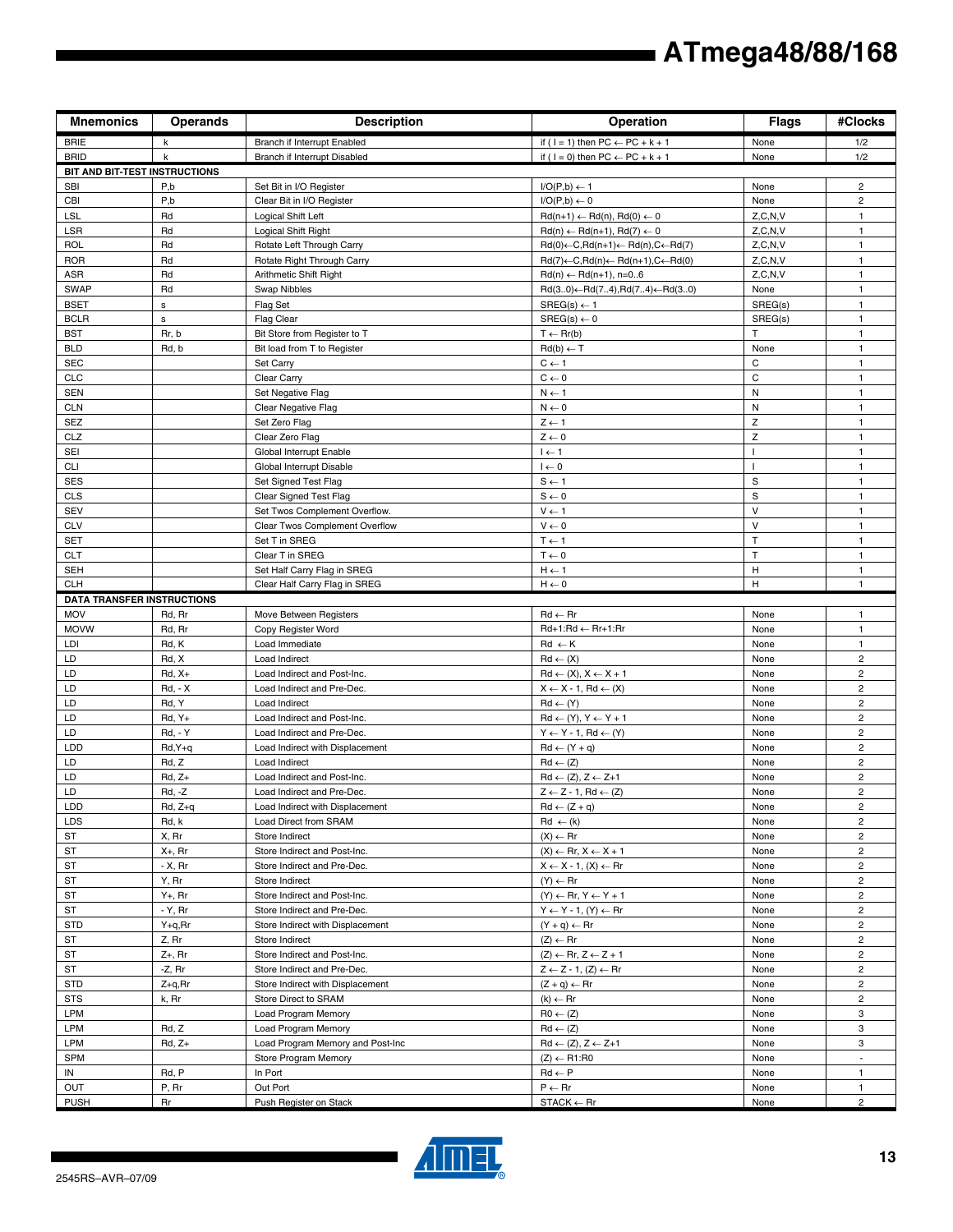| <b>Mnemonics</b>                | <b>Operands</b> | <b>Description</b>      | <b>Operation</b>                         | <b>Flags</b> | #Clocks |
|---------------------------------|-----------------|-------------------------|------------------------------------------|--------------|---------|
| <b>POP</b>                      | Rd              | Pop Register from Stack | $\mathsf{Rd} \leftarrow \mathsf{STACK}$  | None         |         |
| <b>MCU CONTROL INSTRUCTIONS</b> |                 |                         |                                          |              |         |
| <b>NOP</b>                      |                 | No Operation            |                                          | None         |         |
| <b>SLEEP</b>                    |                 | Sleep                   | (see specific descr. for Sleep function) | None         |         |
| <b>WDR</b>                      |                 | <b>Watchdog Reset</b>   | (see specific descr. for WDR/timer)      | None         |         |
| <b>BREAK</b>                    |                 | <b>Break</b>            | For On-chip Debug Only                   | None         | N/A     |

Note: 1. These instructions are only available in ATmega168.



▊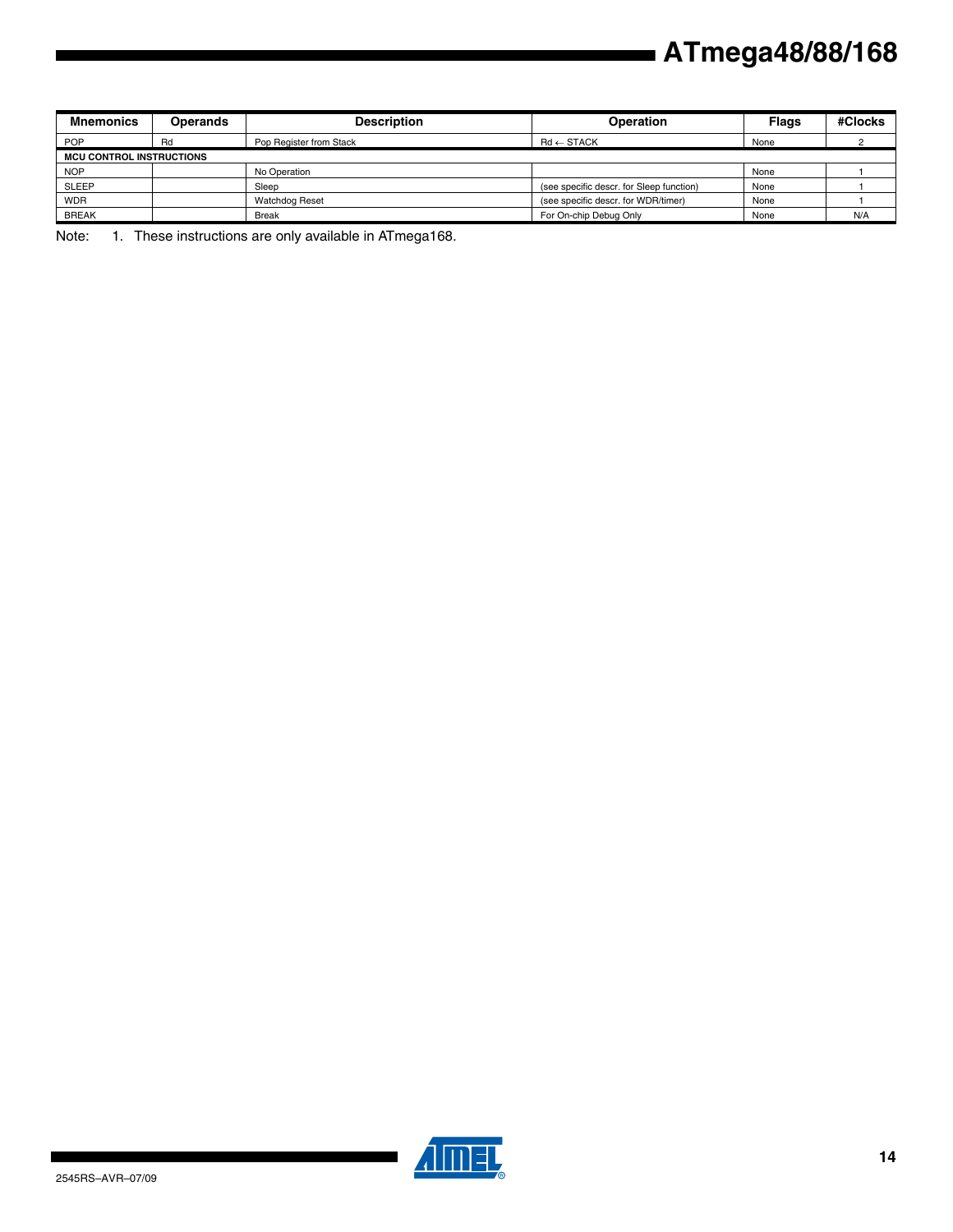## **6. Ordering Information**

## **6.1 ATmega48**

| Speed (MHz) | <b>Power Supply</b> | <b>Ordering Code</b>          | Package $(1)$ | <b>Operational Range</b>                 |
|-------------|---------------------|-------------------------------|---------------|------------------------------------------|
|             |                     | ATmega48V-10AI                | 32A           |                                          |
|             |                     | ATmega48V-10MI                | 32M1-A        |                                          |
|             |                     | ATmega48V-10PI                | 28P3          |                                          |
| $10^{(3)}$  | $1.8 - 5.5$         | ATmega48V-10AU $(2)$          | 32A           | Industrial                               |
|             |                     | ATmega48V-10MMU $^{(2)}$      | 28M1          | $(-40^{\circ}C \text{ to } 85^{\circ}C)$ |
|             |                     |                               |               |                                          |
|             |                     | ATmega48V-10MU(2)             | 32M1-A        |                                          |
|             |                     | ATmega48V-10PU(2)             | 28P3          |                                          |
|             |                     | ATmega48-20AI                 | 32A           |                                          |
|             |                     | ATmega48-20MI                 | 32M1-A        |                                          |
|             |                     | ATmega48-20PI                 | 28P3          |                                          |
| $20^{(3)}$  | $2.7 - 5.5$         | ATmega48-20AU $(2)$           | 32A           | Industrial                               |
|             |                     | ATmega48-20MMU <sup>(2)</sup> | 28M1          | $(-40^{\circ}$ C to 85 $^{\circ}$ C)     |
|             |                     | ATmega48-20MU $(2)$           | 32M1-A        |                                          |
|             |                     | ATmega48-20PU <sup>(2)</sup>  | 28P3          |                                          |

Note: 1. This device can also be supplied in wafer form. Please contact your local Atmel sales office for detailed ordering information and minimum quantities.

2. Pb-free packaging alternative, complies to the European Directive for Restriction of Hazardous Substances (RoHS directive).Also Halide free and fully Green.

3. See Figure 26-1 on page 304 and Figure 26-2 on page 304.

|     | Package Type                                            |
|-----|---------------------------------------------------------|
| 32A | 32-lead, Thin (1.0 mm) Plastic Quad Flat Package (TQFP) |

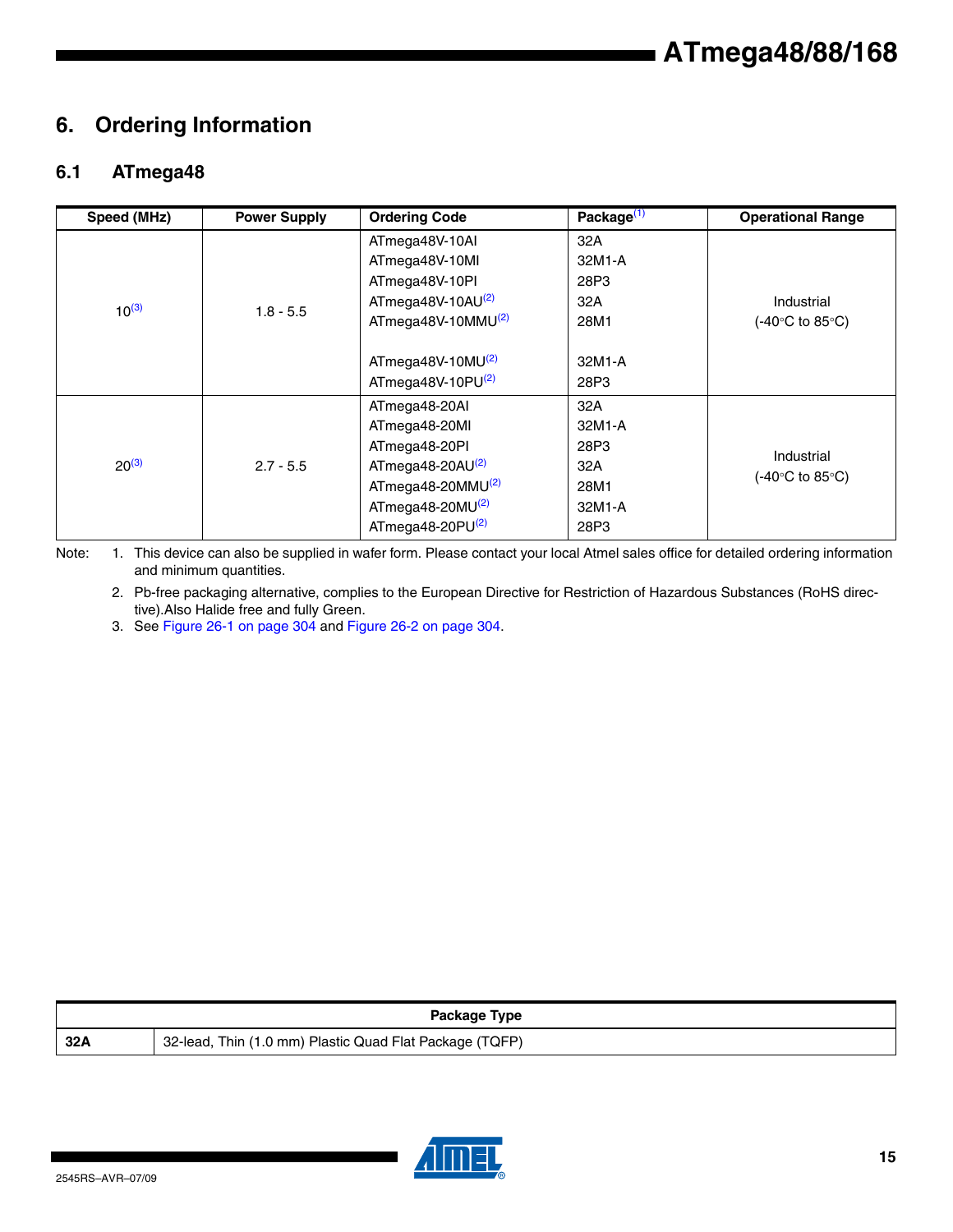|        | Package Type                                                                                      |
|--------|---------------------------------------------------------------------------------------------------|
| 28M1   | 28-pad, 4 x 4 x 1.0 body, Lead Pitch 0.45 mm Quad Flat No-Lead/Micro Lead Frame Package (QFN/MLF) |
| 32M1-A | 32-pad, 5 x 5 x 1.0 body, Lead Pitch 0.50 mm Quad Flat No-Lead/Micro Lead Frame Package (QFN/MLF) |
| 28P3   | 28-lead, 0.300" Wide, Plastic Dual Inline Package (PDIP)                                          |

### **6.2 ATmega88**

| Speed (MHz) | <b>Power Supply</b> | <b>Ordering Code</b>         | Package $(1)$ | <b>Operational Range</b> |
|-------------|---------------------|------------------------------|---------------|--------------------------|
| $10^{(3)}$  | $1.8 - 5.5$         | ATmega88V-10AI               | 32A           |                          |
|             |                     | ATmega88V-10MI               | 32M1-A        |                          |
|             |                     | ATmega88V-10PI               | 28P3          | Industrial               |
|             |                     | ATmega88V-10AU(2)            | 32A           | (-40°C to 85°C).         |
|             |                     | ATmega88V-10MU(2)            | 32M1-A        |                          |
|             |                     | ATmega88V-10PU $(2)$         | 28P3          |                          |
| $20^{(3)}$  | $2.7 - 5.5$         | ATmega88-20AI                | 32A           |                          |
|             |                     | ATmega88-20MI                | 32M1-A        |                          |
|             |                     | ATmega88-20PI                | 28P3          | Industrial               |
|             |                     | ATmega88-20AU <sup>(2)</sup> | 32A           | (-40°C to 85°C)          |
|             |                     | ATmega88-20MU <sup>(2)</sup> | 32M1-A        |                          |
|             |                     | ATmega88-20PU <sup>(2)</sup> | 28P3          |                          |

Note: 1. This device can also be supplied in wafer form. Please contact your local Atmel sales office for detailed ordering information and minimum quantities.

2. Pb-free packaging alternative, complies to the European Directive for Restriction of Hazardous Substances (RoHS directive).Also Halide free and fully Green.

3. See Figure 26-1 on page 304 and Figure 26-2 on page 304.

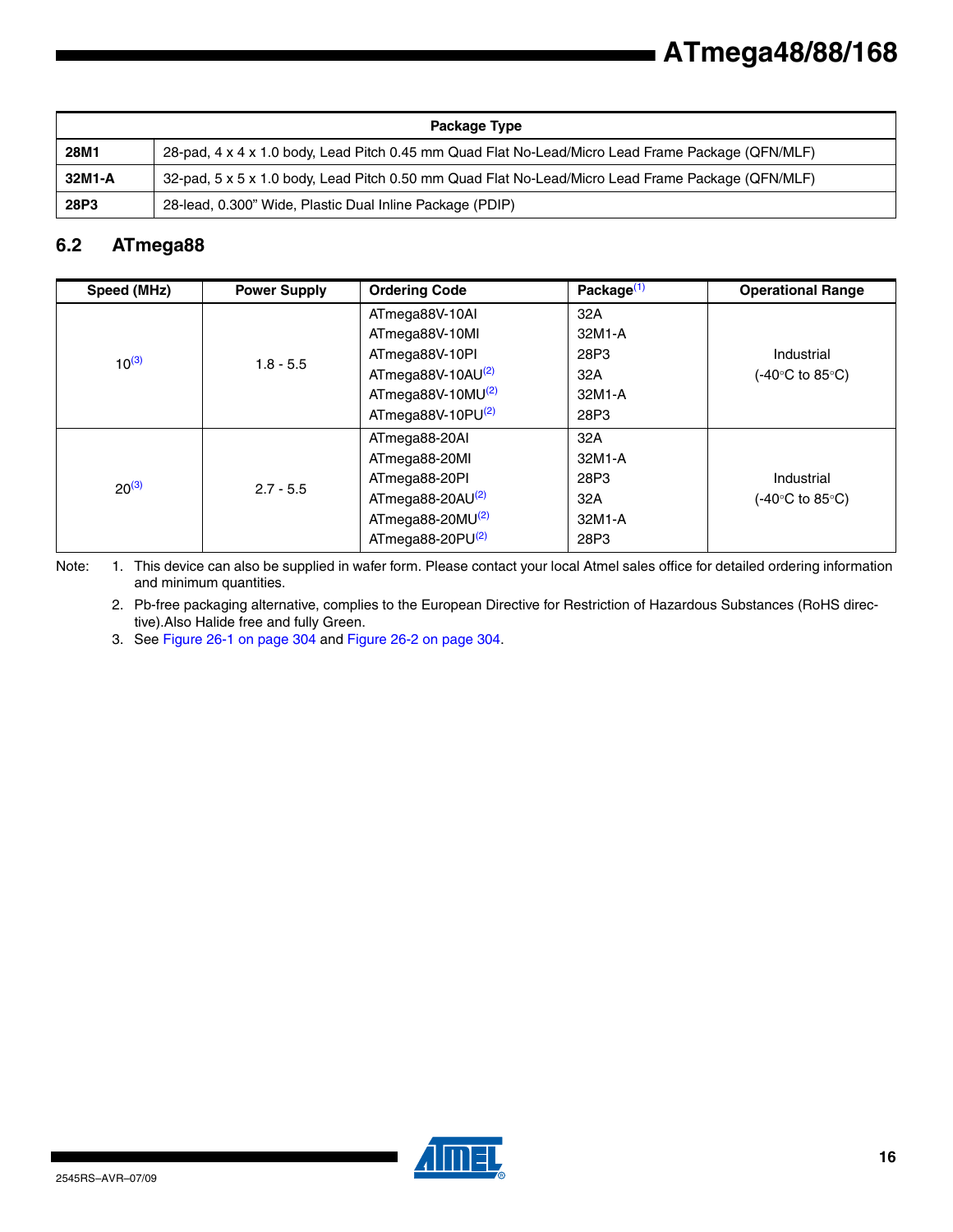| Package Type |                                                                                                   |  |  |  |
|--------------|---------------------------------------------------------------------------------------------------|--|--|--|
| 32A          | 32-lead, Thin (1.0 mm) Plastic Quad Flat Package (TQFP)                                           |  |  |  |
| 32M1-A       | 32-pad, 5 x 5 x 1.0 body, Lead Pitch 0.50 mm Quad Flat No-Lead/Micro Lead Frame Package (QFN/MLF) |  |  |  |
| 28P3         | 28-lead, 0.300" Wide, Plastic Dual Inline Package (PDIP)                                          |  |  |  |

## **6.3 ATmega168**

| Speed $(MHz)^{(3)}$ | <b>Power Supply</b> | <b>Ordering Code</b>     | Package <sup>(1)</sup> | <b>Operational Range</b>                 |
|---------------------|---------------------|--------------------------|------------------------|------------------------------------------|
| 10                  | $1.8 - 5.5$         | ATmega168V-10AI          | 32A                    |                                          |
|                     |                     | ATmega168V-10MI          | 32M1-A                 |                                          |
|                     |                     | ATmega168V-10PI          | 28P3                   | Industrial                               |
|                     |                     | ATmega168V-10AU $(2)$    | 32A                    | (-40°C to 85°C)                          |
|                     |                     | $ATmega168V-10MU(2)$     | 32M1-A                 |                                          |
|                     |                     | ATmega168V-10PU $^{(2)}$ | 28P3                   |                                          |
| 20                  | $2.7 - 5.5$         | ATmega168-20AI           | 32A                    |                                          |
|                     |                     | ATmega168-20MI           | 32M1-A                 |                                          |
|                     |                     | ATmega168-20PI           | 28P3                   | Industrial                               |
|                     |                     | ATmega168-20AU $(2)$     | 32A                    | $(-40^{\circ}C \text{ to } 85^{\circ}C)$ |
|                     |                     | ATmega168-20MU $(2)$     | 32M1-A                 |                                          |
|                     |                     | ATmega168-20 $PU^{(2)}$  | 28P3                   |                                          |

Note: 1. This device can also be supplied in wafer form. Please contact your local Atmel sales office for detailed ordering information and minimum quantities.

2. Pb-free packaging alternative, complies to the European Directive for Restriction of Hazardous Substances (RoHS directive).Also Halide free and fully Green.

3. See Figure 26-1 on page 304 and Figure 26-2 on page 304.

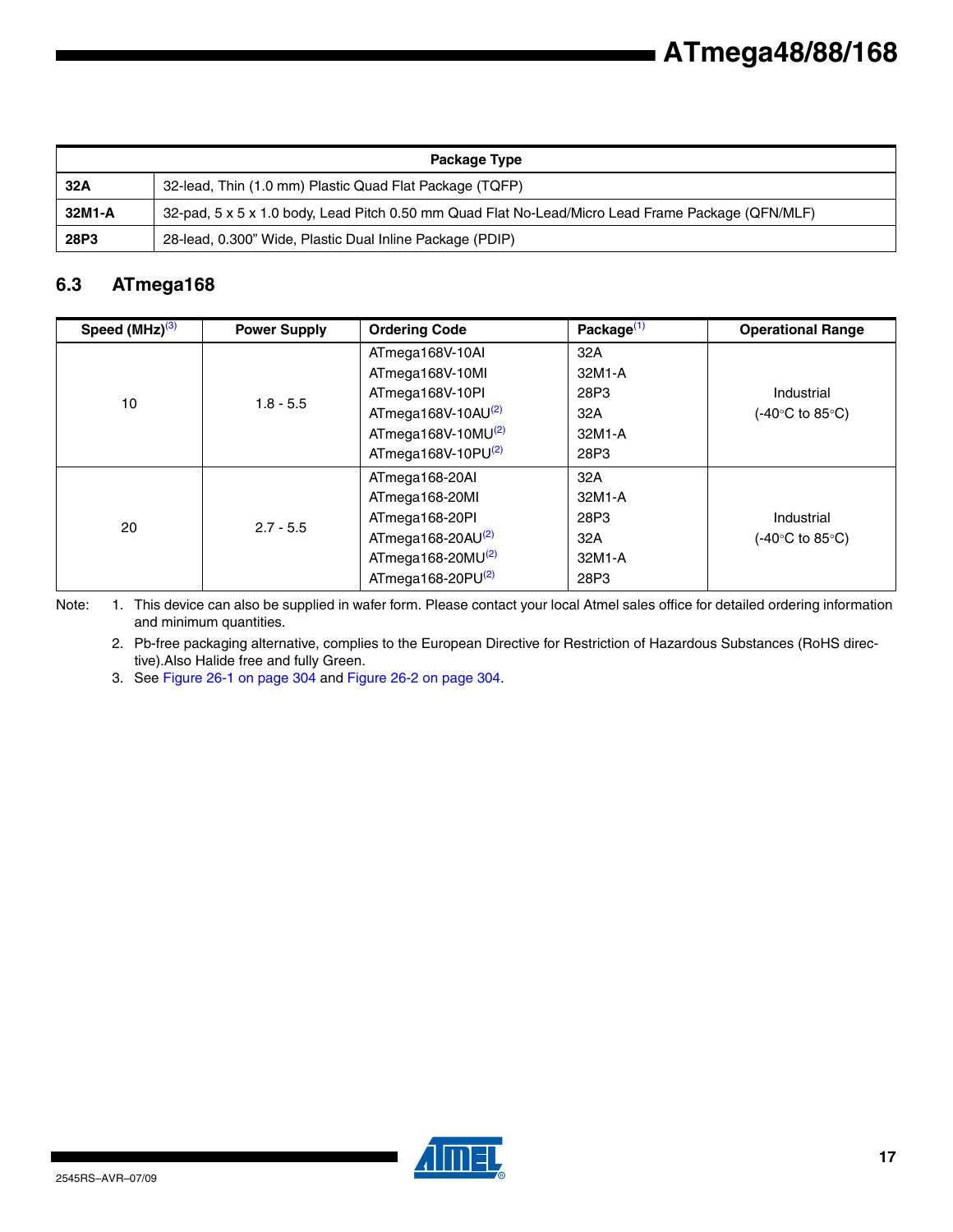| Package Type |                                                                                                   |  |  |  |
|--------------|---------------------------------------------------------------------------------------------------|--|--|--|
| 32A          | 32-lead, Thin (1.0 mm) Plastic Quad Flat Package (TQFP)                                           |  |  |  |
| 32M1-A       | 32-pad, 5 x 5 x 1.0 body, Lead Pitch 0.50 mm Quad Flat No-Lead/Micro Lead Frame Package (QFN/MLF) |  |  |  |
| 28P3         | 28-lead, 0.300" Wide, Plastic Dual Inline Package (PDIP)                                          |  |  |  |



 $\blacksquare$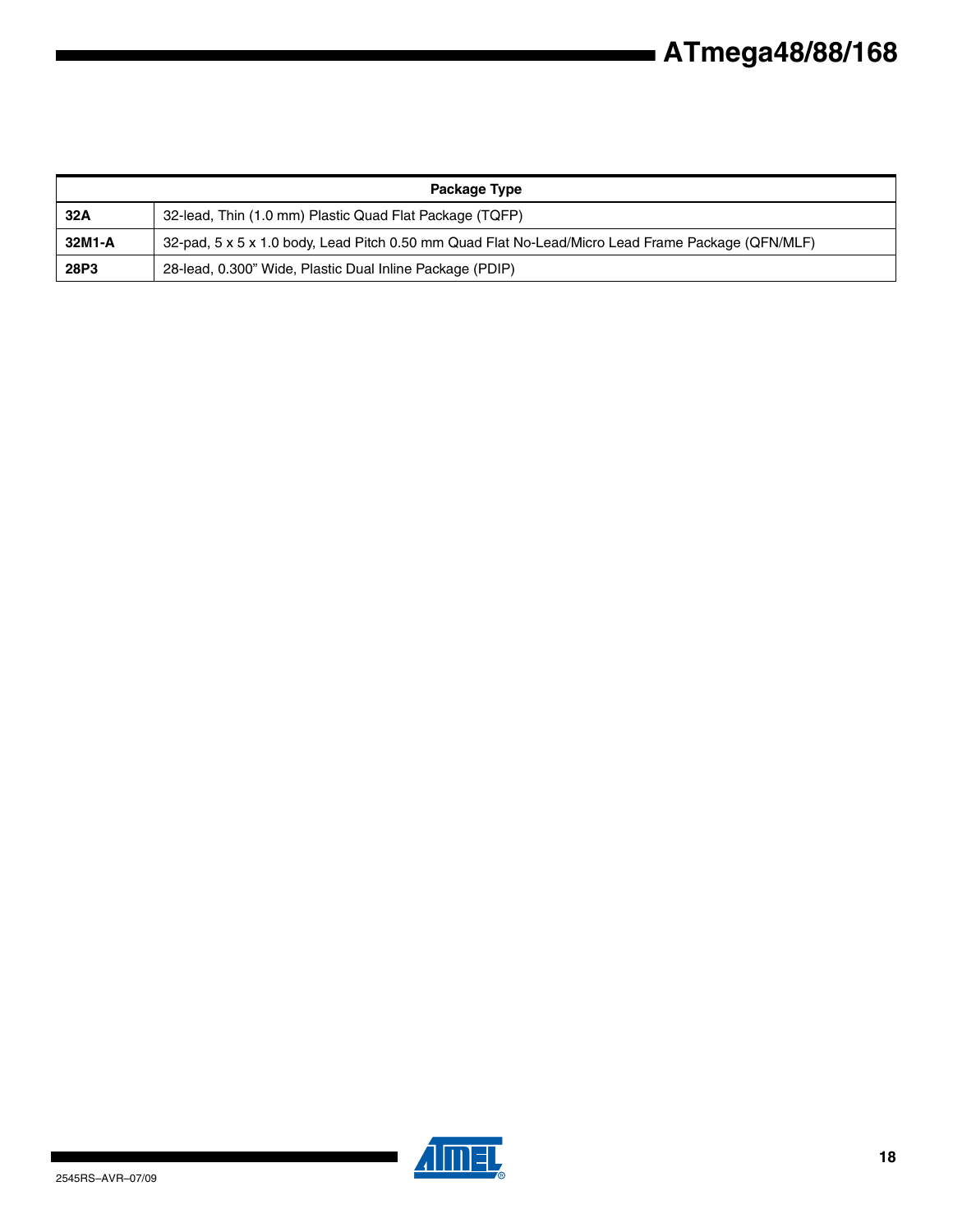## **7. Packaging Information**

## **7.1 32A**



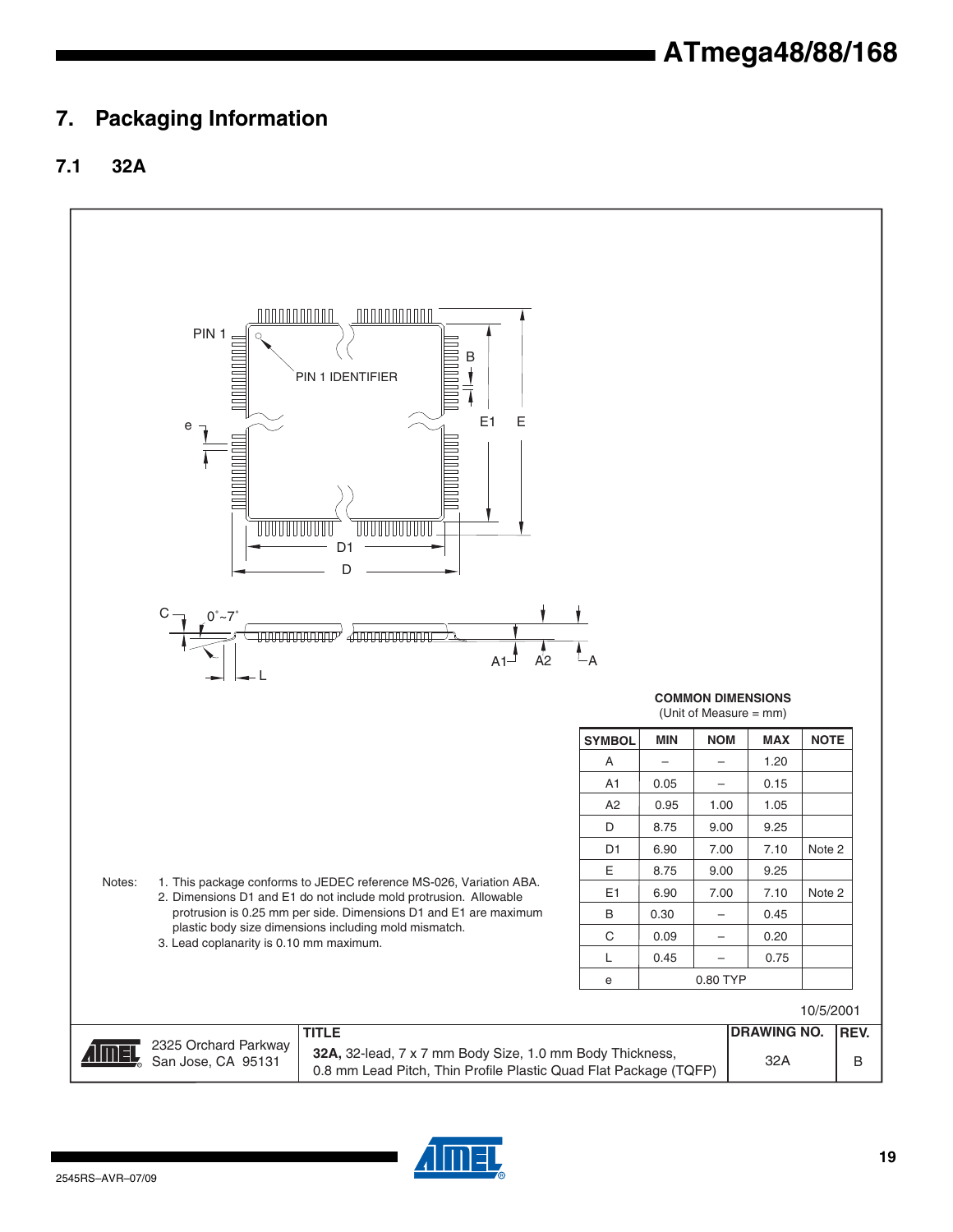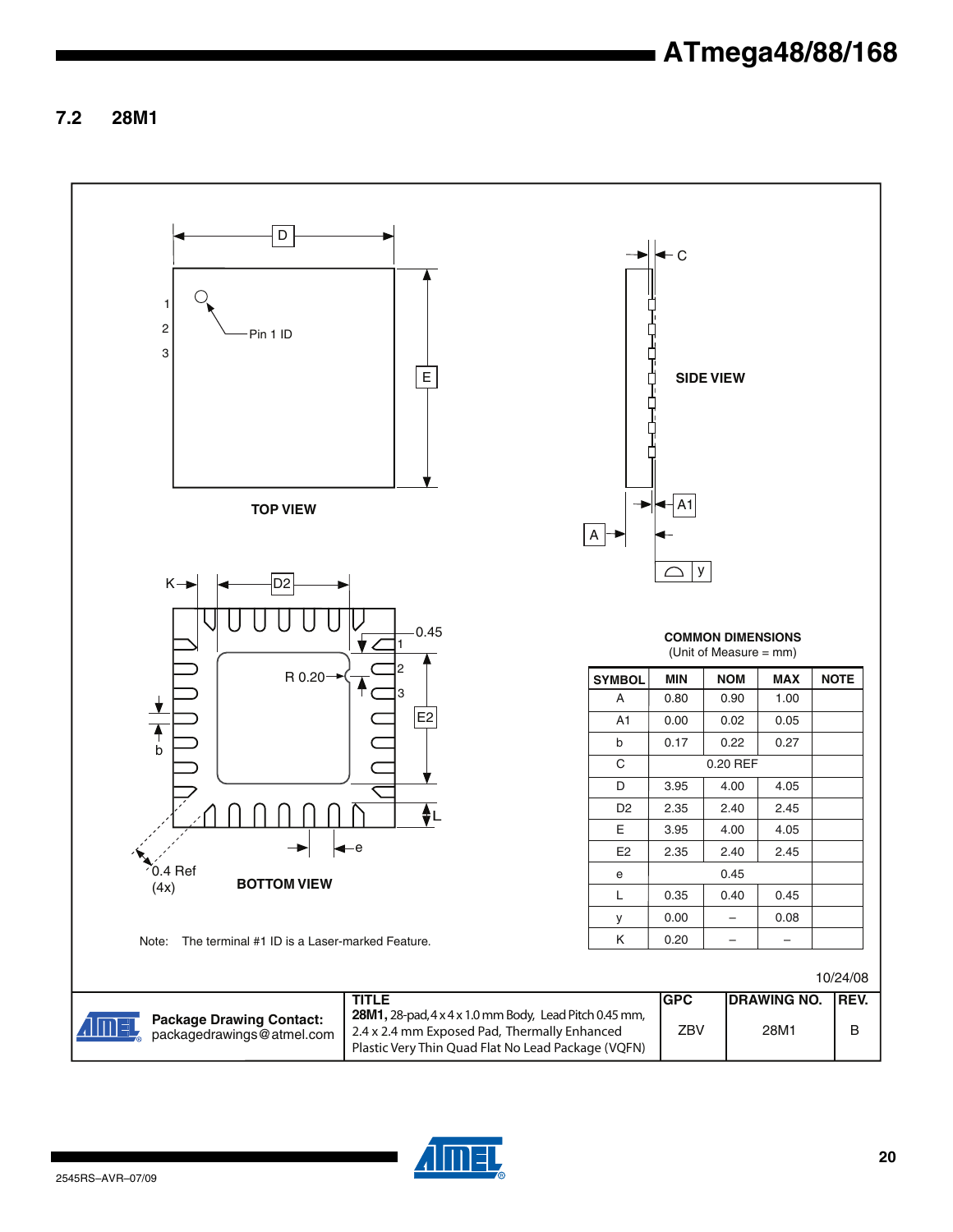**7.3 32M1-A**



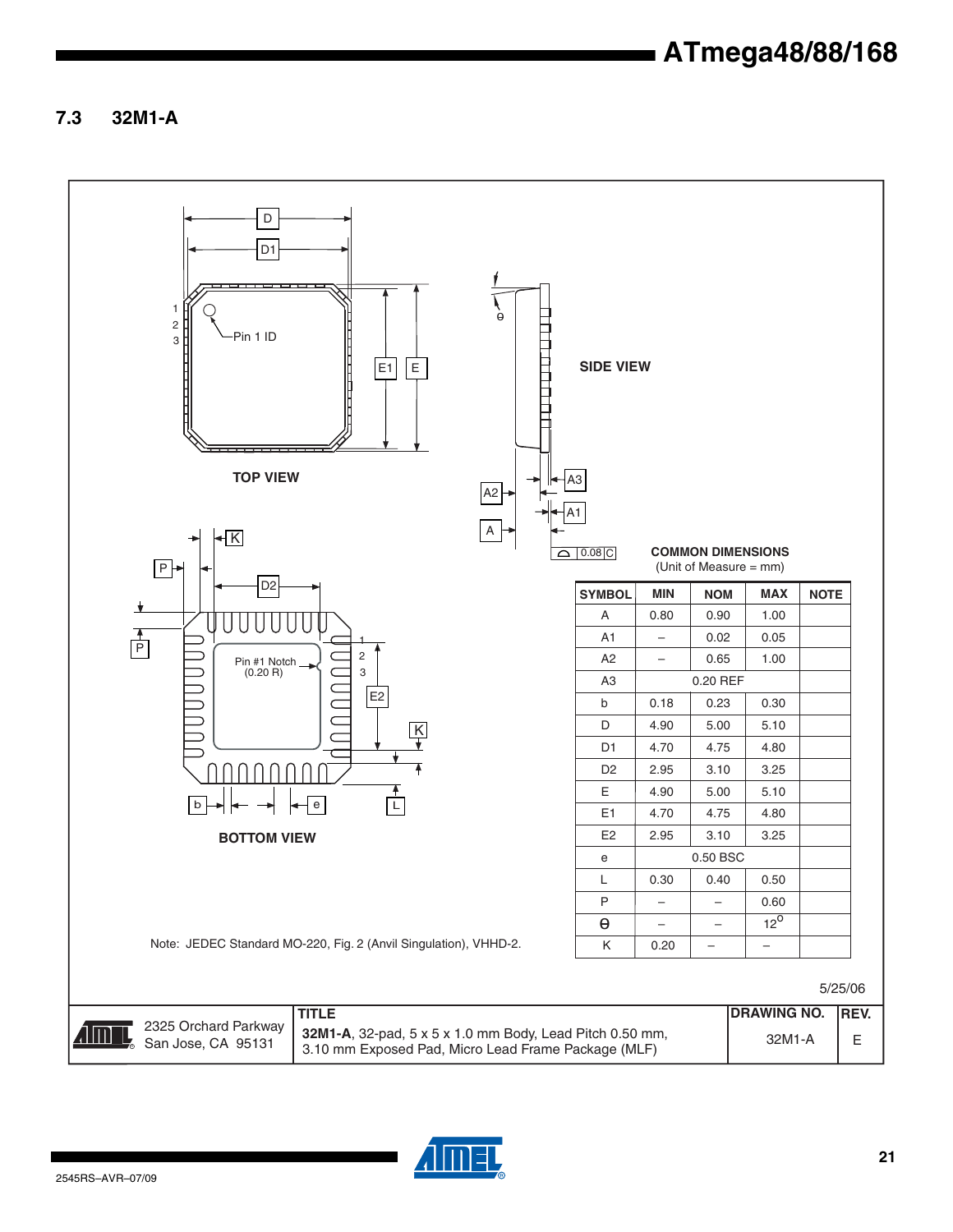### **7.4 28P3**



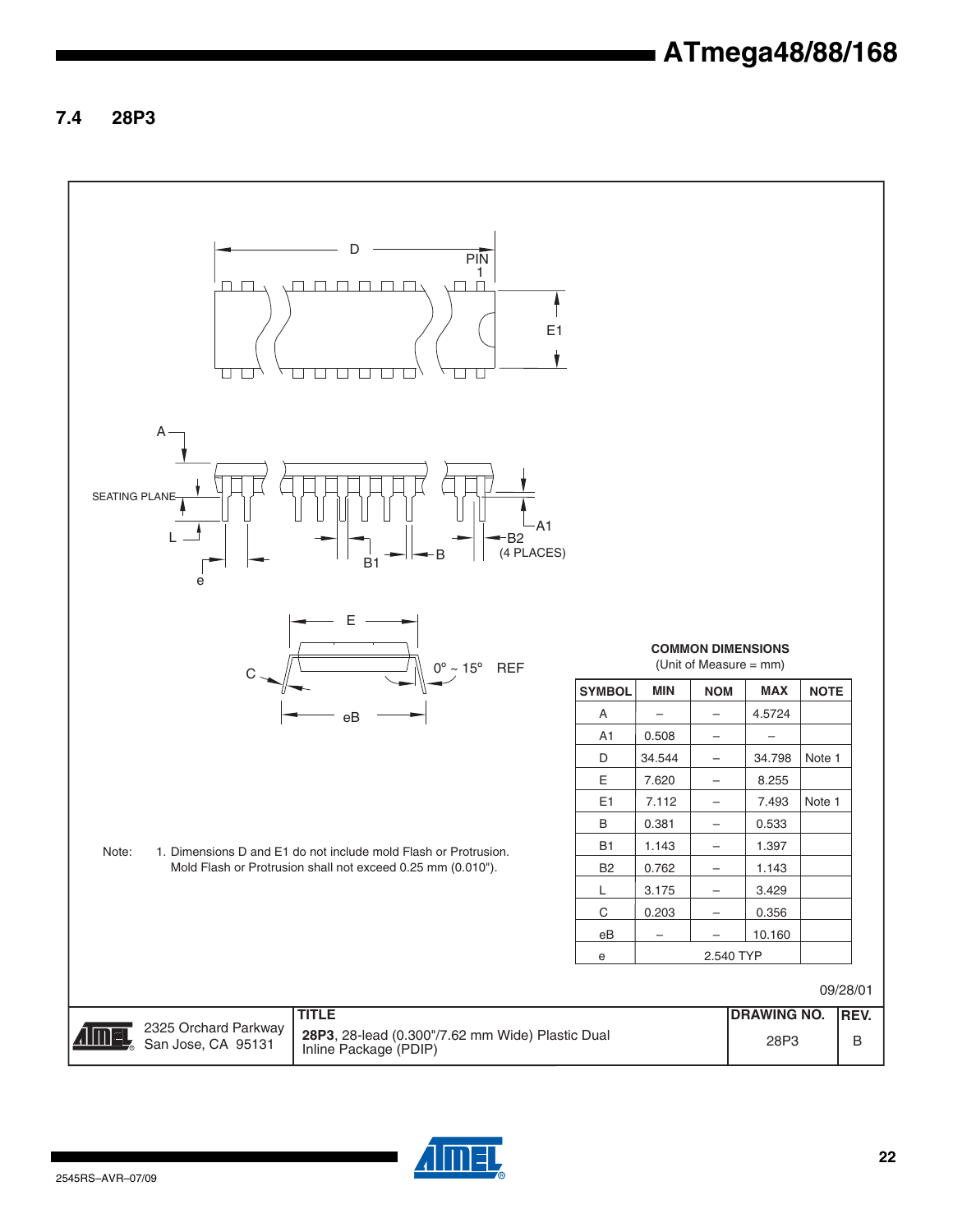## **8. Errata**

| 8.1 | <b>Errata ATmega48</b> |  |
|-----|------------------------|--|
|     |                        |  |

The revision letter in this section refers to the revision of the ATmega48 device.

#### **8.1.1 Rev. D**

• **Interrupts may be lost when writing the timer registers in the asynchronous timer**

**1. Interrupts may be lost when writing the timer registers in the asynchronous timer** The interrupt will be lost if a timer register that is synchronous timer clock is written when the asynchronous Timer/Counter register (TCNTx) is 0x00.

#### **Problem Fix/Workaround**

Always check that the asynchronous Timer/Counter register neither have the value 0xFF nor 0x00 before writing to the asynchronous Timer Control Register (TCCRx), asynchronous Timer Counter Register (TCNTx), or asynchronous Output Compare Register (OCRx).

#### **8.1.2 Rev. C**

- **Reading EEPROM when system clock frequency is below 900 kHz may not work**
- **Interrupts may be lost when writing the timer registers in the asynchronous timer**
- **1. Reading EEPROM when system clock frequency is below 900 kHz may not work** Reading Data from the EEPROM at system clock frequency below 900 kHz may result in wrong data read.

#### **Problem Fix/Workaround**

Avoid using the EEPROM at clock frequency below 900 kHz.

**2. Interrupts may be lost when writing the timer registers in the asynchronous timer** The interrupt will be lost if a timer register that is synchronous timer clock is written when the asynchronous Timer/Counter register (TCNTx) is 0x00.

#### **Problem Fix/Workaround**

Always check that the asynchronous Timer/Counter register neither have the value 0xFF nor 0x00 before writing to the asynchronous Timer Control Register (TCCRx), asynchronous Timer Counter Register (TCNTx), or asynchronous Output Compare Register (OCRx).

#### **8.1.3 Rev. B**

- **Interrupts may be lost when writing the timer registers in the asynchronous timer**
- **1. Interrupts may be lost when writing the timer registers in the asynchronous timer** The interrupt will be lost if a timer register that is synchronous timer clock is written when the asynchronous Timer/Counter register (TCNTx) is 0x00.

#### **Problem Fix/Workaround**

Always check that the asynchronous Timer/Counter register neither have the value 0xFF nor 0x00 before writing to the asynchronous Timer Control Register (TCCRx), asynchronous Timer Counter Register (TCNTx), or asynchronous Output Compare Register (OCRx).

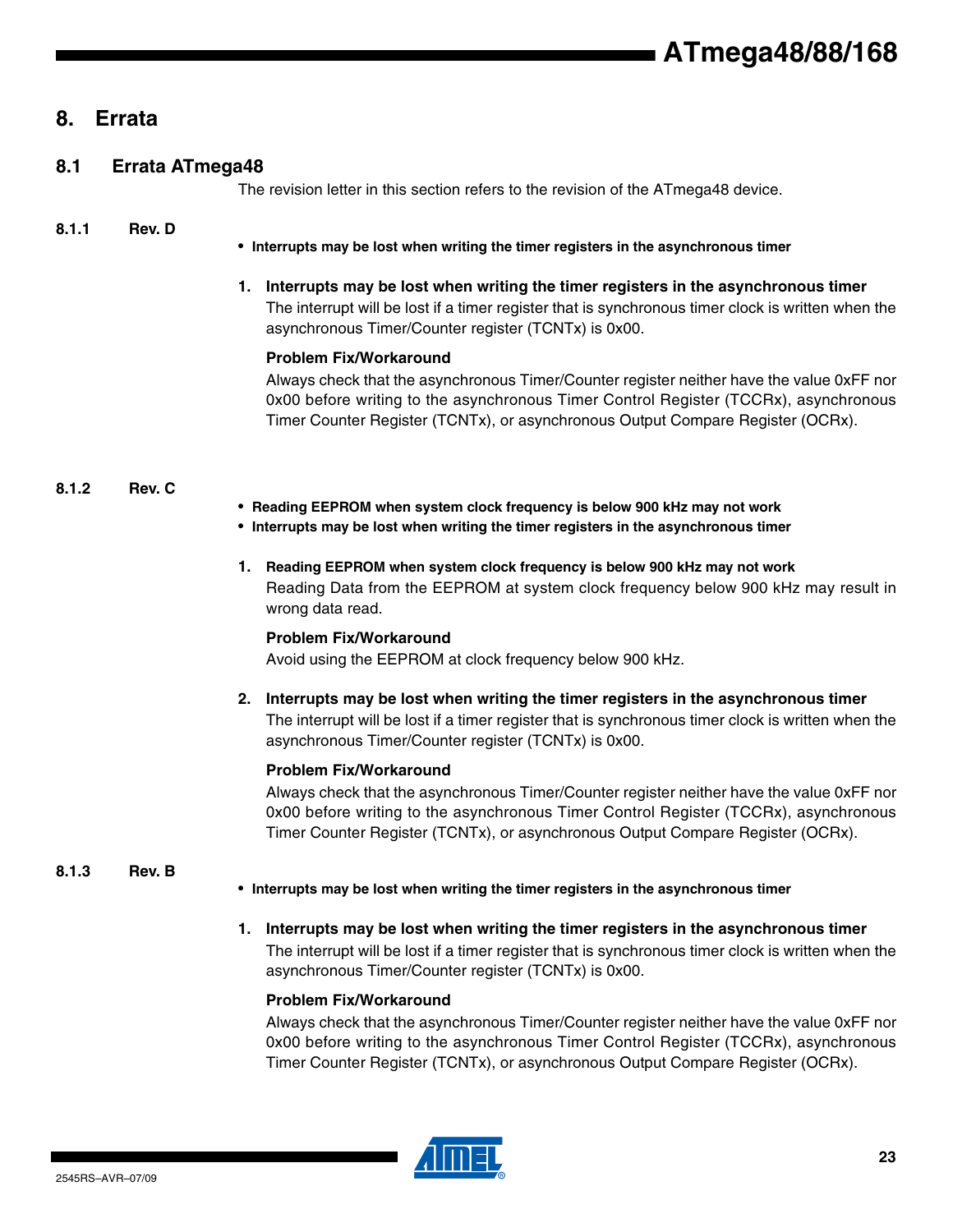- **8.1.4 Rev A**
- **Part may hang in reset**
- **Wrong values read after Erase Only operation**
- **Watchdog Timer Interrupt disabled**
- **Start-up time with Crystal Oscillator is higher than expected**
- **High Power Consumption in Power-down with External Clock**
- **Asynchronous Oscillator does not stop in Power-down**
- **Interrupts may be lost when writing the timer registers in the asynchronous timer**

#### **1. Part may hang in reset**

Some parts may get stuck in a reset state when a reset signal is applied when the internal reset state-machine is in a specific state. The internal reset state-machine is in this state for approximately 10 ns immediately before the part wakes up after a reset, and in a 10 ns window when altering the system clock prescaler. The problem is most often seen during In-System Programming of the device. There are theoretical possibilities of this happening also in run-mode. The following three cases can trigger the device to get stuck in a reset-state:

- Two succeeding resets are applied where the second reset occurs in the 10ns window before the device is out of the reset-state caused by the first reset.

- A reset is applied in a 10 ns window while the system clock prescaler value is updated by software.

- Leaving SPI-programming mode generates an internal reset signal that can trigger this case.

The two first cases can occur during normal operating mode, while the last case occurs only during programming of the device.

#### **Problem Fix/Workaround**

The first case can be avoided during run-mode by ensuring that only one reset source is active. If an external reset push button is used, the reset start-up time should be selected such that the reset line is fully debounced during the start-up time.

The second case can be avoided by not using the system clock prescaler.

The third case occurs during In-System programming only. It is most frequently seen when using the internal RC at maximum frequency.

If the device gets stuck in the reset-state, turn power off, then on again to get the device out of this state.

#### **2. Wrong values read after Erase Only operation**

At supply voltages below 2.7 V, an EEPROM location that is erased by the Erase Only operation may read as programmed (0x00).

#### **Problem Fix/Workaround**

If it is necessary to read an EEPROM location after Erase Only, use an Atomic Write operation with 0xFF as data in order to erase a location. In any case, the Write Only operation can be used as intended. Thus no special considerations are needed as long as the erased location is not read before it is programmed.

**3. Watchdog Timer Interrupt disabled**

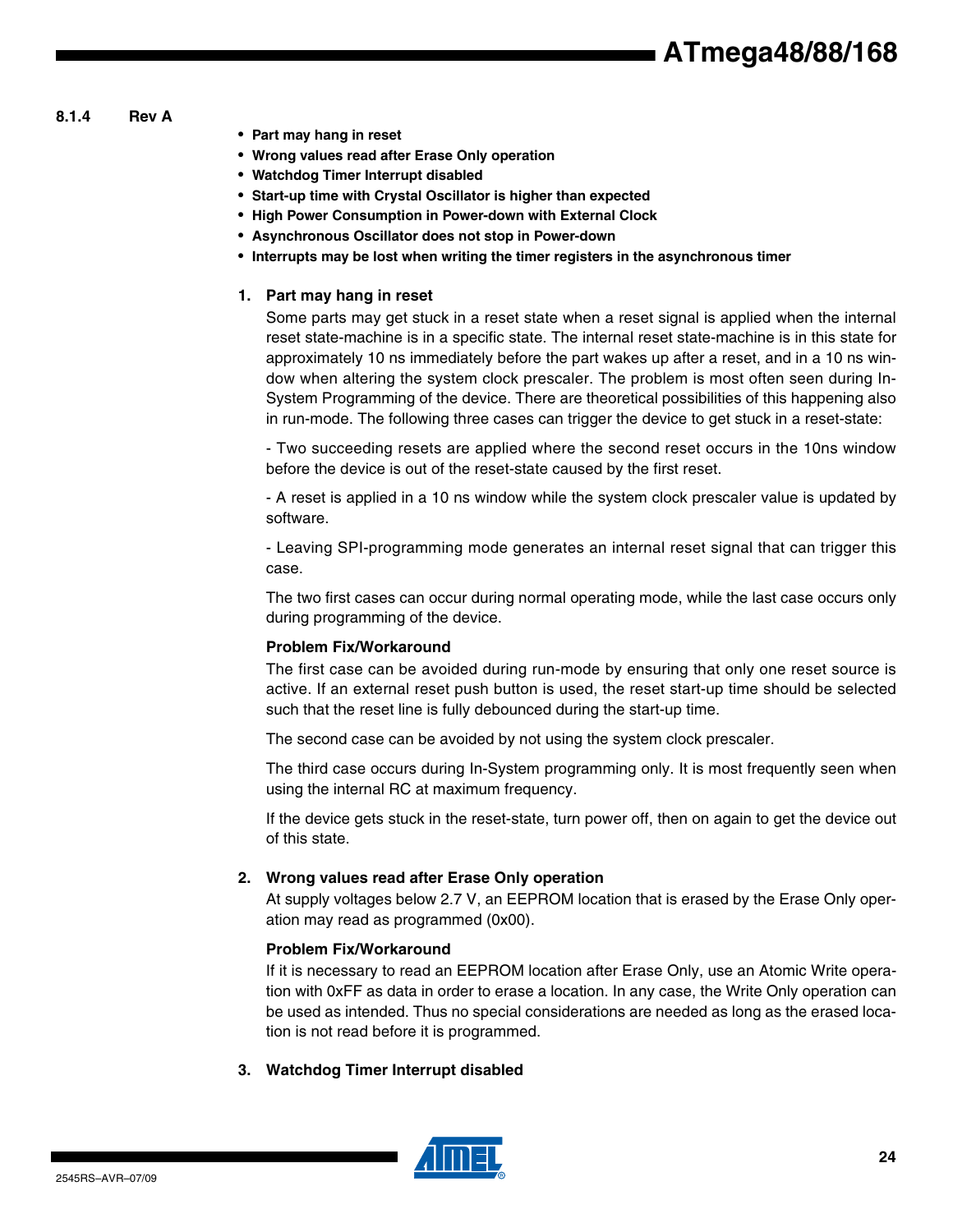If the watchdog timer interrupt flag is not cleared before a new timeout occurs, the watchdog will be disabled, and the interrupt flag will automatically be cleared. This is only applicable in interrupt only mode. If the Watchdog is configured to reset the device in the watchdog timeout following an interrupt, the device works correctly.

#### **Problem fix / Workaround**

Make sure there is enough time to always service the first timeout event before a new watchdog timeout occurs. This is done by selecting a long enough time-out period.

#### **4. Start-up time with Crystal Oscillator is higher than expected**

The clock counting part of the start-up time is about 2 times higher than expected for all start-up periods when running on an external Crystal. This applies only when waking up by reset. Wake-up from power down is not affected. For most settings, the clock counting parts is a small fraction of the overall start-up time, and thus, the problem can be ignored. The exception is when using a very low frequency crystal like for instance a 32 kHz clock crystal.

#### **Problem fix / Workaround**

No known workaround.

#### **5. High Power Consumption in Power-down with External Clock**

The power consumption in power down with an active external clock is about 10 times higher than when using internal RC or external oscillators.

#### **Problem fix / Workaround**

Stop the external clock when the device is in power down.

#### **6. Asynchronous Oscillator does not stop in Power-down**

The Asynchronous oscillator does not stop when entering power down mode. This leads to higher power consumption than expected.

#### **Problem fix / Workaround**

Manually disable the asynchronous timer before entering power down.

#### **7. Interrupts may be lost when writing the timer registers in the asynchronous timer**

The interrupt will be lost if a timer register that is synchronous timer clock is written when the asynchronous Timer/Counter register (TCNTx) is 0x00.

#### **Problem Fix/Workaround**

Always check that the asynchronous Timer/Counter register neither have the value 0xFF nor 0x00 before writing to the asynchronous Timer Control Register (TCCRx), asynchronous Timer Counter Register (TCNTx), or asynchronous Output Compare Register (OCRx).

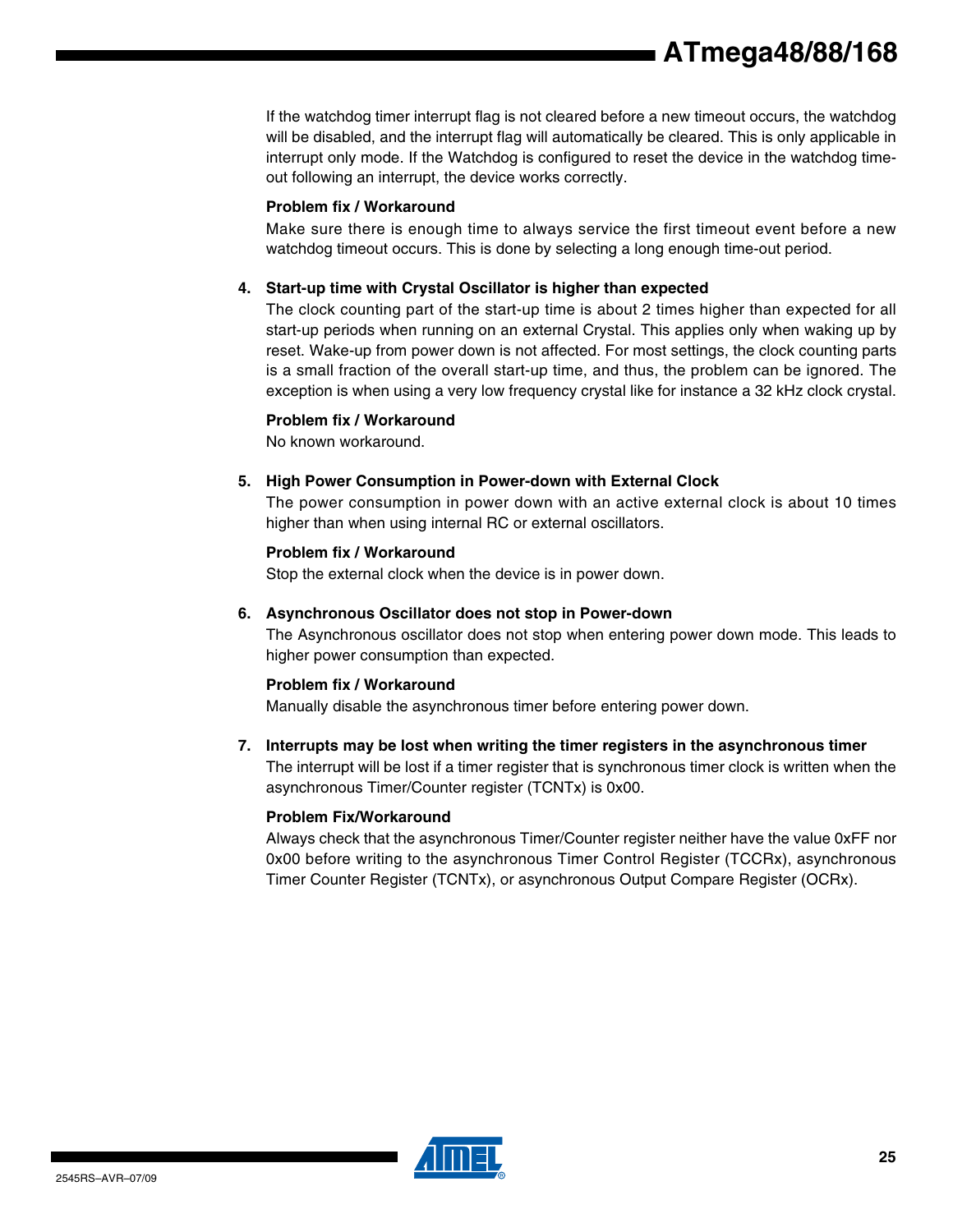#### **8.2 Errata ATmega88**

The revision letter in this section refers to the revision of the ATmega88 device.

#### **8.2.1 Rev. D**

- **Interrupts may be lost when writing the timer registers in the asynchronous timer**
- **1. Interrupts may be lost when writing the timer registers in the asynchronous timer** The interrupt will be lost if a timer register that is synchronous timer clock is written when the asynchronous Timer/Counter register (TCNTx) is 0x00.

#### **Problem Fix/Workaround**

Always check that the asynchronous Timer/Counter register neither have the value 0xFF nor 0x00 before writing to the asynchronous Timer Control Register (TCCRx), asynchronous Timer Counter Register (TCNTx), or asynchronous Output Compare Register (OCRx).

#### **8.2.2 Rev. B/C**

Not sampled.

#### **8.2.3 Rev. A**

- **Writing to EEPROM does not work at low Operating Voltages**
- **Part may hang in reset**
- **Interrupts may be lost when writing the timer registers in the asynchronous timer**
- **1. Writing to EEPROM does not work at low operating voltages** Writing to the EEPROM does not work at low voltages.

#### **Problem Fix/Workaround**

Do not write the EEPROM at voltages below 4.5 Volts. This will be corrected in rev. B.

#### **2. Part may hang in reset**

Some parts may get stuck in a reset state when a reset signal is applied when the internal reset state-machine is in a specific state. The internal reset state-machine is in this state for approximately 10 ns immediately before the part wakes up after a reset, and in a 10 ns window when altering the system clock prescaler. The problem is most often seen during In-System Programming of the device. There are theoretical possibilities of this happening also in run-mode. The following three cases can trigger the device to get stuck in a reset-state:

- Two succeeding resets are applied where the second reset occurs in the 10ns window before the device is out of the reset-state caused by the first reset.

- A reset is applied in a 10 ns window while the system clock prescaler value is updated by software.

- Leaving SPI-programming mode generates an internal reset signal that can trigger this case.

The two first cases can occur during normal operating mode, while the last case occurs only during programming of the device.

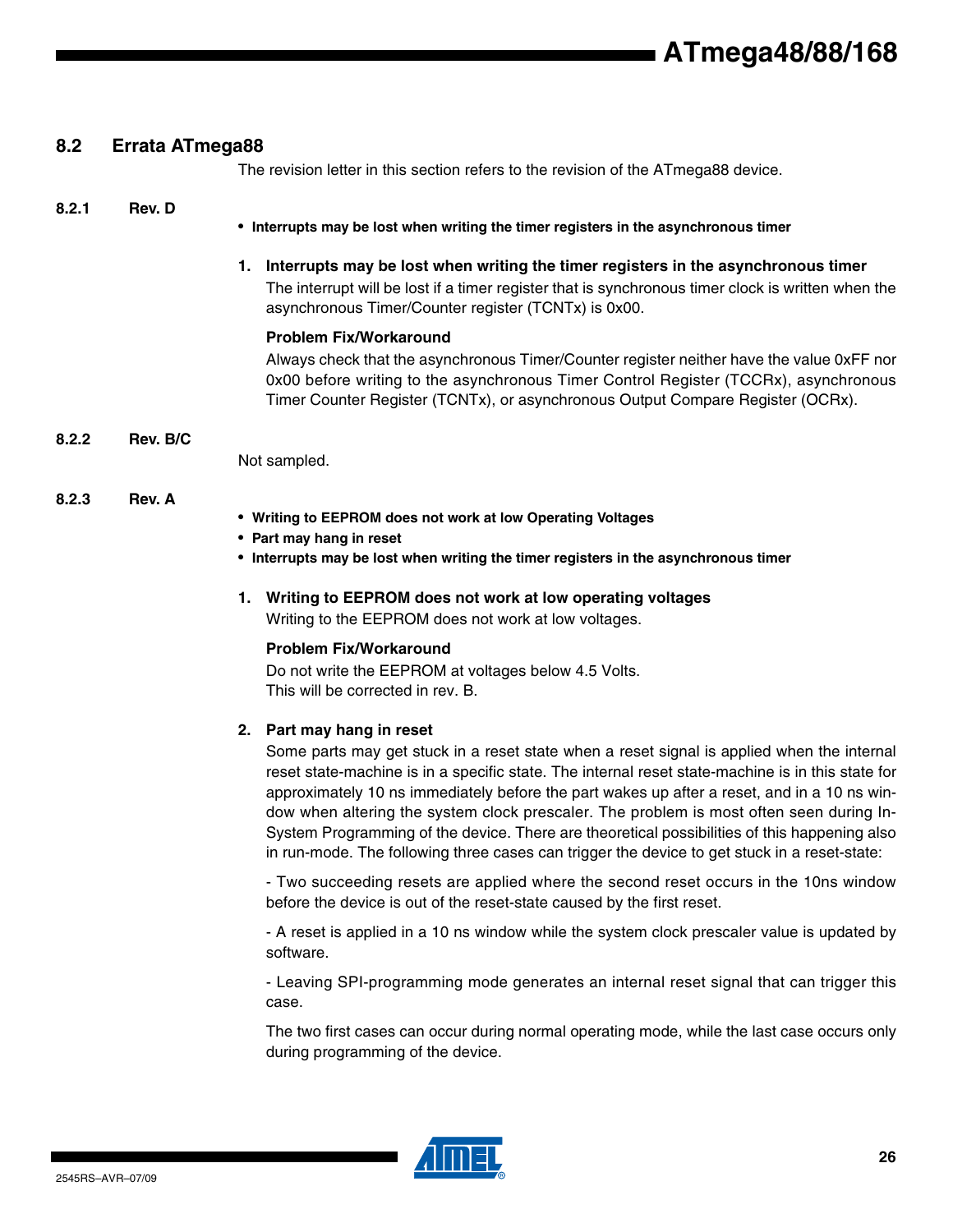#### **Problem Fix/Workaround**

The first case can be avoided during run-mode by ensuring that only one reset source is active. If an external reset push button is used, the reset start-up time should be selected such that the reset line is fully debounced during the start-up time.

The second case can be avoided by not using the system clock prescaler.

The third case occurs during In-System programming only. It is most frequently seen when using the internal RC at maximum frequency.

If the device gets stuck in the reset-state, turn power off, then on again to get the device out of this state.

**3. Interrupts may be lost when writing the timer registers in the asynchronous timer**

The interrupt will be lost if a timer register that is synchronous timer clock is written when the asynchronous Timer/Counter register (TCNTx) is 0x00.

#### **Problem Fix/Workaround**

Always check that the asynchronous Timer/Counter register neither have the value 0xFF nor 0x00 before writing to the asynchronous Timer Control Register (TCCRx), asynchronous Timer Counter Register (TCNTx), or asynchronous Output Compare Register (OCRx).

#### **8.3 Errata ATmega168**

The revision letter in this section refers to the revision of the ATmega168 device.

#### **8.3.1 Rev C**

• **Interrupts may be lost when writing the timer registers in the asynchronous timer**

**1. Interrupts may be lost when writing the timer registers in the asynchronous timer** The interrupt will be lost if a timer register that is synchronous timer clock is written when the asynchronous Timer/Counter register (TCNTx) is 0x00.

#### **Problem Fix/Workaround**

Always check that the asynchronous Timer/Counter register neither have the value 0xFF nor 0x00 before writing to the asynchronous Timer Control Register (TCCRx), asynchronous Timer Counter Register (TCNTx), or asynchronous Output Compare Register (OCRx).

#### **8.3.2 Rev B**

• **Part may hang in reset**

• **Interrupts may be lost when writing the timer registers in the asynchronous timer**

#### **1. Part may hang in reset**

Some parts may get stuck in a reset state when a reset signal is applied when the internal reset state-machine is in a specific state. The internal reset state-machine is in this state for approximately 10 ns immediately before the part wakes up after a reset, and in a 10 ns window when altering the system clock prescaler. The problem is most often seen during In-System Programming of the device. There are theoretical possibilities of this happening also in run-mode. The following three cases can trigger the device to get stuck in a reset-state:

- Two succeeding resets are applied where the second reset occurs in the 10ns window before the device is out of the reset-state caused by the first reset.

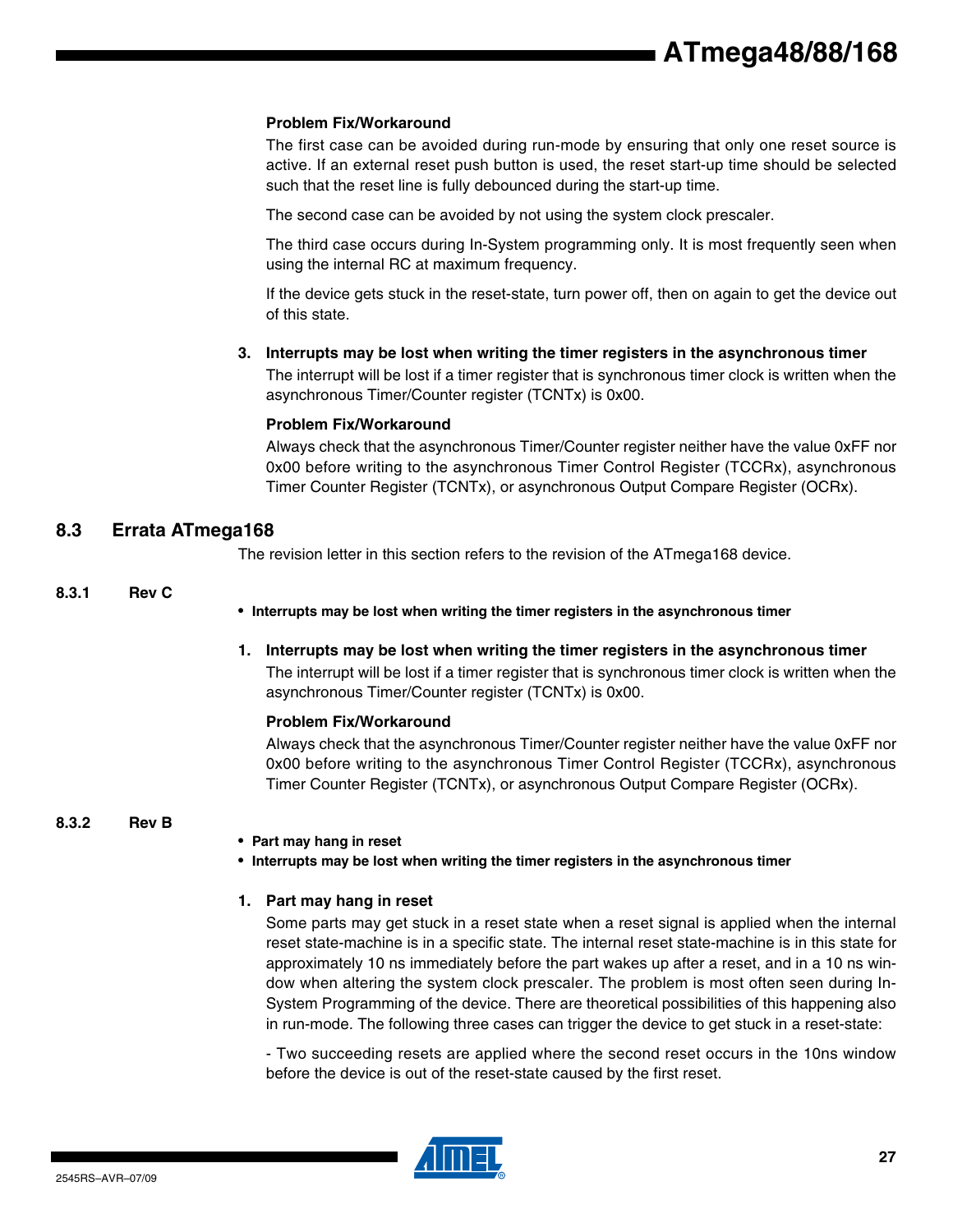- A reset is applied in a 10 ns window while the system clock prescaler value is updated by software.

- Leaving SPI-programming mode generates an internal reset signal that can trigger this case.

The two first cases can occur during normal operating mode, while the last case occurs only during programming of the device.

#### **Problem Fix/Workaround**

The first case can be avoided during run-mode by ensuring that only one reset source is active. If an external reset push button is used, the reset start-up time should be selected such that the reset line is fully debounced during the start-up time.

The second case can be avoided by not using the system clock prescaler.

The third case occurs during In-System programming only. It is most frequently seen when using the internal RC at maximum frequency.

If the device gets stuck in the reset-state, turn power off, then on again to get the device out of this state.

**2. Interrupts may be lost when writing the timer registers in the asynchronous timer**

The interrupt will be lost if a timer register that is synchronous timer clock is written when the asynchronous Timer/Counter register (TCNTx) is 0x00.

#### **Problem Fix/Workaround**

Always check that the asynchronous Timer/Counter register neither have the value 0xFF nor 0x00 before writing to the asynchronous Timer Control Register (TCCRx), asynchronous Timer Counter Register (TCNTx), or asynchronous Output Compare Register (OCRx).

#### **8.3.3 Rev A**

- **Wrong values read after Erase Only operation**
- **Part may hang in reset**
- **Interrupts may be lost when writing the timer registers in the asynchronous timer**

#### **1. Wrong values read after Erase Only operation**

At supply voltages below 2.7 V, an EEPROM location that is erased by the Erase Only operation may read as programmed (0x00).

#### **Problem Fix/Workaround**

If it is necessary to read an EEPROM location after Erase Only, use an Atomic Write operation with 0xFF as data in order to erase a location. In any case, the Write Only operation can be used as intended. Thus no special considerations are needed as long as the erased location is not read before it is programmed.

#### **2. Part may hang in reset**

Some parts may get stuck in a reset state when a reset signal is applied when the internal reset state-machine is in a specific state. The internal reset state-machine is in this state for approximately 10 ns immediately before the part wakes up after a reset, and in a 10 ns window when altering the system clock prescaler. The problem is most often seen during In-System Programming of the device. There are theoretical possibilities of this happening also in run-mode. The following three cases can trigger the device to get stuck in a reset-state:

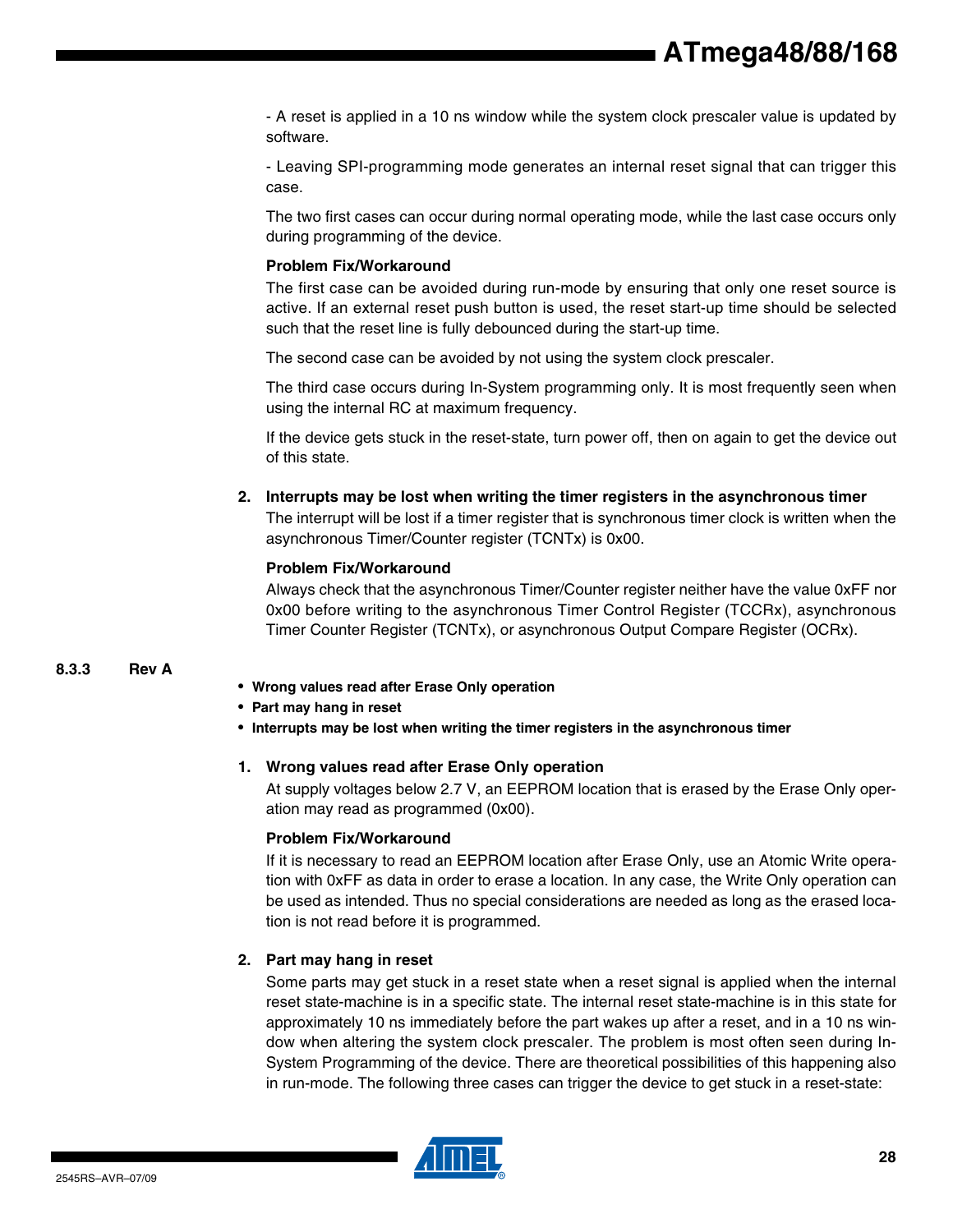- Two succeeding resets are applied where the second reset occurs in the 10ns window before the device is out of the reset-state caused by the first reset.

- A reset is applied in a 10 ns window while the system clock prescaler value is updated by software.

- Leaving SPI-programming mode generates an internal reset signal that can trigger this case.

The two first cases can occur during normal operating mode, while the last case occurs only during programming of the device.

#### **Problem Fix/Workaround**

The first case can be avoided during run-mode by ensuring that only one reset source is active. If an external reset push button is used, the reset start-up time should be selected such that the reset line is fully debounced during the start-up time.

The second case can be avoided by not using the system clock prescaler.

The third case occurs during In-System programming only. It is most frequently seen when using the internal RC at maximum frequency.

If the device gets stuck in the reset-state, turn power off, then on again to get the device out of this state.

**2. Interrupts may be lost when writing the timer registers in the asynchronous timer**

The interrupt will be lost if a timer register that is synchronous timer clock is written when the asynchronous Timer/Counter register (TCNTx) is 0x00.

#### **Problem Fix/Workaround**

Always check that the asynchronous Timer/Counter register neither have the value 0xFF nor 0x00 before writing to the asynchronous Timer Control Register (TCCRx), asynchronous Timer Counter Register (TCNTx), or asynchronous Output Compare Register (OCRx).

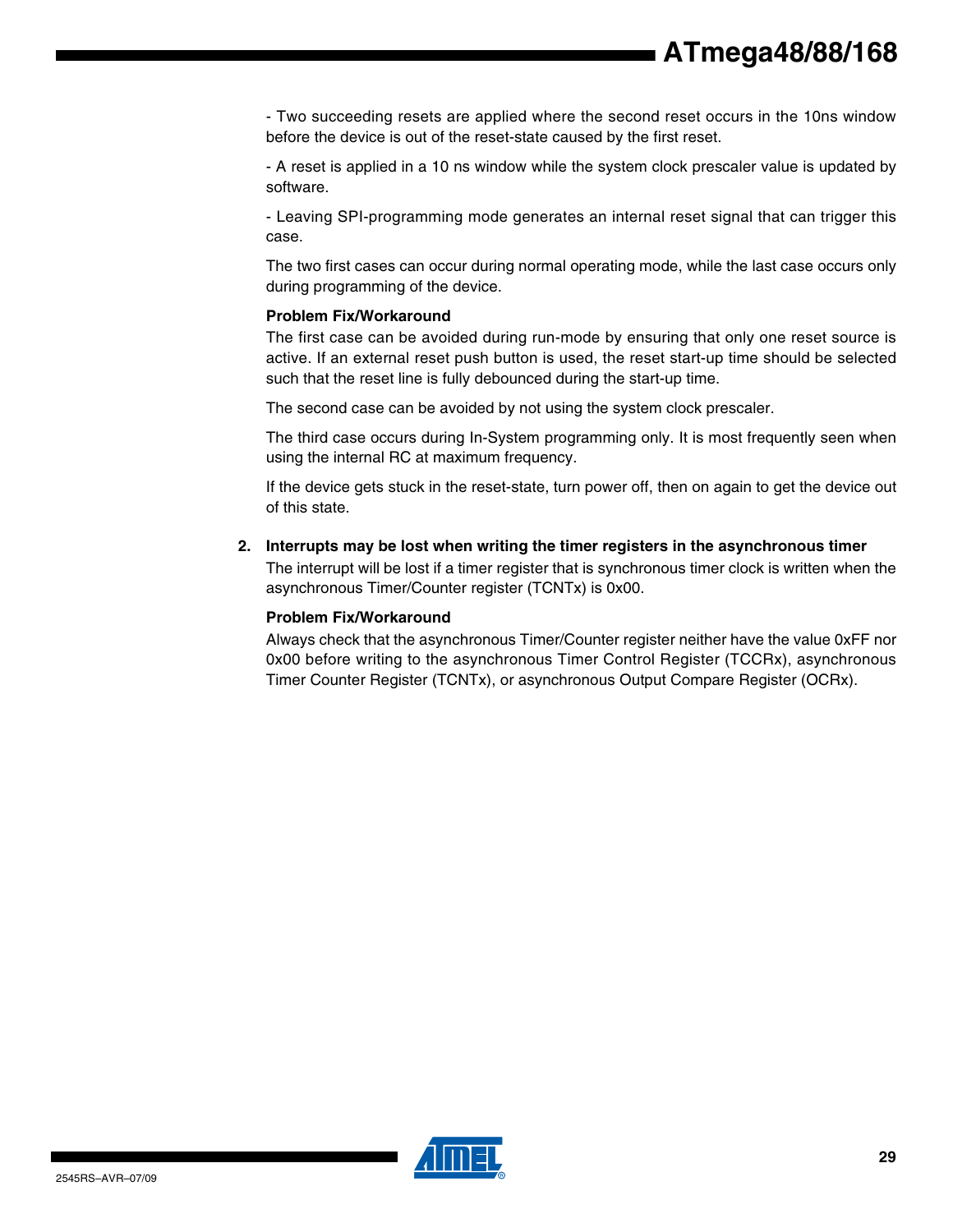## **9. Datasheet Revision History**

Please note that the referring page numbers in this section are referred to this document. The referring revision in this section are referring to the document revision.

### **9.1 Rev. 2545R-07/09**

- 1. Updated "Errata" on page 357.
- 2. Updated the last page with Atmel's new addresses.

#### **9.2 Rev. 2545Q-06/09**

- 1. Removed the heading "About". The subsections of this sectionis now separate sections, "Resources", "Data Retention" and "About Code Examples"
- 2. Updated "Ordering Information" on page 349.

#### **9.3 Rev. 2545P-02/09**

1. Removed Power-off slope rate from Table 28-3 on page 306.

#### **9.4 Rev. 2545O-02/09**

- 1. Changed minimum Power-on Reset Threshold Voltage (falling) to 0.05V in Table 28- 3 on page 306.
- 2. Removed section "Power-on slope rate" from "System and Reset Characteristics" on page 306.

### **9.5 Rev. 2545N-01/09**

- 1. Updated "Features" on page 1 and added the note "Not recommended for new designs".
- 2. Merged the sections Resources, Data Retention and About Code Examples under one common section, "Resources" on page 7.
- 3. Updated Figure 8-4 on page 34.
- 4. Updated "System Clock Prescaler" on page 35.
- 5. Updated "Alternate Functions of Port B" on page 77.
- 6. Added section "" on page 306.
- 7. Updated "Pin Thresholds and Hysteresis" on page 329.

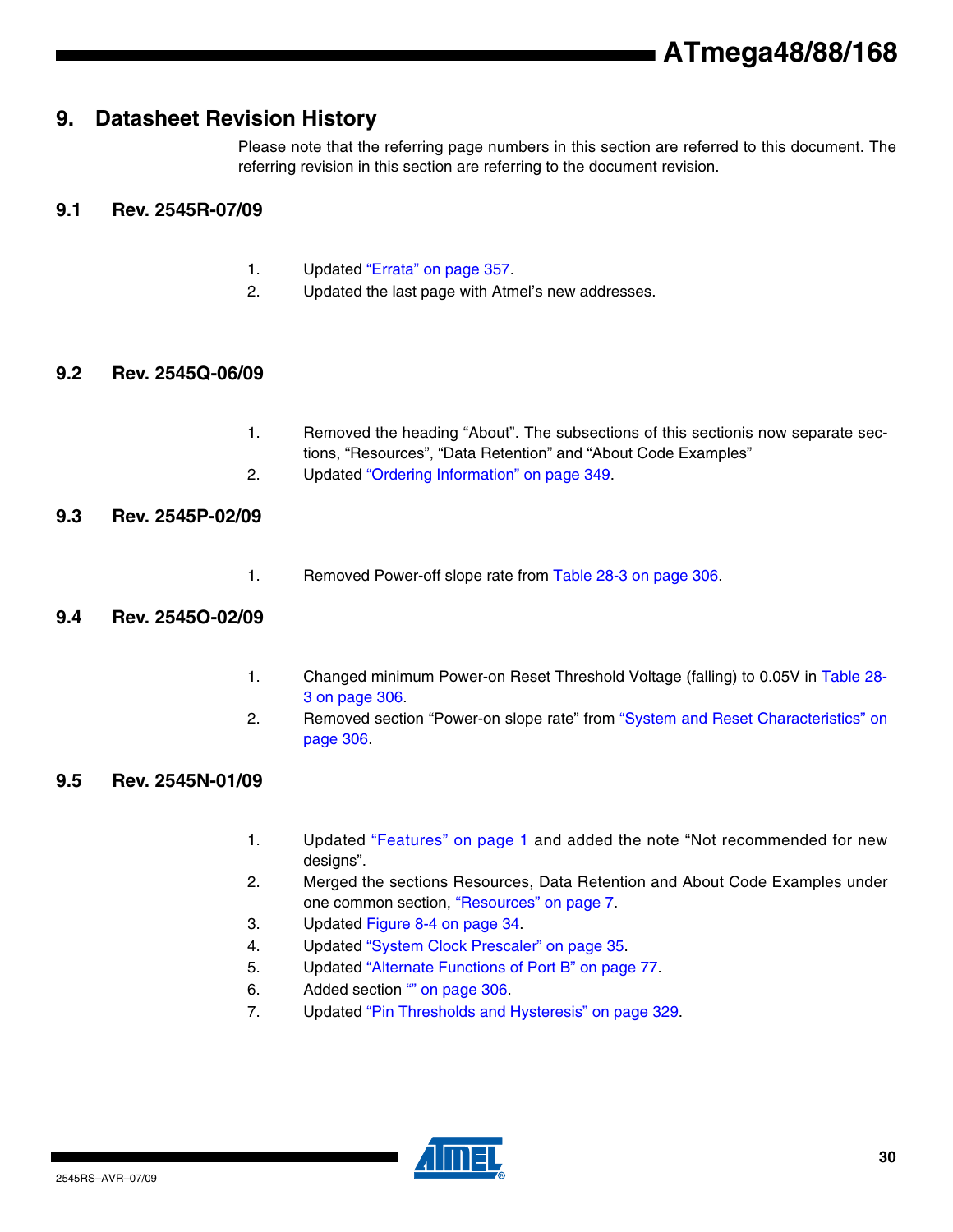## **9.6 Rev. 2545M-09/07**

- 1. Added "Data Retention" on page 7.
- 2. Updated "ADC Characteristics" on page 310.
- 3. "Preliminary" removed through the datasheet.

## **9.7 Rev. 2545L-08/07**

- 1. Updated "Features" on page 1.
- 2. Updated code example in "MCUCR MCU Control Register" on page 63.
- 3. Updated "System and Reset Characteristics" on page 306.
- 4. Updated Note in Table 8-3 on page 29, Table 8-5 on page 30, Table 8-8 on page 33, Table 8-10 on page 33.

## **9.8 Rev. 2545K-04/07**

- 1. Updated "Interrupts" on page 55.
- 2. Updated"Errata ATmega48" on page 357 .
- 3. Changed description in "Analog-to-Digital Converter" on page 243.

## **9.9 Rev. 2545J-12/06**

- 1. Updated "Features" on page 1.
- 2. Updated Table 1-1 on page 2.
- 3. Updated "Ordering Information" on page 349.
- 4. Updated "Packaging Information" on page 353.

## **9.10 Rev. 2545I-11/06**

- 1. Updated "Features" on page 1.
- 2. Updated Features in "2-wire Serial Interface" on page 208.
- 3. Fixed typos in Table 28-3 on page 306.

## **9.11 Rev. 2545H-10/06**

- 1. Updated typos.
- 2. Updated "Features" on page 1.
- 3. Updated "Calibrated Internal RC Oscillator" on page 32.
- 4. Updated "System Control and Reset" on page 44.
- 5. Updated "Brown-out Detection" on page 46.
- 6. Updated "Fast PWM Mode" on page 120.
- 7. Updated bit description in "TCCR1C Timer/Counter1 Control Register C" on page 132.

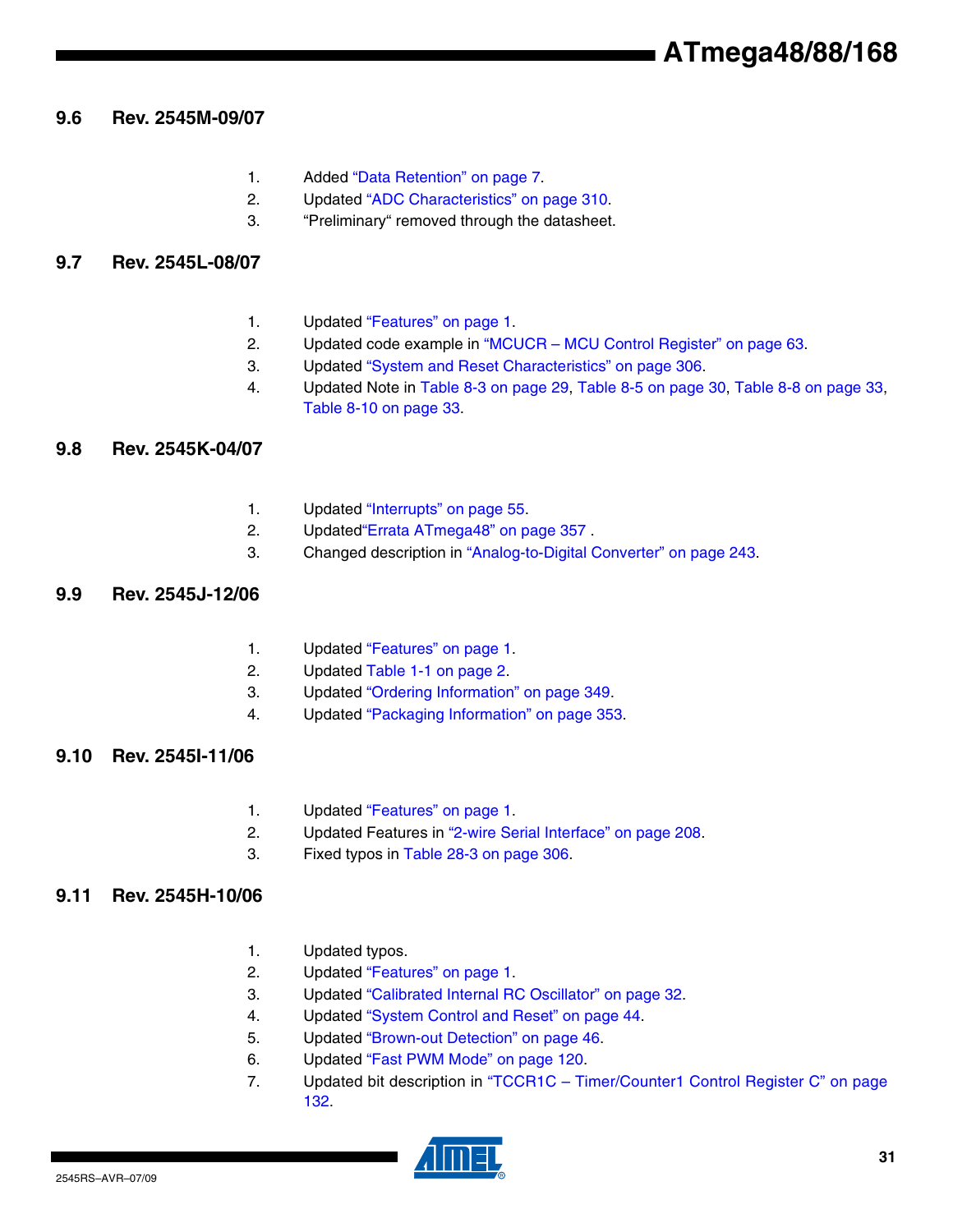- 8. Updated code example in "SPI Serial Peripheral Interface" on page 160.
- 9. Updated Table 14-3 on page 100, Table 14-6 on page 101, Table 14-8 on page 102, Table 15-2 on page 129, Table 15-3 on page 130, Table 15-4 on page 131, Table 17- 3 on page 153, Table 17-6 on page 154, Table 17-8 on page 155, and Table 27-5 on page 286.
- 10. Added Note to Table 25-1 on page 264, Table 26-5 on page 278, and Table 27-17 on page 299.
- 11. Updated "Setting the Boot Loader Lock Bits by SPM" on page 276.
- 12. Updated "Signature Bytes" on page 287
- 13. Updated "Electrical Characteristics" on page 302.
- 14. Updated "Errata" on page 357.

### **9.12 Rev. 2545G-06/06**

- 1. Added Addresses in Registers.
- 2. Updated "Calibrated Internal RC Oscillator" on page 32.
- 3. Updated Table 8-12 on page 34, Table 9-1 on page 38, Table 10-1 on page 53, Table 13-3 on page 77.
- 4. Updated "ADC Noise Reduction Mode" on page 39.
- 5. Updated note for Table 9-2 on page 42.
- 6. Updatad "Bit 2 PRSPI: Power Reduction Serial Peripheral Interface" on page 43.
- 7. Updated "TCCR0B Timer/Counter Control Register B" on page 103.
- 8. Updated "Fast PWM Mode" on page 120.
- 9. Updated "Asynchronous Operation of Timer/Counter2" on page 150.
- 10. Updated "SPI Serial Peripheral Interface" on page 160.
- 11. Updated "UCSRnA USART MSPIM Control and Status Register n A" on page 205.
- 12. Updated note in "Bit Rate Generator Unit" on page 215.
- 13. Updated "Bit 6 ACBG: Analog Comparator Bandgap Select" on page 241.
- 14. Updated Features in "Analog-to-Digital Converter" on page 243.
- 15. Updated "Prescaling and Conversion Timing" on page 246.
- 16. Updated "Limitations of debugWIRE" on page 260.
- 17 Added Table 28-1 on page 305.
- 18. Updated Figure 15-7 on page 121, Figure 29-45 on page 338.
- 19. Updated rev. A in "Errata ATmega48" on page 357.
- 20. Added rev. C and D in "Errata ATmega48" on page 357.

#### **9.13 Rev. 2545F-05/05**

- 1. Added Section 3. "Resources" on page 7
- 2. Update Section 8.6 "Calibrated Internal RC Oscillator" on page 32.
- 3. Updated Section 27.8.3 "Serial Programming Instruction set" on page 299.
- 4. Table notes in Section 28.2 "DC Characteristics" on page 302 updated.
- 5. Updated Section 34. "Errata" on page 357.

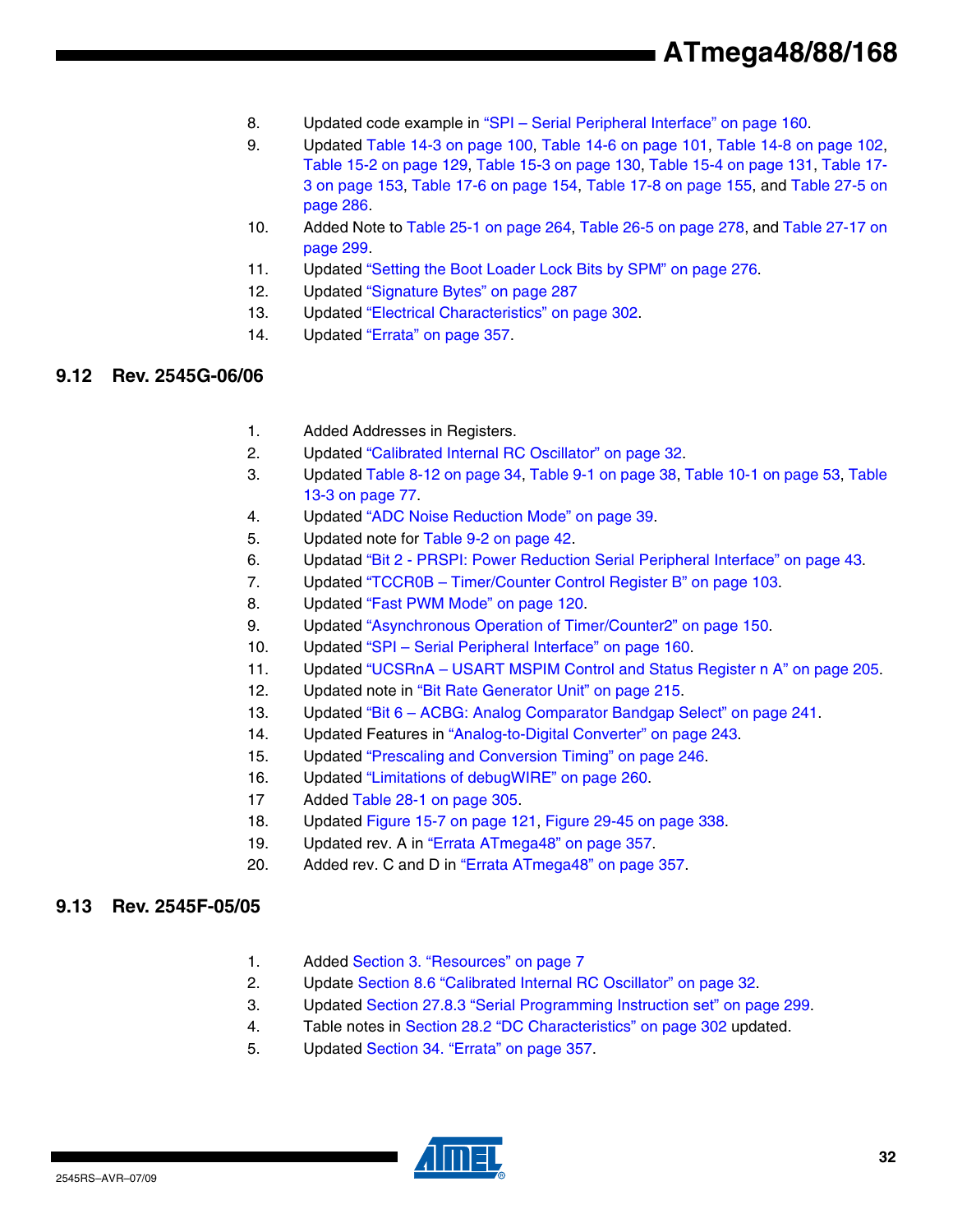### **9.14 Rev. 2545E-02/05**

- 1. MLF-package alternative changed to "Quad Flat No-Lead/Micro Lead Frame Package QFN/MLF".
- 2. Updated "EECR The EEPROM Control Register" on page 21.
- 3. Updated "Calibrated Internal RC Oscillator" on page 32.
- 4. Updated "External Clock" on page 34.
- 5. Updated Table 28-3 on page 306, Table 28-6 on page 308, Table 28-2 on page 305and Table 27-16 on page 299
- 6. Added "Pin Change Interrupt Timing" on page 65
- 7. Updated "8-bit Timer/Counter Block Diagram" on page 89.
- 8. Updated "SPMCSR Store Program Memory Control and Status Register" on page 266.
- 9. Updated "Enter Programming Mode" on page 290.
- 10. Updated "DC Characteristics" on page 302.
- 11. Updated "Ordering Information" on page 349.
- 12. Updated "Errata ATmega88" on page 360 and "Errata ATmega168" on page 361.

#### **9.15 Rev. 2545D-07/04**

- 1. Updated instructions used with WDTCSR in relevant code examples.
- 2. Updated Table 8-5 on page 30, Table 28-4 on page 306, Table 26-9 on page 281, and Table 26-11 on page 282.
- 3. Updated "System Clock Prescaler" on page 35.
- 4. Moved "TIMSK2 Timer/Counter2 Interrupt Mask Register" on page17.11.6 and "TIFR2 – Timer/Counter2 Interrupt Flag Register" on page17.11.7 to "Register Description" on page 152.
- 5. Updated cross-reference in "Electrical Interconnection" on page 209.
- 6. Updated equation in "Bit Rate Generator Unit" on page 215.
- 7. Added "Page Size" on page 288.
- 8. Updated "Serial Programming Algorithm" on page 298.
- 9. Updated Ordering Information for "ATmega168" on page 351.
- 10. Updated "Errata ATmega88" on page 360 and "Errata ATmega168" on page 361.
- 11. Updated equation in "Bit Rate Generator Unit" on page 215.

#### **9.16 Rev. 2545C-04/04**

- 1. Speed Grades changed: 12MHz to 10MHz and 24MHz to 20MHz
- 2. Updated "Speed Grades" on page 304.
- 3. Updated "Ordering Information" on page 349.
- 4. Updated "Errata ATmega88" on page 360.

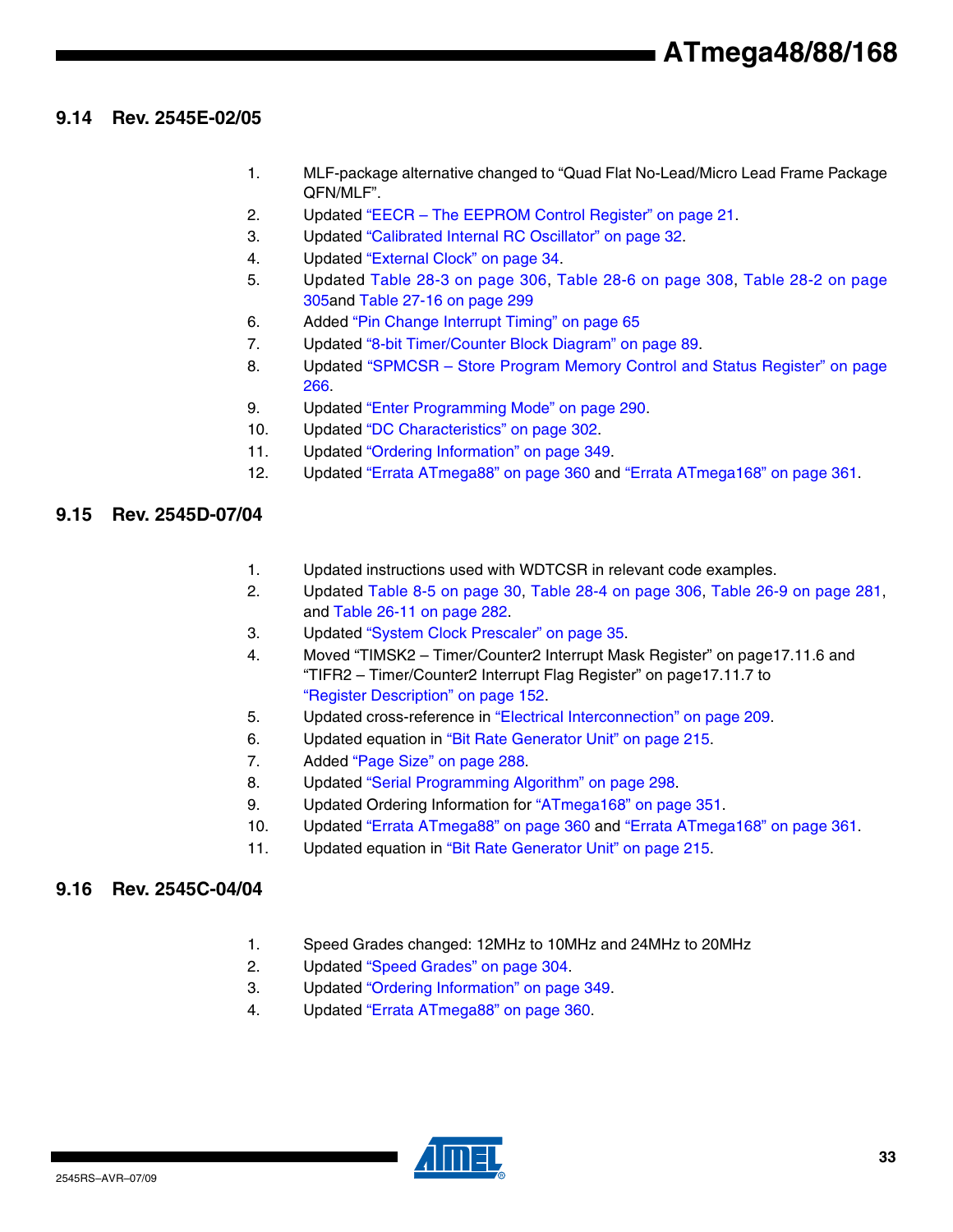### **9.17 Rev. 2545B-01/04**

- 1. Added PDIP to "I/O and Packages", updated "Speed Grade" and Power Consumption Estimates in 35."Features" on page 1.
- 2. Updated "Stack Pointer" on page 12 with RAMEND as recommended Stack Pointer value.
- 3. Added section "Power Reduction Register" on page 40 and a note regarding the use of the PRR bits to 2-wire, Timer/Counters, USART, Analog Comparator and ADC sections.
- 4. Updated "Watchdog Timer" on page 48.
- 5. Updated Figure 15-2 on page 129 and Table 15-3 on page 130.
- 6. Extra Compare Match Interrupt OCF2B added to features in section "8-bit Timer/Counter2 with PWM and Asynchronous Operation" on page 139
- 7. Updated Table 9-1 on page 38, Table 23-5 on page 258, Table 27-4 to Table 27-7 on page 285 to 287 and Table 23-1 on page 248. Added note 2 to Table 27-1 on page 284. Fixed typo in Table 12-1 on page 66.
- 8. Updated whole "Typical Characteristics" on page 314.
- 9. Added item 2 to 5 in "Errata ATmega48" on page 357.
- 10. Renamed the following bits:
	- SPMEN to SELFPRGEN
		- PSR2 to PSRASY
		- PSR10 to PSRSYNC
		- Watchdog Reset to Watchdog System Reset
- 11. Updated C code examples containing old IAR syntax.
- 12. Updated BLBSET description in "SPMCSR Store Program Memory Control and Status Register" on page 282.